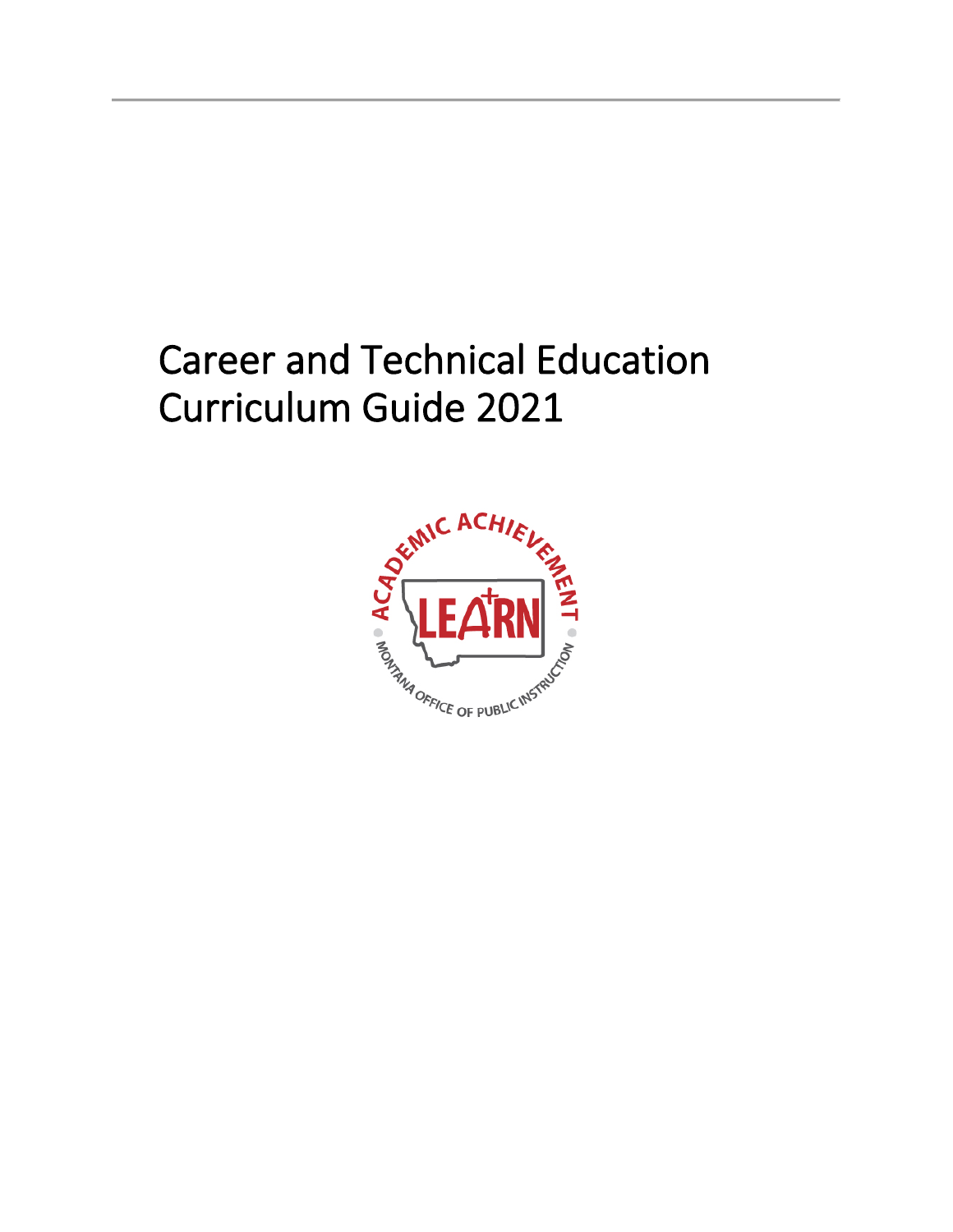# **CONTENTS**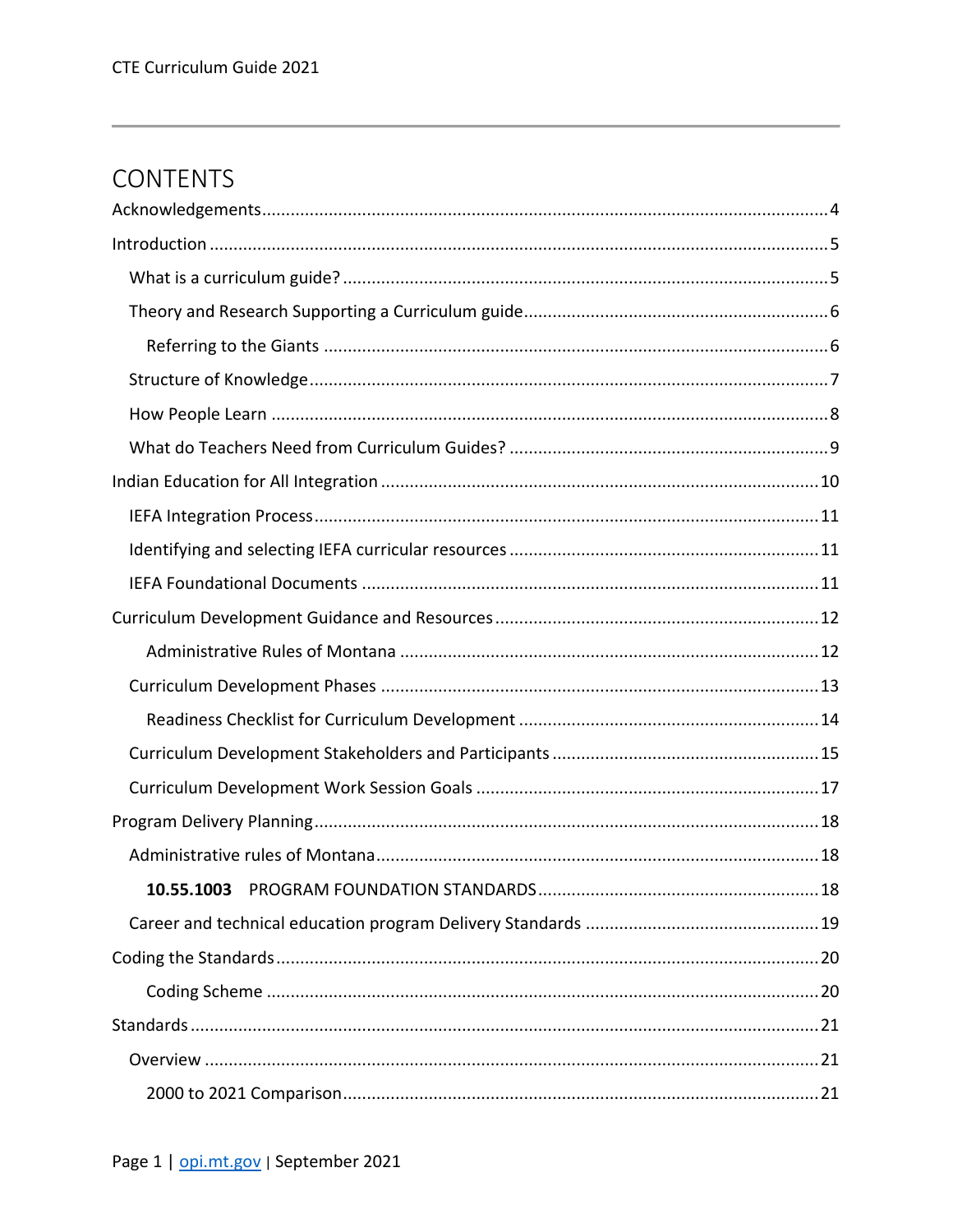| For more information visit the OPI Career and Technical Education webpage. 25 |  |
|-------------------------------------------------------------------------------|--|
|                                                                               |  |
|                                                                               |  |
|                                                                               |  |
|                                                                               |  |
|                                                                               |  |
|                                                                               |  |
|                                                                               |  |
|                                                                               |  |
|                                                                               |  |
|                                                                               |  |
|                                                                               |  |
|                                                                               |  |
|                                                                               |  |
|                                                                               |  |
|                                                                               |  |
|                                                                               |  |
|                                                                               |  |
|                                                                               |  |
|                                                                               |  |
|                                                                               |  |
|                                                                               |  |
|                                                                               |  |
|                                                                               |  |
|                                                                               |  |
|                                                                               |  |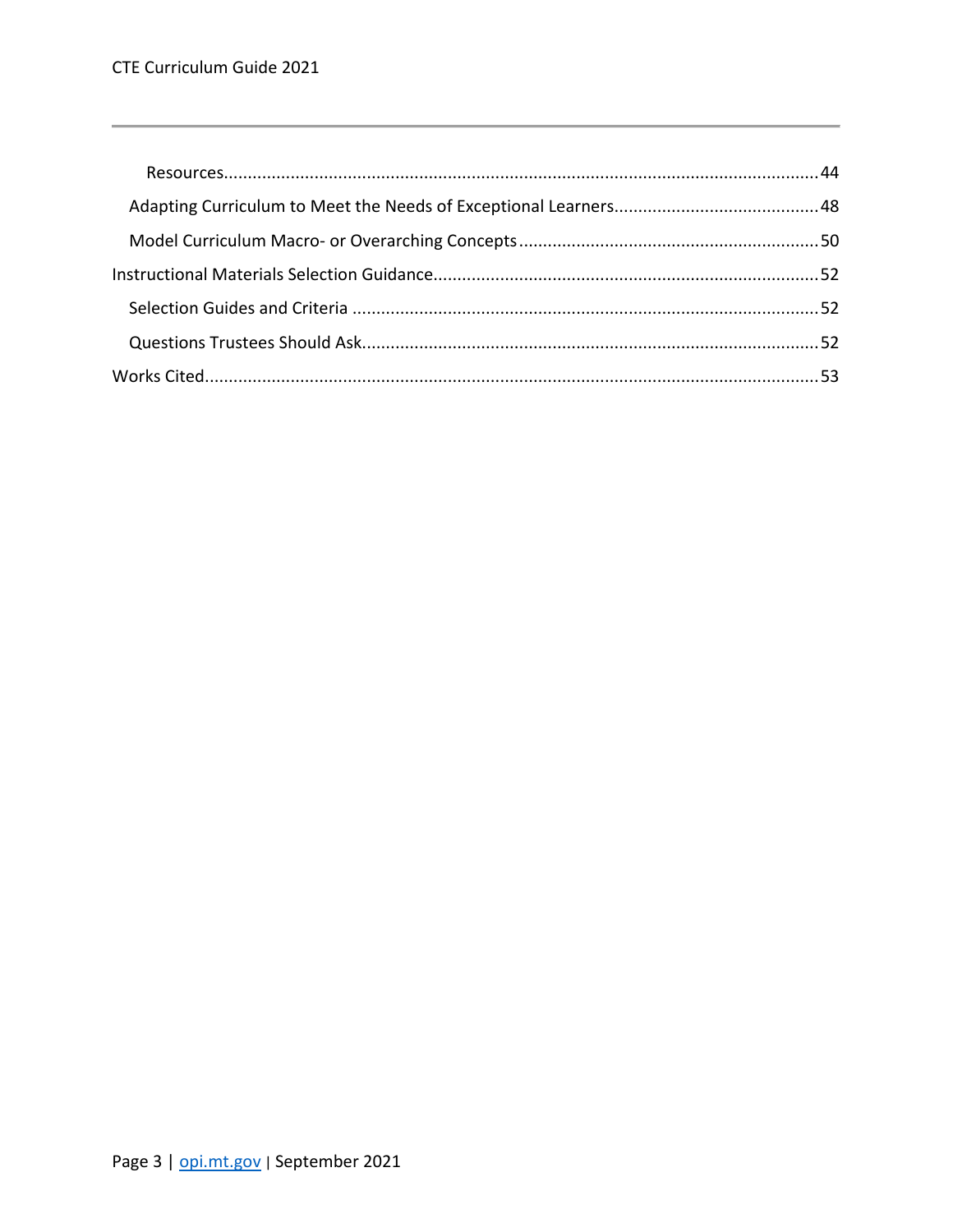# <span id="page-4-0"></span>ACKNOWLEDGEMENTS

The following individuals contributed their time, expertise, and commitment to Montana's students through their participation in the standards adoption process.

Career and Technical Education Writing Team

- Joanna Krogstad
- Dana Grupenhoff
- Tara Berg
- Charla Wetsch
- Carl Igo
- Mary Igo

#### OPI Staff

- Eric Swenson
- Mike Houghton
- Shannon Boswell
- Renee Erlandsen
- Megan Vincent

#### Negotiated Rulemaking Committee

- Heather Jarrett
- Roch Turner
- Daniel Lantis
- Justin Helvik
- J. Glenn Bradbury
- Vaughn Kauffman
- David Hood
- David Pafford
- Ruthanne Hansen
- Martha Potter
- Dee Hensley-Maclean
- Lisa Fant
- Ryan Schrenk
- Jolene Tollenaar
- David Smith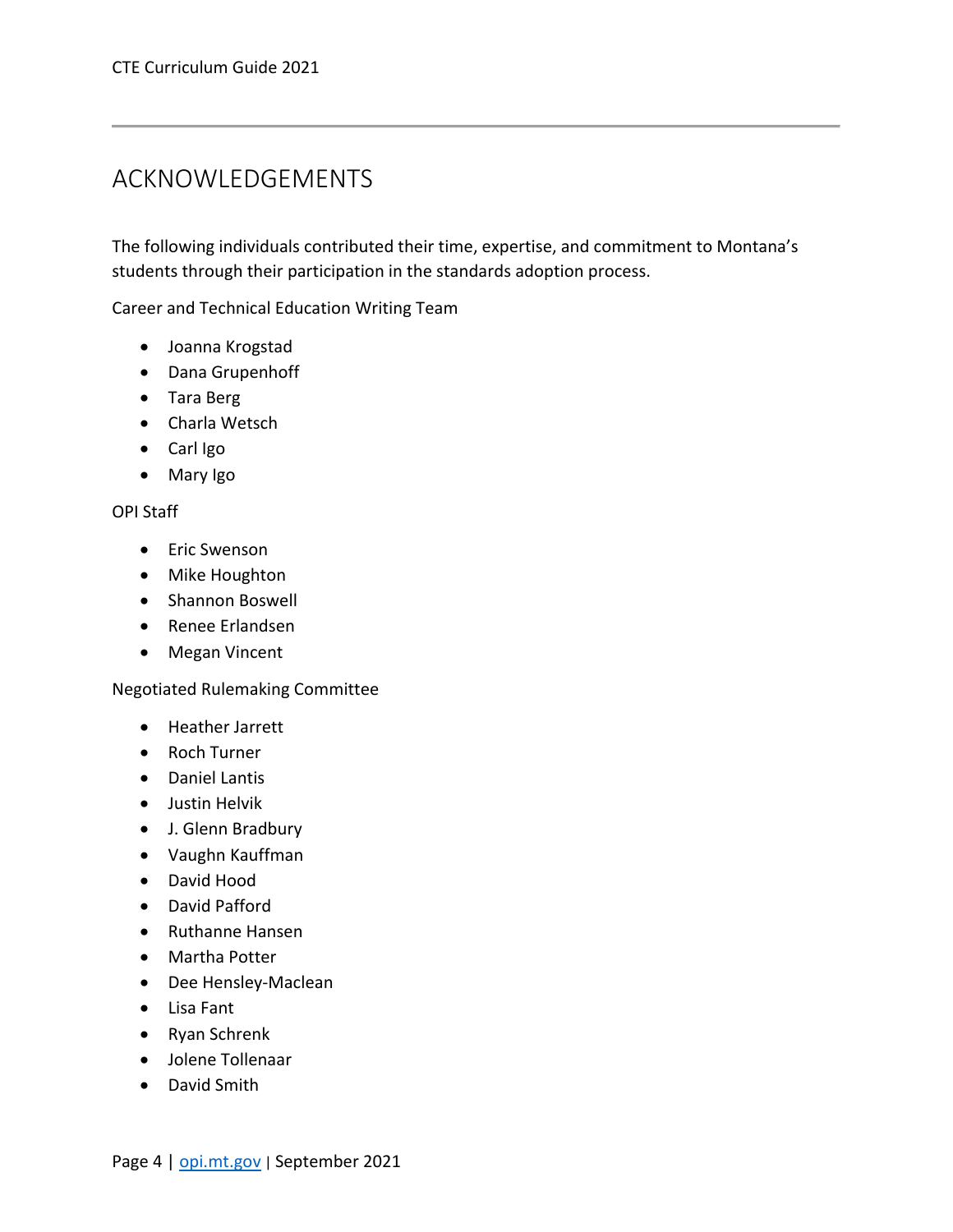# <span id="page-5-0"></span>INTRODUCTION

# <span id="page-5-1"></span>WHAT IS A CURRICULUM GUIDE?

Montana Code Annotated TITLE 20. EDUCATION | CHAPTER 3. ELECTED OFFICIALS | Part 1. Superintendent of Public Instruction

[20-3-106. Supervision of schools -- powers and duties.](https://leg.mt.gov/bills/mca/title_0200/chapter_0030/part_0010/section_0060/0200-0030-0010-0060.html) The superintendent of public instruction has the general supervision of the public schools and districts of the state and shall perform the following duties or acts in implementing and enforcing the provisions of this title: (19) collect and maintain a file of curriculum guides and assist schools with instructional programs in accordance with the provisions of [20-7-113](https://leg.mt.gov/bills/mca/title_0200/chapter_0070/part_0010/section_0130/0200-0070-0010-0130.html) and [20-7-114;](https://leg.mt.gov/bills/mca/title_0200/chapter_0070/part_0010/section_0140/0200-0070-0010-0140.html)

This guide is designed to provide resources and guidance to schools, districts, curriculum consortia and others at multiple access points and stages of curriculum development. It allows educators to find pertinent information for a wide range of topics that inform the curriculum development process--from the legal foundations in Montana law and rules to classroom level instructional strategies and assessment. Use the topic outline to access information across the curriculum development spectrum.

This is a guide. It is not exhaustive in its depth or in the number of resources, but it is specifically designed for Montana educators to look with intention and clear guidance at improving the process of curriculum development in Montana schools.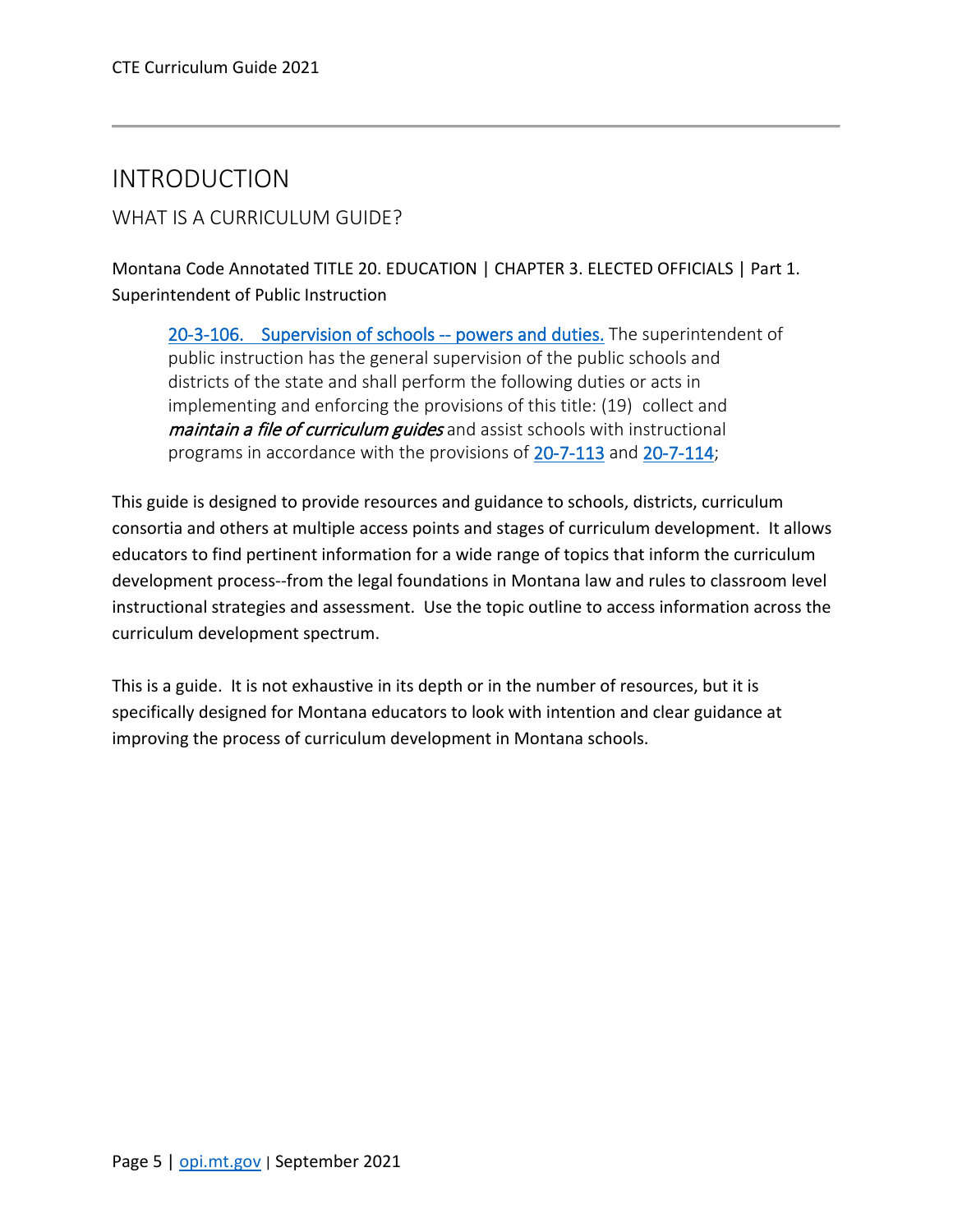# <span id="page-6-0"></span>THEORY AND RESEARCH SUPPORTING A CURRICULUM GUIDE

Delineating the underpinnings for a theory of a model curriculum guide is a challenging task. First, the theory needs to refer to the giants—the writers and thinkers in the field whose work helps to define our task. The theory should explain how the structure of knowledge is related to a model for curriculum. It should also reference what research tells us about how people learn best. Finally, the theory should provide users of the curriculum guide with enough direction to help ensure that materials, tasks, and products exemplify the principles around which the theory has been developed—in a user-friendly format.

#### <span id="page-6-1"></span>REFERRING TO THE GIANTS

In looking to the leading thinkers in the field to find out what is known about the hallmarks of good curricula, these heroes surfaced: William James, Alfred North Whitehead, John Dewey, Hilda Taba, Ralph Tyler, Benjamin Bloom, Jerome Bruner, Carol Ann Tomlinson, Sandra Kaplan, Jann Leppien, Jean Purcell, H. Lynn Erickson, Grant Wiggins, Jay McTighe, Larry Lezotte, and Robert Marzano.

A synthesis of their thinking suggests that good curriculum should:

- Be organized around the structure of knowledge
- Reflect content selection and procedures (student tasks) that will help maximize the in-depth understanding and transfer of knowledge, understanding and skills
- Have a clear focus on the essential facts, understandings and skills that professionals in the disciplines value most (delineated in the state standards) and select content (representative topics) that best represent the essential structure of the disciplines
	- Respect the unique characteristics of the learner
		- Recognize and support the need of each learner to make sense of ideas and information, reconstructing older understandings with new ones
		- Address interest and readiness levels
	- Place a premium on the development of process skills (including skills of inquiry, thinking skills and technology integration skills) as well as the appropriate use of methodology within content fields
	- Be aligned
		- all component parts
		- with the goal of in-depth understanding (Tomlinson)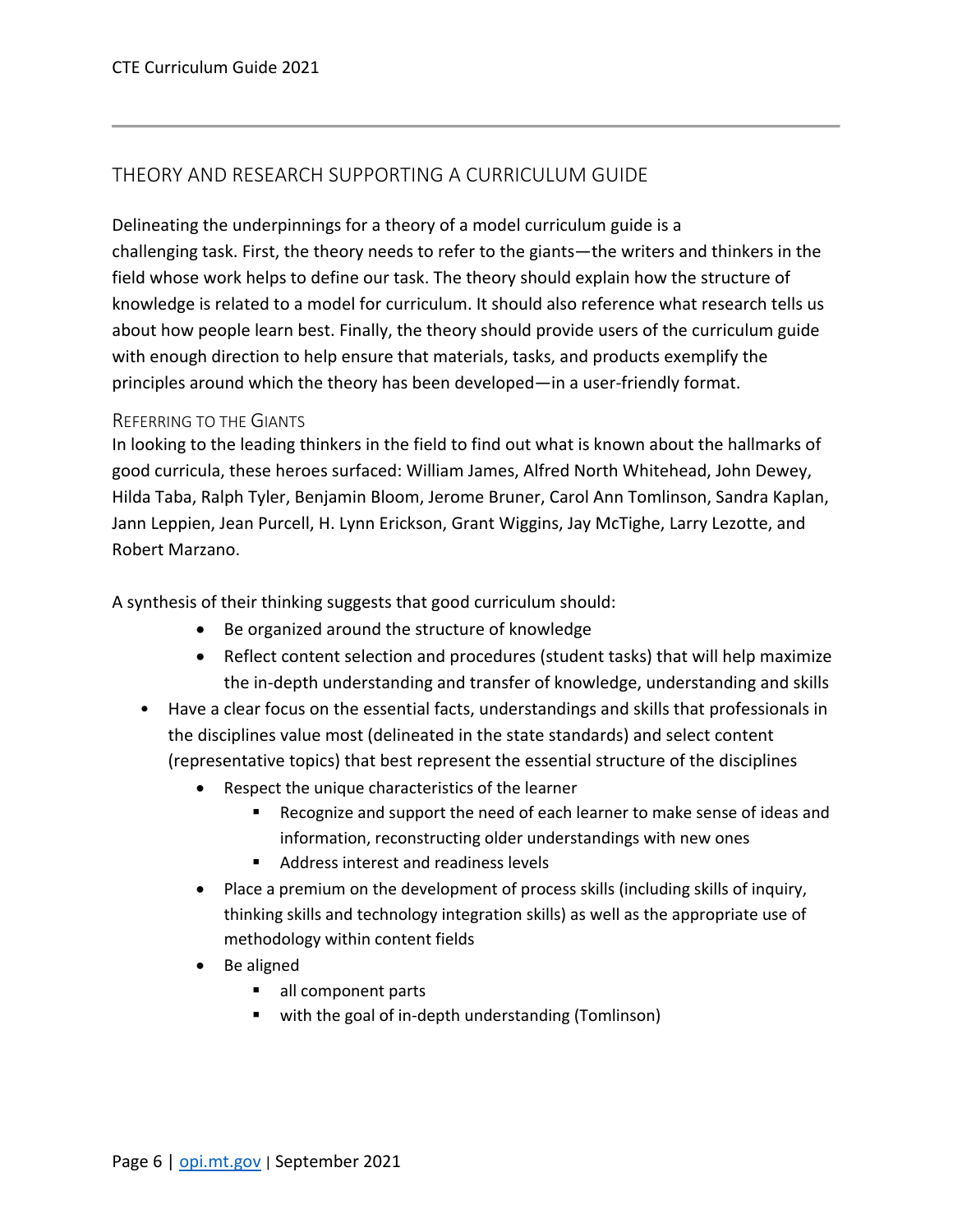#### <span id="page-7-0"></span>STRUCTURE OF KNOWLEDGE

The content teachers and students wrestle within the classroom--history, science, mathematics, the study of language--all comes from the disciplines.

"The disciplines have evolved as discrete entities over centuries as the result of the different kinds of questions researchers have asked and the different research methodologies they have developed to answer them." (Renzulli)

Knowing that in order to design effective curriculum it is necessary to better understand how knowledge within a discipline is constructed, Hilda Taba, a powerful and insightful educator in the 1950s and 60s became a primary source. She advocated teaching to the deeper understanding of concepts and main ideas (transferrable, conceptual understandings) rather than focusing on superficial coverage of the factual information (Taba).

Theories: Explanations of the nature or behavior of a specified set of phenomena based on the best evidence available. "The big bang theory of the universe." "The land bridge of early human migration."

Principles: Two or more concepts stated in a relationship. Usually considered to be the foundational truths of a discipline. "The supply and demand of goods and services affect cost." "Any straight line can be extended indefinitely in a straight line."

Generalizations: Two or more concepts stated as a relationship – essential learnings or understandings; the "big ideas" related to the critical concepts and topics of a study (e.g., "Organisms adapt to changing environments in order to survive." "Numbers can be added together in different ways to reach a common sum.")

Concepts: One- or two-word concepts are abstract, timeless, transferable and universal. Concepts may be very broad macro-concepts, such as "change," "system," or "interdependence"; or they may be more topic specific, such as "organism," "habitat," or "culture."

Topics: The lens through which content is explored such as "Causes of the Revolution, "Rocks and Minerals," or "Geometry."

Facts: Defined in the Montana Content Standards

Skills: Defined in the Montana Content Standards (Erickson)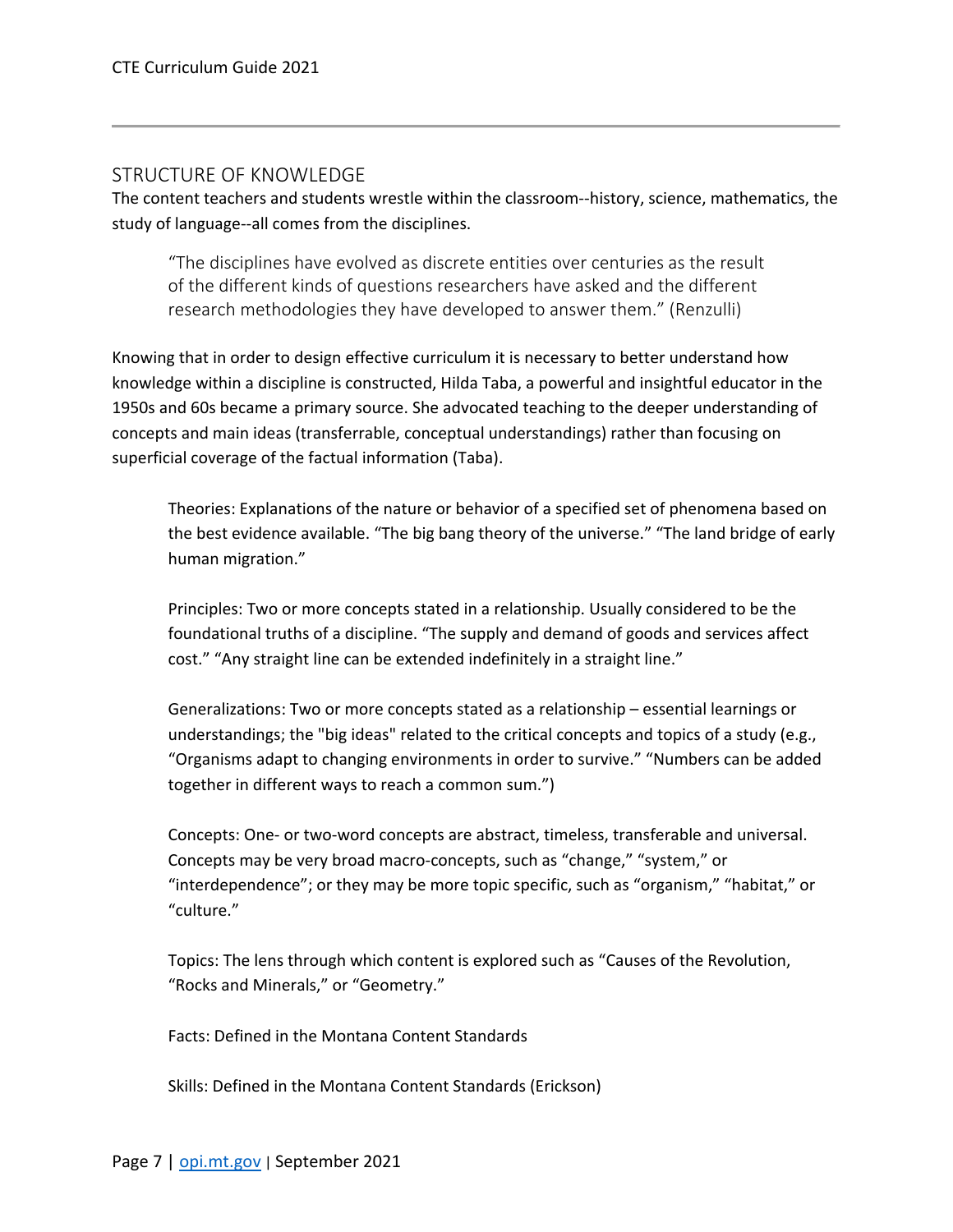#### <span id="page-8-0"></span>HOW PEOPLE LEARN

In creating a conceptualization about how people learn best, sources such as *How People Learn*  (Bransford)*, How Students Learn History, Science and Mathematics in the Classroom* (Donovan), curriculum models of Understanding by Design and the Parallel Curriculum Model provided research and insight. All of them support the notion that helping students organize their learning around big ideas and transferable concepts is essential.

The 2005 publication *How People Learn: Brain, Mind, Experience, and School* delves into scientific findings from studies of people who have developed expertise in a variety of areas. Of course, not all school children are expected to become experts, but the study of expertise does show what the results of successful learning look like. "The studies found that experts' knowledge is not simply a list of facts and formulas that are relevant to their domain; instead, their knowledge is organized around core concepts or "big ideas" that guide their thinking about their domains." (Bransford)

"The idea that experts recognize features and patterns that are not noticed by novices is potentially important for improving instruction. Research on expertise suggests the importance of providing students with learning experiences that specifically enhance their abilities to recognize meaningful patterns of information." (Bransford)

"The fact that experts' knowledge is organized around important ideas or concepts suggests that curricula should also be organized in ways that lead to conceptual understanding. Many approaches to curriculum design make it difficult for students to organize knowledge meaningfully. Often there is only superficial coverage of facts before moving on to the next topic; there is little time to develop important, organizing ideas." (Bransford)

To apply this important research to what actually happens in classrooms, the National Academies Press published *How Students Learn: History, Mathematics, and Science in the Classroom*. The authors make the following points:

1. Students come to the classroom with preconceptions about how the world works. If their initial understanding is not engaged, they may fail to grasp the new concepts and information, or they may learn them for purposes of a test but revert to their preconceptions outside the classroom.

2. To develop competence in an area of inquiry, students must (a) have a deep foundation of factual knowledge, (b) understand facts and ideas in the context of a conceptual framework, and (c) organize knowledge in ways that facilitate retrieval and application.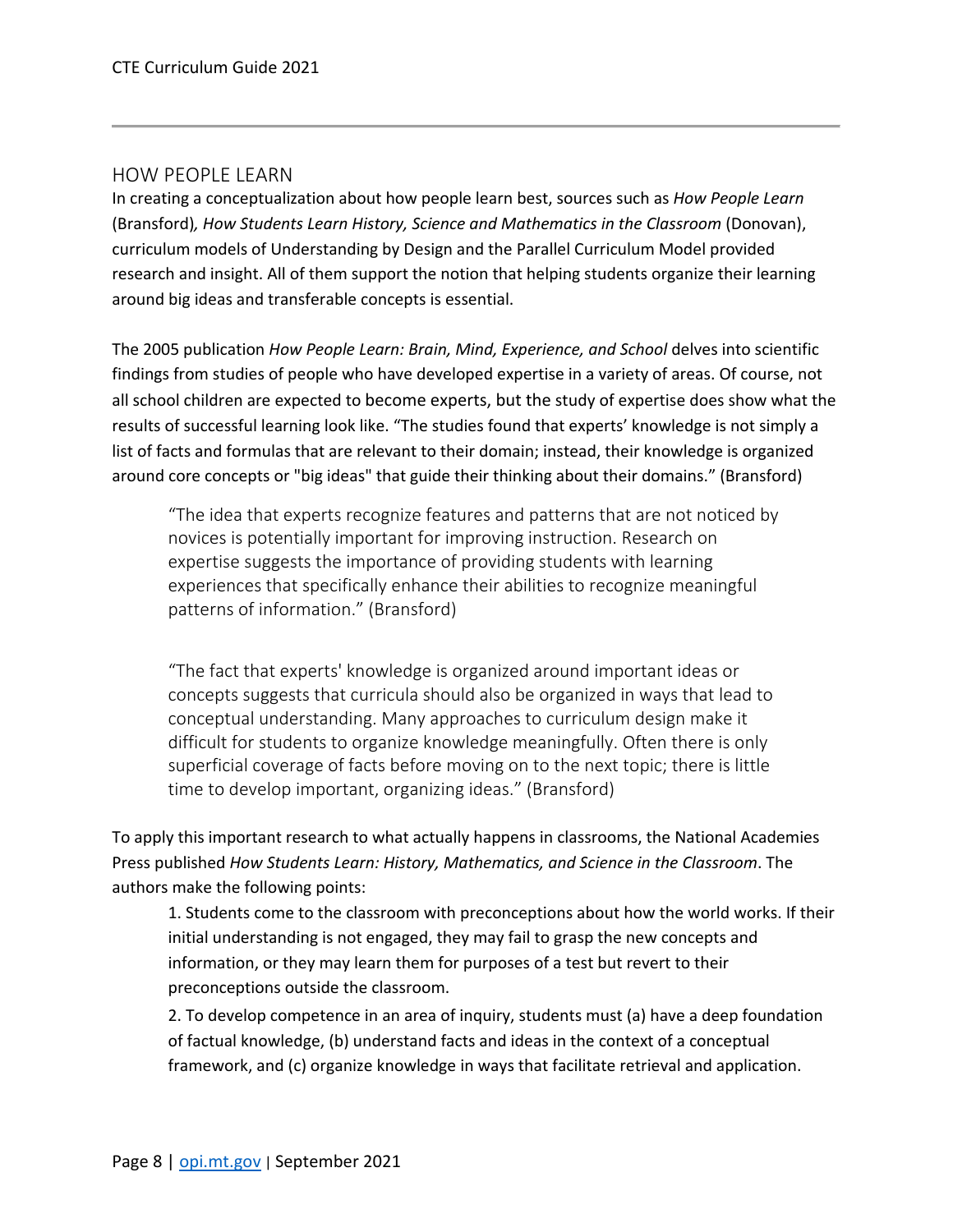3. A "metacognitive" approach to instruction can help students learn to take control of their own learning by defining learning goals and monitoring their progress in achieving them. (Donovan)

### <span id="page-9-0"></span>WHAT DO TEACHERS NEED FROM CURRICULUM GUIDES?

The last consideration in developing the theoretical underpinnings of the guide is that all component parts be aligned, lead to in-depth understanding and be responsive to teacher needs. From a September 2010 article in *Educational Leadership* "Among Colleagues: What do Teachers need from Curriculum Guides," the following comments informed development of this guide:

"Begin with the end in mind. What do I want students to understand when teachers have finished instruction?"

"My advice is to err on the side of less. Give teachers a guide, not an 'everything' bagel."

"The staff development that supports the new curriculum is as important as the new curriculum itself." (Among colleagues: what do teachers need from curriculum guides?)

The Third International Mathematics and Science Survey (TIMSS) criticized curricula that were "a mile wide and an inch deep" and argued that this is much more of a problem in America than in most other countries. Research on expertise suggests that a superficial coverage of many topics in the domain may be a poor way to help students develop the competencies that will prepare them for future learning and work. This guide to curriculum development seeks to help address this fundamental issue of American schools. (Wang)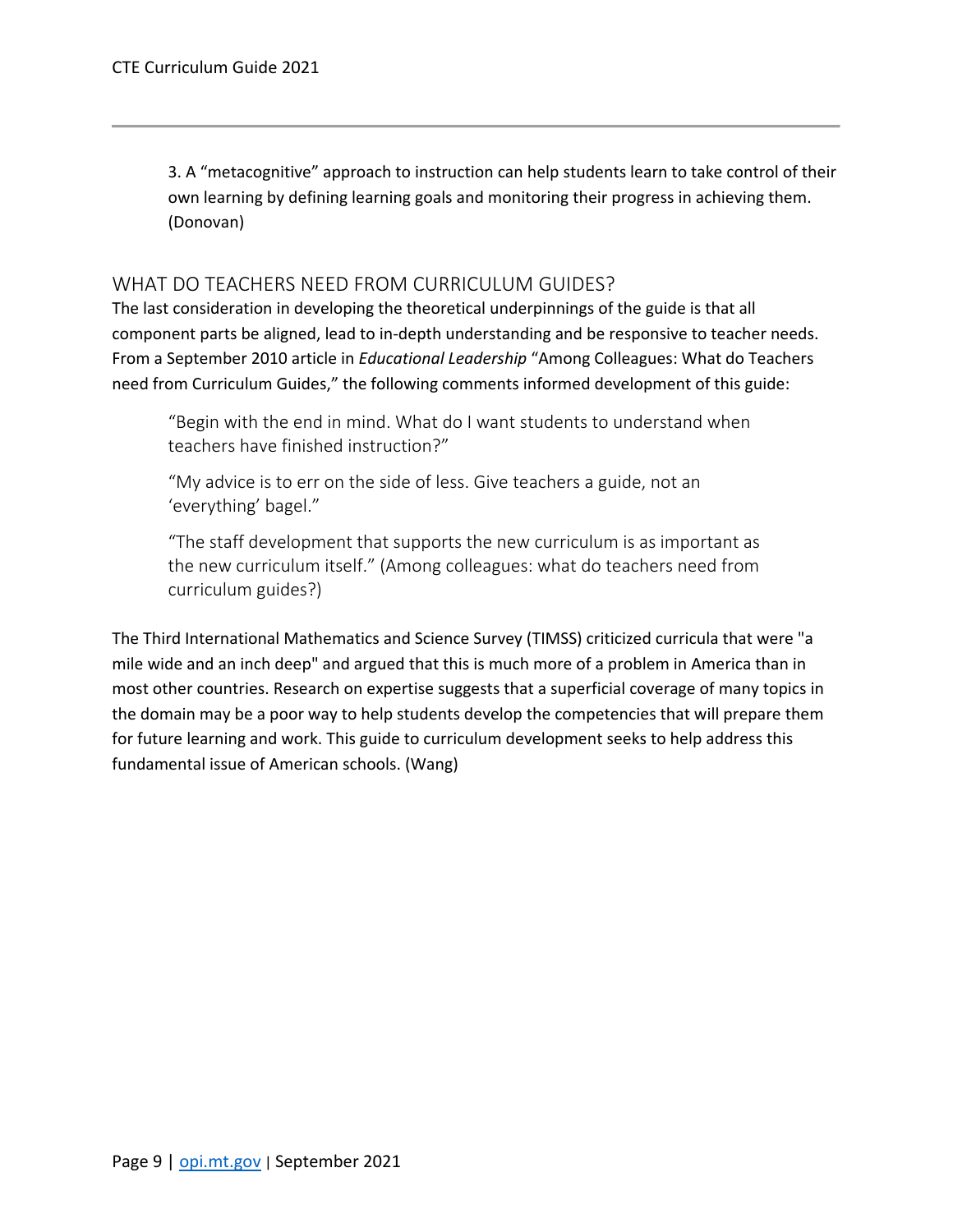# <span id="page-10-0"></span>INDIAN EDUCATION FOR ALL INTEGRATION

Montana's [constitutional requirement and duly enacted policy](http://opi.mt.gov/Portals/182/Page%20Files/Indian%20Education/Indian%20Education%20101/ArticleX_IEFA.pdf) require recognition of the distinct and unique cultural heritage of American Indians and a commitment in our educational goals to preserve their cultural heritage. Every Montanan, whether Indian or non-Indian, should be encouraged to learn about the distinct and unique heritage of American Indians in a culturally responsive manner. The OPI Indian Education for All (IEFA) Unit works with districts, tribes, and other entities to ensure all schools have the knowledge, tools and resources necessary to honor the IEFA requirement and integrate it into their teaching materials and methods.

Article X of the Montana Constitution

Education and Public Lands (1972)

Section 1

(1) It is the goal of the people to establish a system of education which will develop the full educational potential of each person. Equality of educational opportunity is guaranteed to each person of the state.

(2) The state recognizes the distinct and unique cultural heritage of the American Indians and is committed in its educational goals to the preservation of their cultural integrity.

Indian Education for All (1999) MCA 20-1-501

(2) It is the intent of the legislature that in accordance with Article X, section 1(2), of the Montana constitution:

(a) every Montanan, whether Indian or non-Indian, be encouraged to learn about the distinct and unique heritage of American Indians in a culturally responsive manner; and

(b) every educational agency and all educational personnel will work cooperatively with Montana tribes or those tribes that are in close proximity, when providing instruction………to include information specific to the cultural heritage and contemporary contributions of American Indians, with particular emphasis on Montana Indian tribal groups and governments.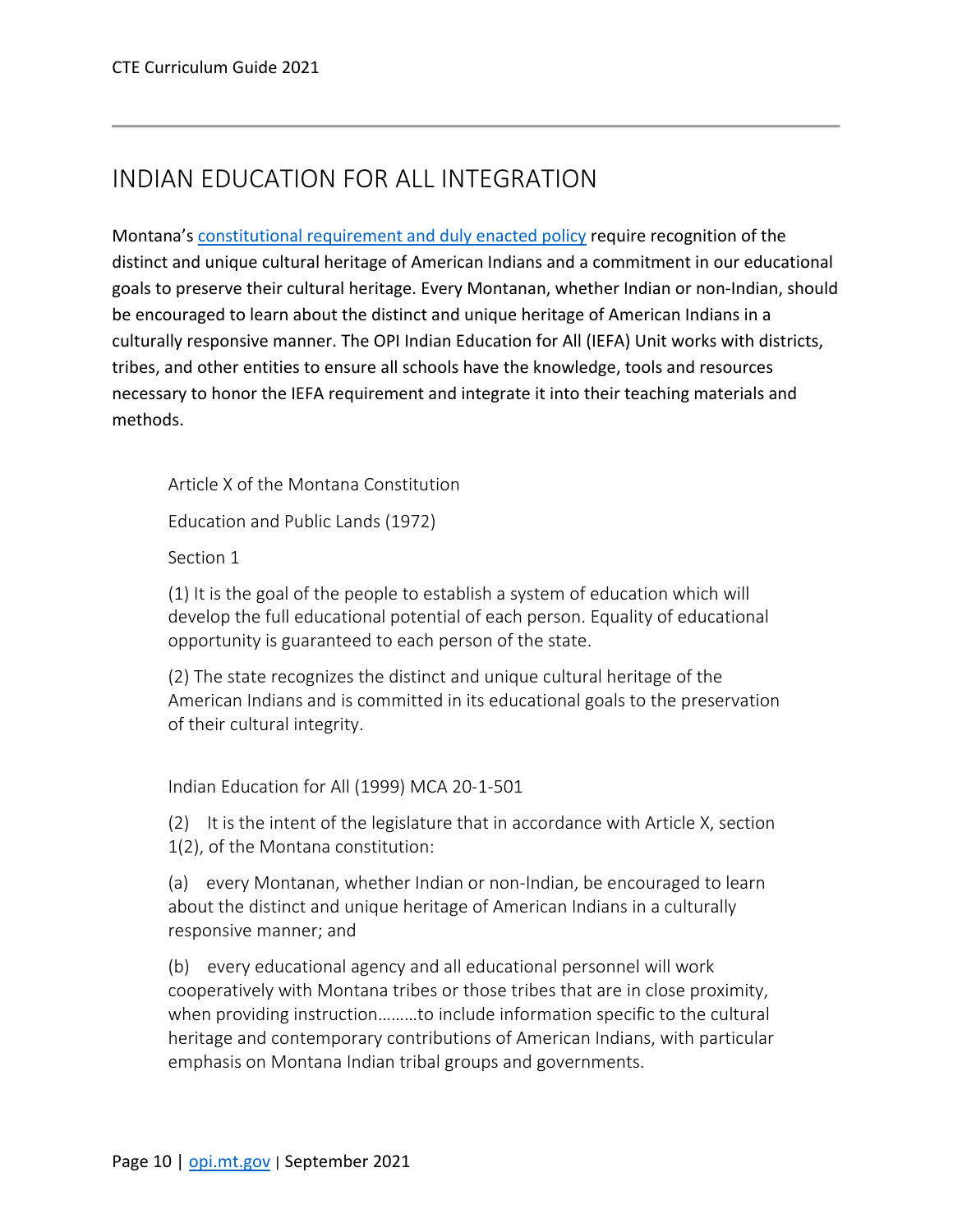(3) It is also the intent of this part, predicated on the belief that all school personnel should have an understanding and awareness of Indian tribes to help them relate effectively with Indian students and parents…

### <span id="page-11-0"></span>IEFA INTEGRATION PROCESS

- Be sure you are familiar with the [Essential Understandings Regarding Montana Indians](http://opi.mt.gov/Portals/182/Page%20Files/Indian%20Education/Indian%20Education%20101/essentialunderstandings.pdf?ver=2018-09-21-121920-993) (EUs).
- Find content area standards that specifically mention IEFA or could include an IEFA connection.
- Consider existing or new curricular areas where standards might be addressed.
- Identify and connect the appropriate EU(s).
- Select and identify any new curricular resources needed for solid IEFA integration.

### <span id="page-11-1"></span>IDENTIFYING AND SELECTING IEFA CURRICULAR RESOURCES

- Check with your librarian to see what IEFA resources might be available. You can also review the [list of IEFA resources](http://opi.mt.gov/Portals/182/Page%20Files/Indian%20Education/Indian%20Education%20101/Resources%20Sent%20to%20School%20Libraries.pdf?ver=2018-04-26-094128-500) that should be in your library.
- Visit the MT OPI [Indian Education for All website](http://opi.mt.gov/Educators/Teaching-Learning/Indian-Education-for-All) for possible resources and ideas.
- Be sure that resources are culturally authentic and tribally specific.
- Utilize the MT OPI IEFA Publication: *[Evaluating American Indian Materials and Resources](http://opi.mt.gov/Portals/182/Page%20Files/Indian%20Education/Indian%20Education%20101/Evaluating%20AI%20Materials%20and%20Resources%20for%20the%20Classroom.pdf)  [for the Classroom](http://opi.mt.gov/Portals/182/Page%20Files/Indian%20Education/Indian%20Education%20101/Evaluating%20AI%20Materials%20and%20Resources%20for%20the%20Classroom.pdf)* when necessary.
- Reach out to the MT OPI IEFA unit with any with any questions, ideas, or PD requests.

### <span id="page-11-2"></span>IEFA FOUNDATIONAL DOCUMENTS

- **[Essential Understandings Regarding Montana Indians](http://opi.mt.gov/Portals/182/Page%20Files/Indian%20Education/Indian%20Education%20101/essentialunderstandings.pdf?ver=2018-09-21-121920-993)** 
	- **[Essential Understandings Key Concepts](http://opi.mt.gov/Portals/182/Page%20Files/Indian%20Education/Indian%20Education%20101/EU_Key_Concepts.pdf?ver=2019-03-06-133235-637)**
	- **[Essential Understandings Poster](http://opi.mt.gov/Portals/182/Page%20Files/Indian%20Education/Indian%20Education%20101/Essential%20Understandings%20Poster.pdf?ver=2019-04-19-103530-247)**
- [Evaluating American Indian Materials and Resources for the Classroom](http://opi.mt.gov/Portals/182/Page%20Files/Indian%20Education/Indian%20Education%20101/Evaluating%20AI%20Materials%20and%20Resources%20for%20the%20Classroom.pdf?ver=2018-01-19-090349-920)
- [The Framework: A Practical Guide for Montana Teachers and Administrators](http://opi.mt.gov/Portals/182/Page%20Files/Indian%20Education/Indian%20Education%20101/Framework.pdf?ver=2018-03-13-161307-357)  [Implementing Indian Education for All](http://opi.mt.gov/Portals/182/Page%20Files/Indian%20Education/Indian%20Education%20101/Framework.pdf?ver=2018-03-13-161307-357)
- **[Funding Spectrum Guide -](http://opi.mt.gov/Portals/182/Page%20Files/Indian%20Education/Indian%20Education%20101/Funding%20Spectrum%20Guide%20-%20IEFA.pdf?ver=2018-01-22-090243-490) Indian Education for All**
- **[History and Foundation of American Indian Education](http://opi.mt.gov/Portals/182/Page%20Files/Indian%20Education/Indian%20Education%20101/History_FoundationAmindianEd.pdf)**
- **[Montana Indian Education for All Evaluation](http://opi.mt.gov/Portals/182/Page%20Files/Indian%20Education/Indian%20Education%20101/IEFA%20Evaluation.pdf?ver=2018-03-13-161917-910)**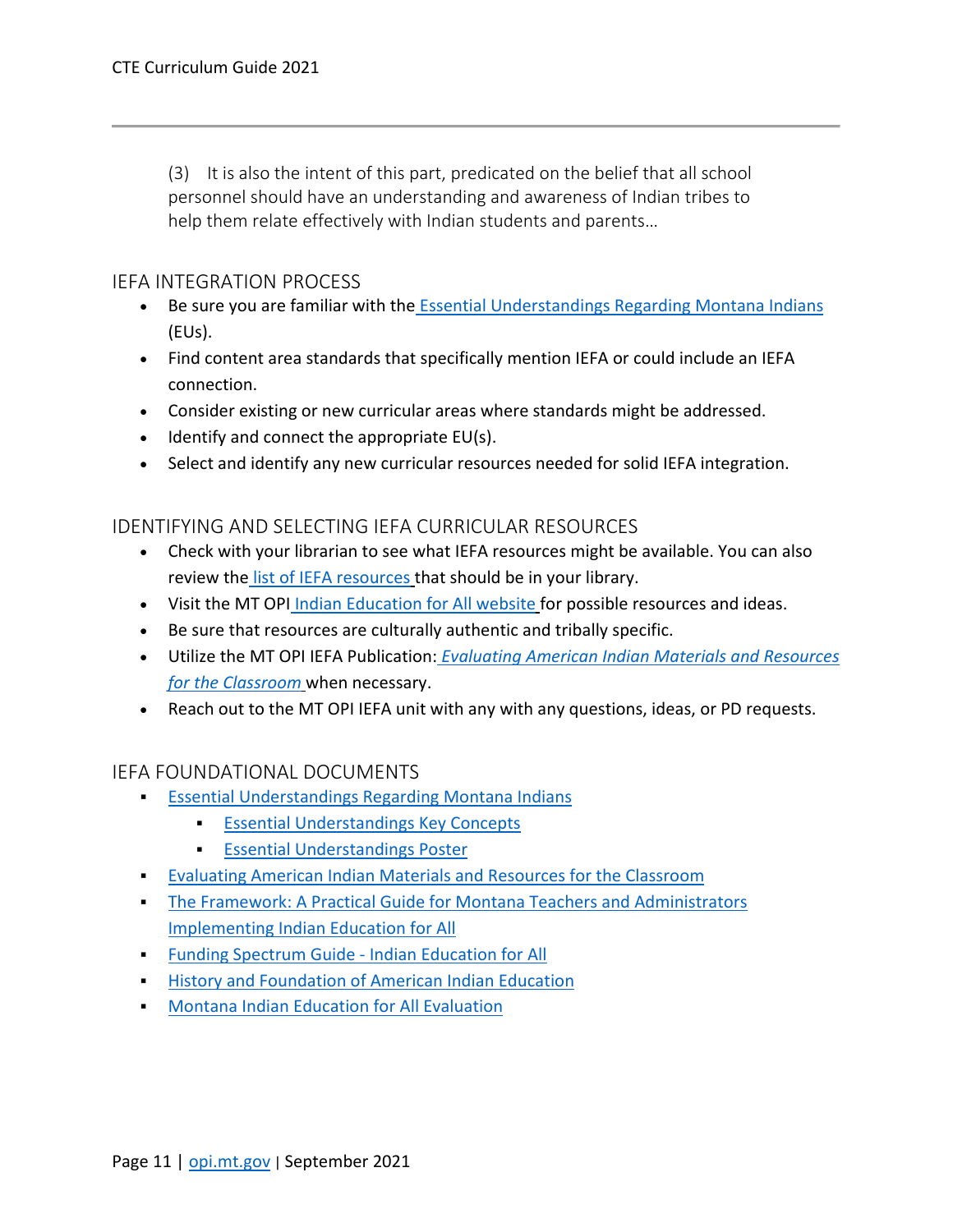# <span id="page-12-0"></span>CURRICULUM DEVELOPMENT GUIDANCE AND RESOURCES

Montana teachers from all grade levels and content areas must include instruction that is aligned to state standards. It is up to local schools and teachers to design instructional strategies, select content to teach, and assess student progress toward those standards.

| 10.55.603  | <b>CURRICULUM AND ASSESSMENT</b>                                                   |
|------------|------------------------------------------------------------------------------------|
|            | (1) Local school districts shall ensure their curriculum is aligned to all content |
|            | standards and the appropriate learning progression for each grade level.           |
| 10.55.1001 | PROGRAM STANDARDS                                                                  |
|            | (1) It is the local board of trustees' responsibility to ensure the district's     |
|            | curricula align with the state content standards and content-specific grade-       |
|            | level learning progressions.                                                       |
|            |                                                                                    |

<span id="page-12-1"></span>ADMINISTRATIVE RULES OF MONTANA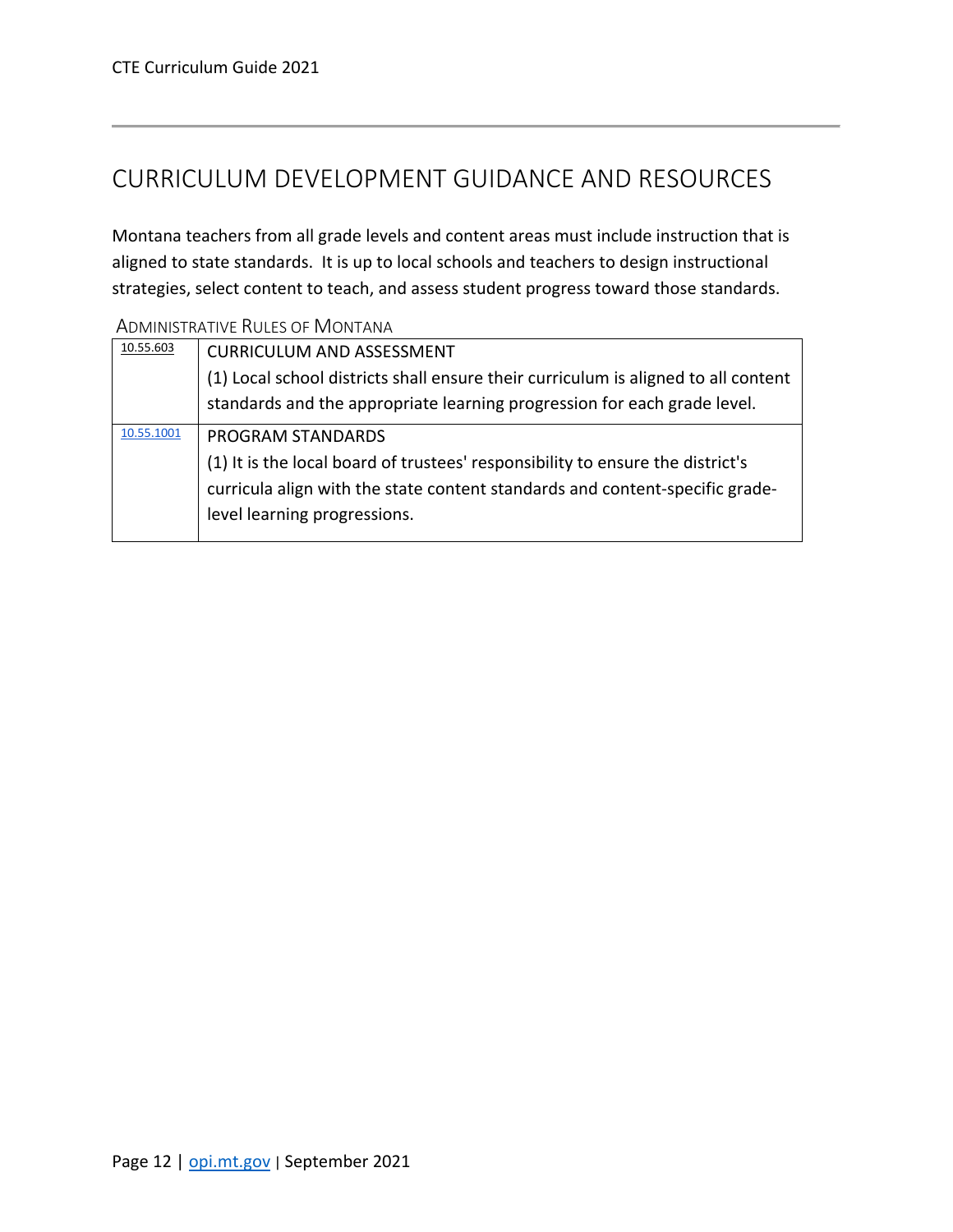# <span id="page-13-0"></span>CURRICULUM DEVELOPMENT PHASES

Curriculum development is a continuous process. The phases described in this chart are a suggested progression. An emphasis on examination of resources, stakeholder involvement, professional feedback, and implementation planning is essential to ensure a successful outcome for curriculum development and revision.

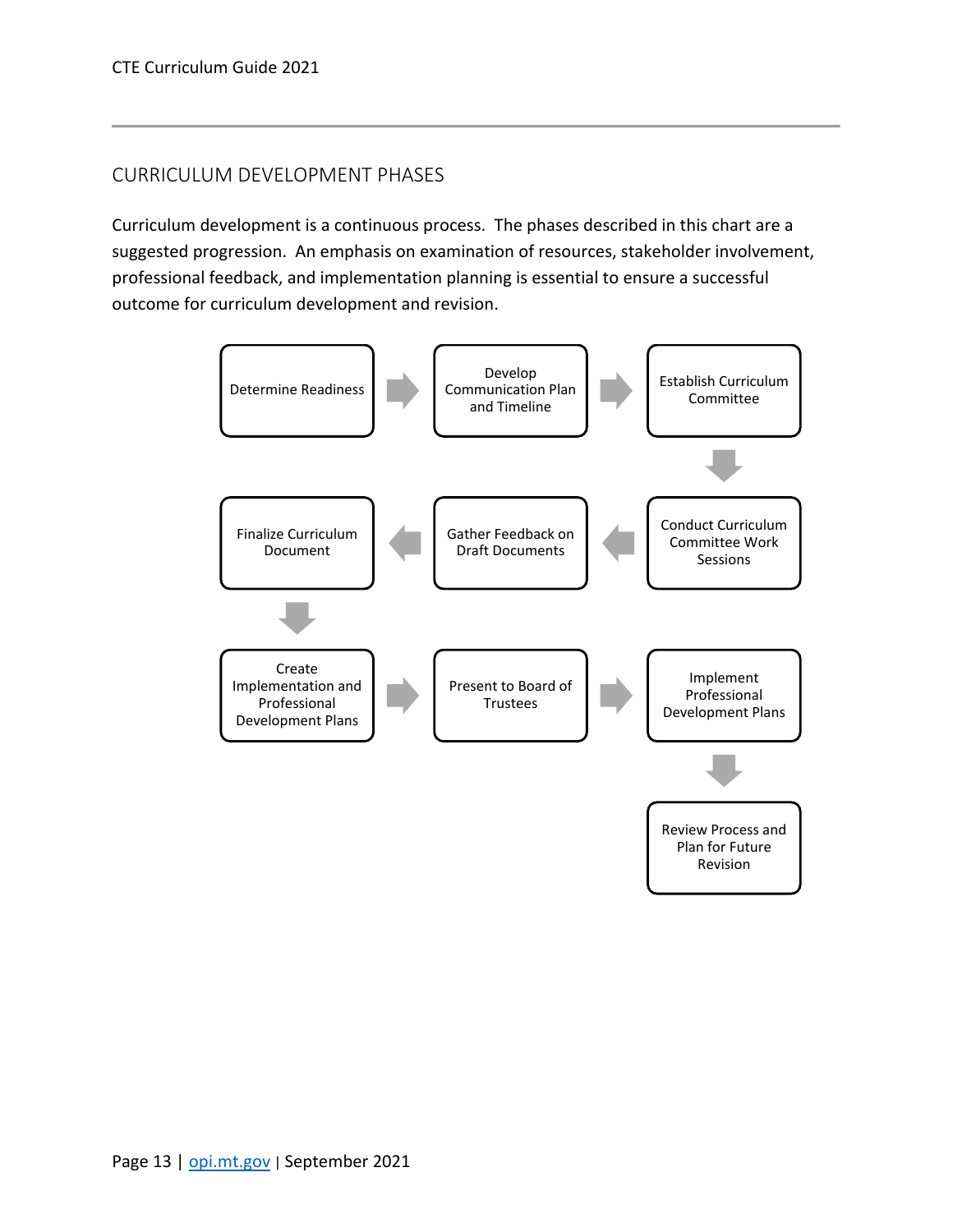# <span id="page-14-0"></span>READINESS CHECKLIST FOR CURRICULUM DEVELOPMENT

| Outcomes                                 | Level of Readiness |                               | Notes/Dates |
|------------------------------------------|--------------------|-------------------------------|-------------|
| The content standards and learning       | $\circ$            | Have Not Begun                |             |
| expectations for each grade and          | $\circ$            | Just Underway                 |             |
| subject area have been identified and    | $\circ$            | <b>Making Good Progress</b>   |             |
| are known to the teachers expected to    | $\circ$            | <b>Successfully Completed</b> |             |
| teach them.                              | $\circ$            | Prepared to Share with Others |             |
| Teachers have "mapped" their grade       | $\circ$            | Have Not Begun                |             |
| level and/or subject matter standards    | $\circ$            | Just Underway                 |             |
| onto an annual school calendar thus      | $\circ$            | <b>Making Good Progress</b>   |             |
| producing instructional "pacing charts"  | $\circ$            | <b>Successfully Completed</b> |             |
| where critical milestones and            | $\circ$            | Prepared to Share with Others |             |
| benchmarks are known.                    |                    |                               |             |
| Student assessments have been            | $\circ$            | Have Not Begun                |             |
| identified or developed and aligned      | $\circ$            | Just Underway                 |             |
| with the standards.                      | O                  | <b>Making Good Progress</b>   |             |
|                                          | $\circ$            | <b>Successfully Completed</b> |             |
|                                          | $\circ$            | Prepared to Share with Others |             |
| Individual teachers use the pacing       | $\circ$            | Have Not Begun                |             |
| charts and formative assessments to      | $\circ$            | Just Underway                 |             |
| plan and deliver classroom instruction.  | $\circ$            | <b>Making Good Progress</b>   |             |
|                                          | $\circ$            | <b>Successfully Completed</b> |             |
|                                          | $\circ$            | Prepared to Share with Others |             |
| Throughout the school year teachers      | $\circ$            | Have Not Begun                |             |
| engage in horizontal (e.g., grade level) | $\circ$            | Just Underway                 |             |
| and vertical (e.g., cross-grade level)   | $\circ$            | <b>Making Good Progress</b>   |             |
| conversations to be sure that every      | $\circ$            | <b>Successfully Completed</b> |             |
| student has an opportunity to master     | $\circ$            | Prepared to Share with Others |             |
| ALL learning expectations required for   |                    |                               |             |
| student success at the next grade        |                    |                               |             |
| level.                                   |                    |                               |             |

(Lezotte)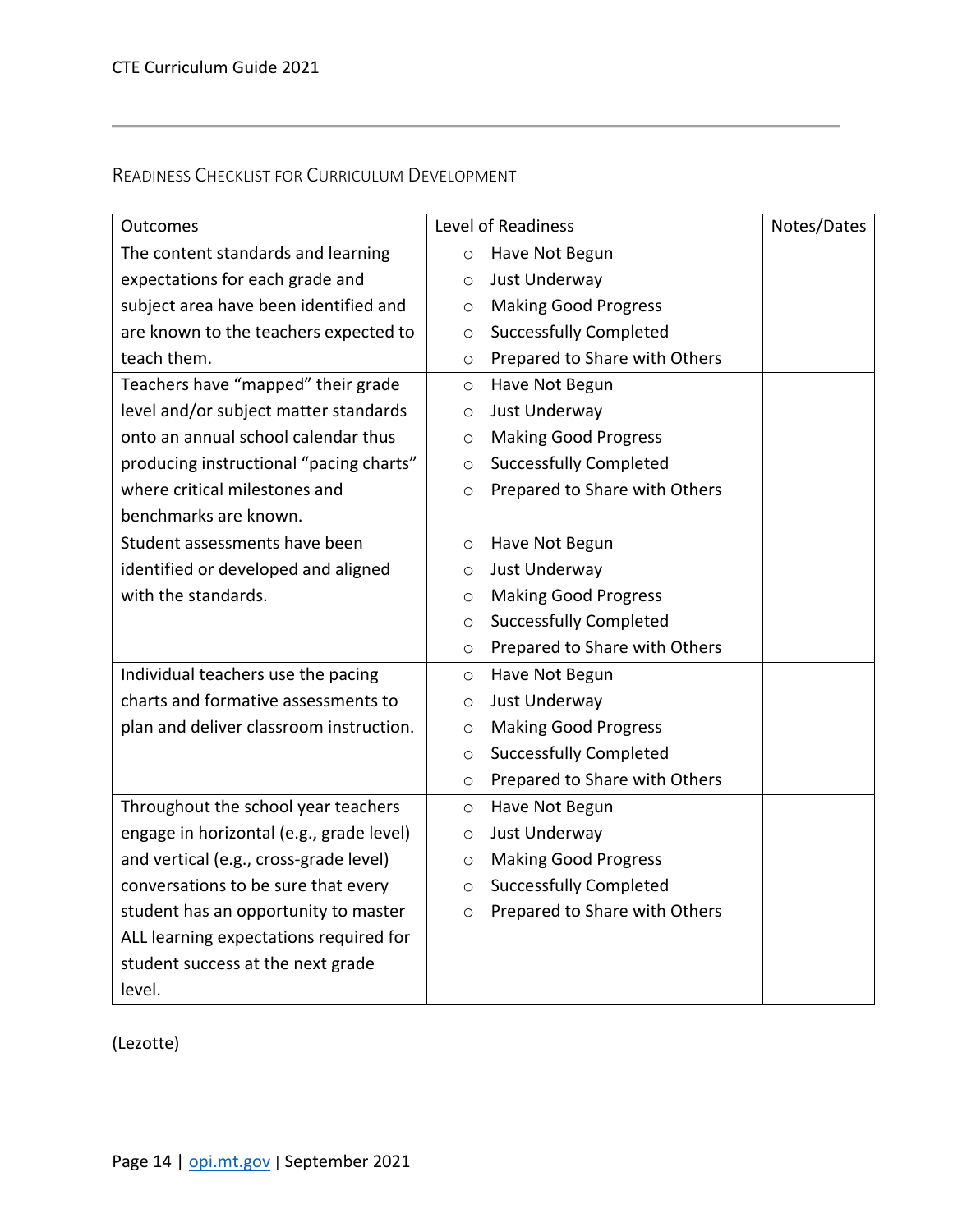# <span id="page-15-0"></span>CURRICULUM DEVELOPMENT STAKEHOLDERS AND PARTICIPANTS

Consider the list below when selecting members for curriculum development focus groups and committees. The curriculum committee should be inclusive of all stakeholders. The committee chair should be determined by the district leadership team. Determine which stakeholders will participate in the full process and those who will help to provide feedback and expert review during the development cycle.

| Stakeholder Group           | <b>Suggested Roles</b>  | Expertise                  |  |
|-----------------------------|-------------------------|----------------------------|--|
| District Leadership         | committee chair         | manage process             |  |
| superintendent              | committee member        | provide resources to       |  |
| curriculum director         | focus group facilitator | support process            |  |
| building principal(s)       |                         |                            |  |
| Trustee Representative(s)   | committee member        | link to Board of Trustees  |  |
|                             |                         | link to community<br>٠     |  |
| <b>Teachers</b>             | committee chair         | content specialized        |  |
| primary grades<br>$\bullet$ | committee member        | teachers verify content    |  |
| middle grades               | focus group participant | content specialized        |  |
| high school                 |                         | teachers verify learning   |  |
|                             |                         | progressions K-12          |  |
|                             |                         | provide assessment         |  |
|                             |                         | expertise                  |  |
| Teacher-librarians          | committee member        | provide insight into       |  |
|                             | focus group participant | resources and              |  |
|                             |                         | instructional practice     |  |
|                             |                         | provide expertise in the   |  |
|                             |                         | inclusion of information   |  |
|                             |                         | and technology literacy in |  |
|                             |                         | all curricula              |  |
| Specialists                 | committee member        | provide cross-curricular   |  |
| instructional coaches       | focus group participant | representation             |  |
| gifted and talented         |                         | provide cross-grade        |  |
| technology                  |                         | expertise                  |  |
| special education           |                         | provide instructional      |  |
|                             |                         | expertise                  |  |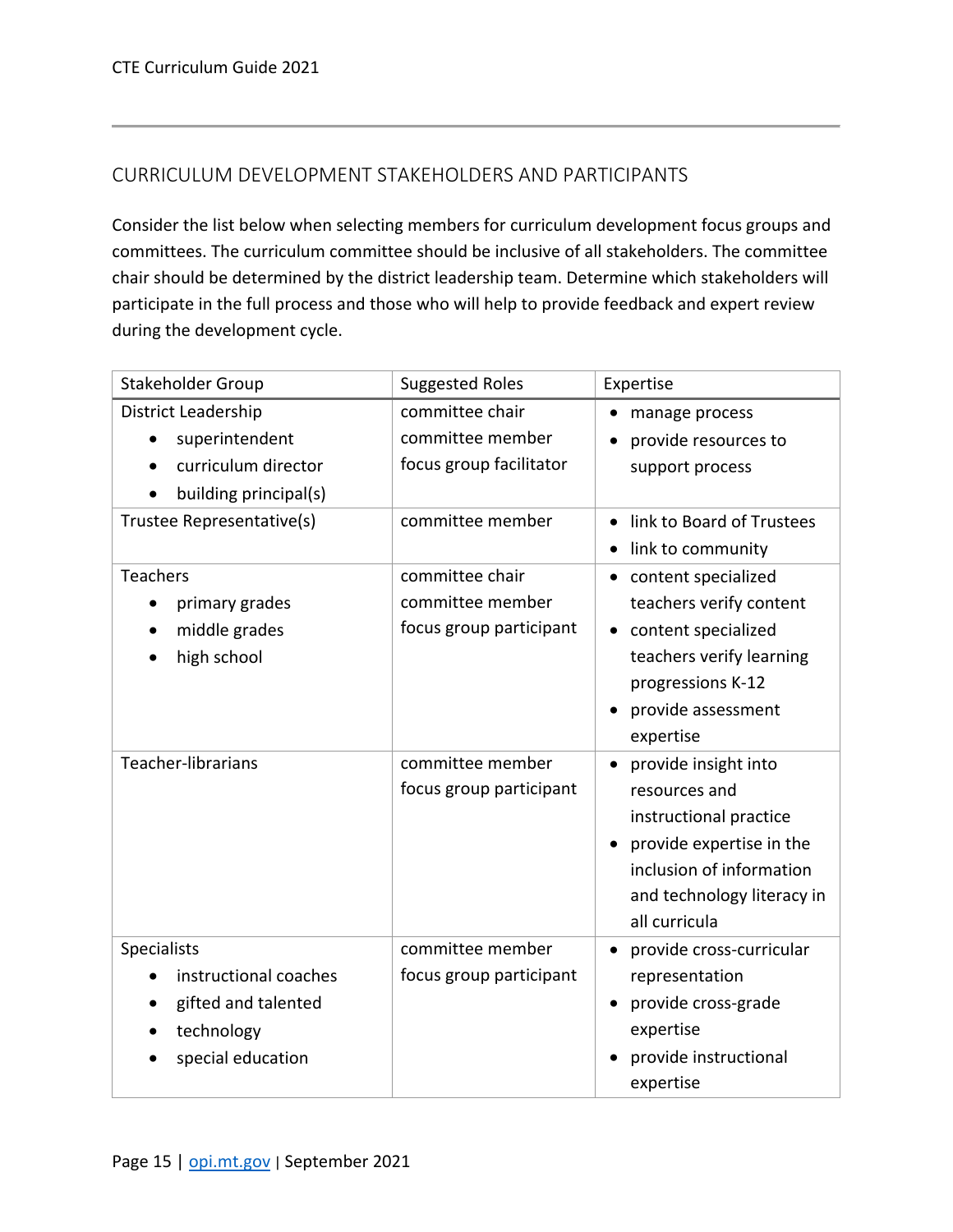| Stakeholder Group                                             | <b>Suggested Roles</b>                      | Expertise                                                                                |
|---------------------------------------------------------------|---------------------------------------------|------------------------------------------------------------------------------------------|
| career and technical<br>education<br>fine and performing arts |                                             |                                                                                          |
| Indian Education for All (IEFA)<br><b>Specialists</b>         | committee member<br>focus group participant | link to resources and best<br>practices for<br>implementing IEFA in<br>curriculum        |
| <b>Guidance Counselors</b>                                    | focus group participant                     | link to career<br>development<br>link to students                                        |
| Parent Representative(s)                                      | committee member<br>focus group participant | link to community<br>link to local concerns and<br>issues                                |
| Student Representative(s)                                     | committee member<br>focus group participant | link to learners<br>$\bullet$<br>help check for relevance<br>$\bullet$<br>and engagement |
| <b>Business and Community</b><br>Representative(s)            | focus group participant                     | link to community<br>$\bullet$<br>link to local concerns and<br>$\bullet$<br>issues      |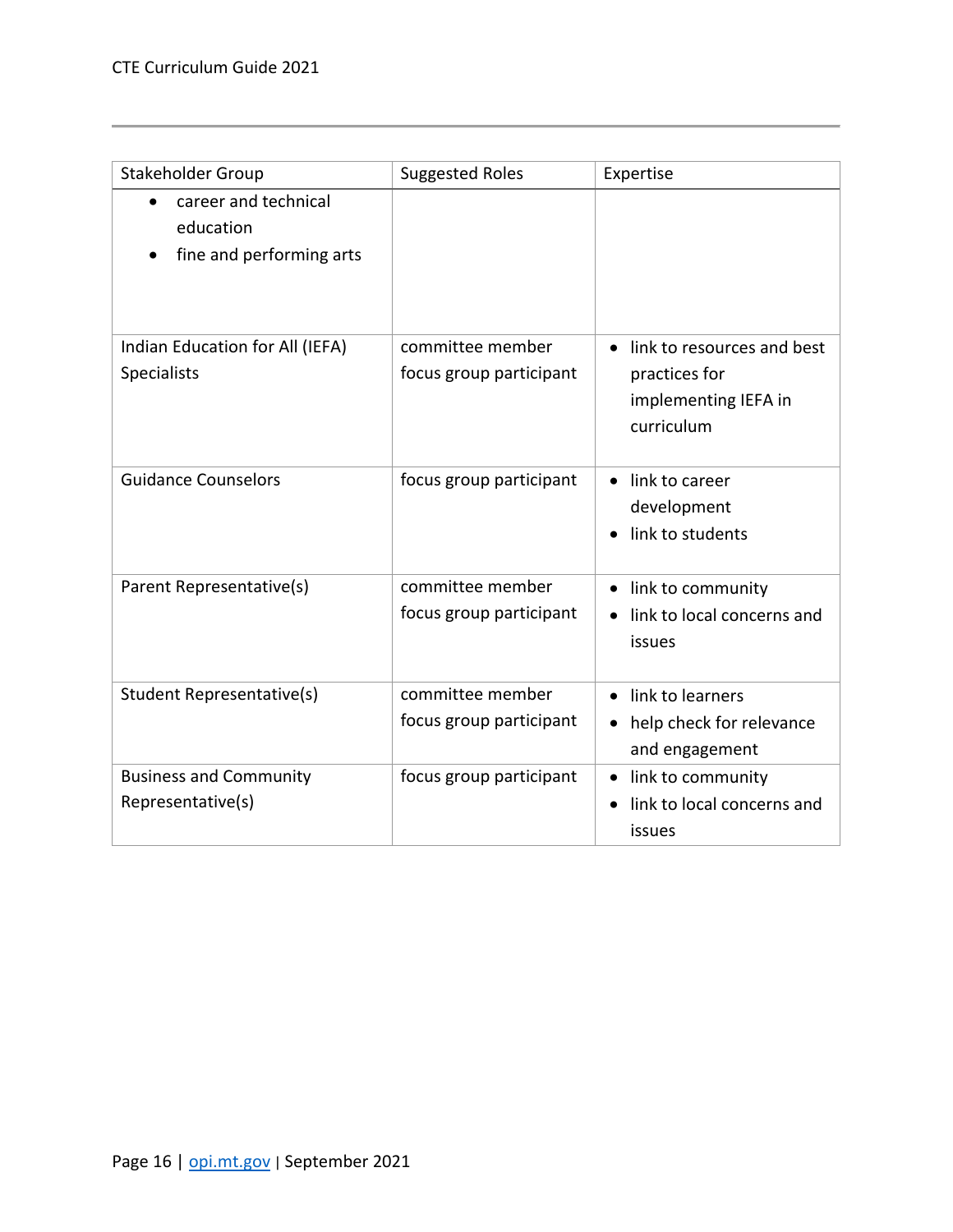# <span id="page-17-0"></span>CURRICULUM DEVELOPMENT WORK SESSION GOALS

The work of the curriculum committee can be organized and framed in each of the work sessions described below. This process and suggested goals should be adapted, and the number of sessions should be adjusted according to the scope of the revision or re-writing of the curriculum documents. An emphasis on examination of resources, public comment, professional feedback and implementation planning is essential to ensure a successful outcome for curriculum development and revision.

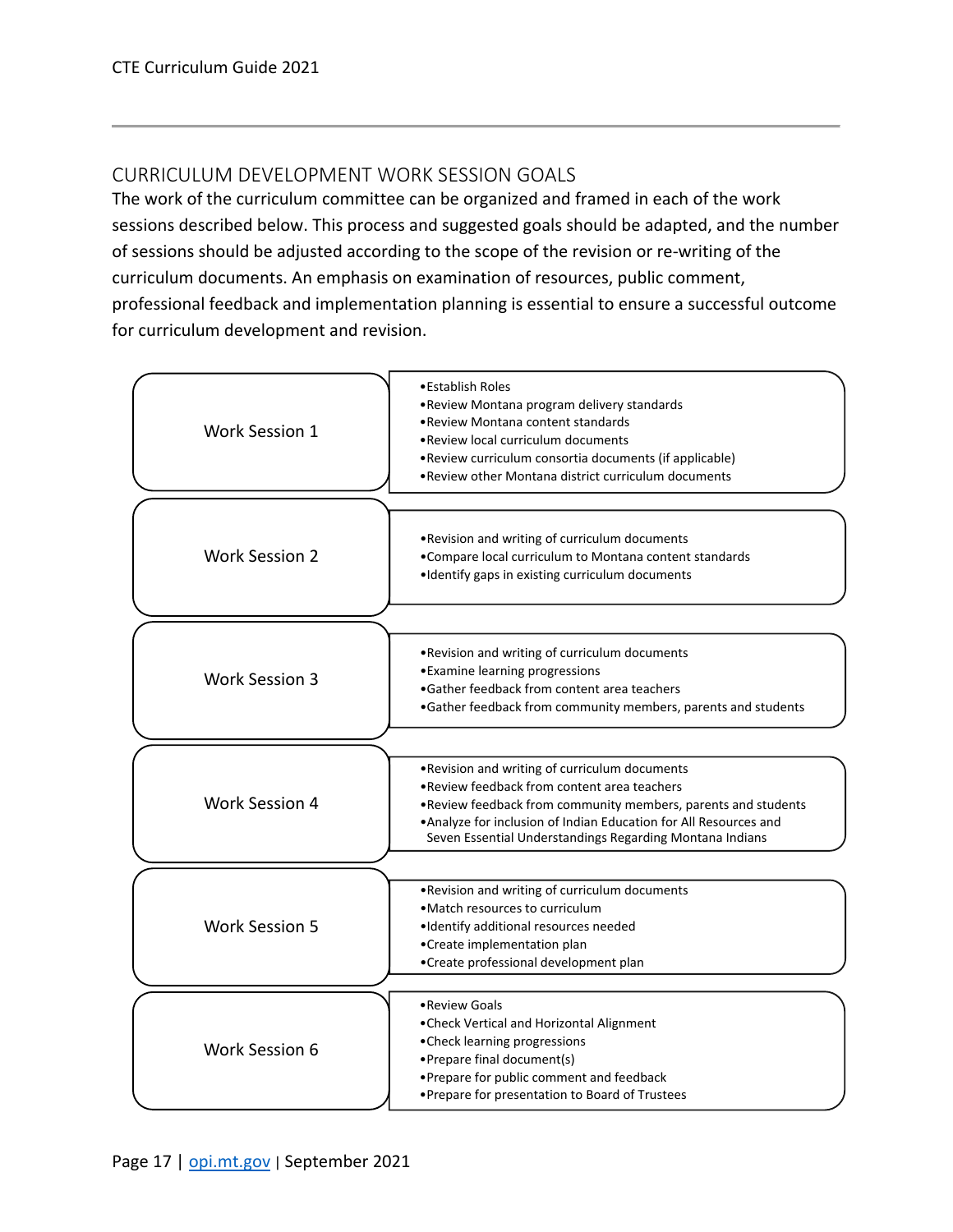# <span id="page-18-0"></span>PROGRAM DELIVERY PLANNING

# <span id="page-18-1"></span>ADMINISTRATIVE RULES OF MONTANA

# <span id="page-18-2"></span>[10.55.1003](http://mtrules.org/gateway/ruleno.asp?RN=10%2E55%2E1003) PROGRAM FOUNDATION STANDARDS

- The purpose of all programs is to develop and apply knowledge and skills necessary to pursue lifelong goals and opportunities.
- Program foundation standards are the common conditions and practices that will be evident in all programs within a school system to ensure that all students have educational opportunity to learn, develop, and demonstrate learning in the content standards and content-specific grade-level learning progressions. All programs shall follow the content standards in the accreditation rules of Montana. The local board of trustees shall:
	- meet the following *conditions*:
		- ensure integration of the history, contemporary portrayals, and contributions of American Indians, with an emphasis on Montana Indians, for all students, across all content areas;
		- ensure an educational climate that promotes academic freedom and respect for diversity with prejudice toward none;
		- maintain high expectations for student performance, behavior, and lifelong learning; and
		- encourage collaboration among school personnel to plan, assess, and support instruction.
	- include the following *practices*:
		- offer engaging and relevant experiences that enable students to develop effective communication skills in their personal lives, workplaces, and communities;
		- teach ethical behavior, including use of technology (social media) and the implications of one's choices;
		- implement research-based instructional skills and strategies to improve student learning;
		- challenge students to think creatively and critically, and use the inquiry process to solve problems and make informed decisions;
		- encourage interdisciplinary instruction;
		- use relevant data to inform decision making, modify instruction, and increase student learning;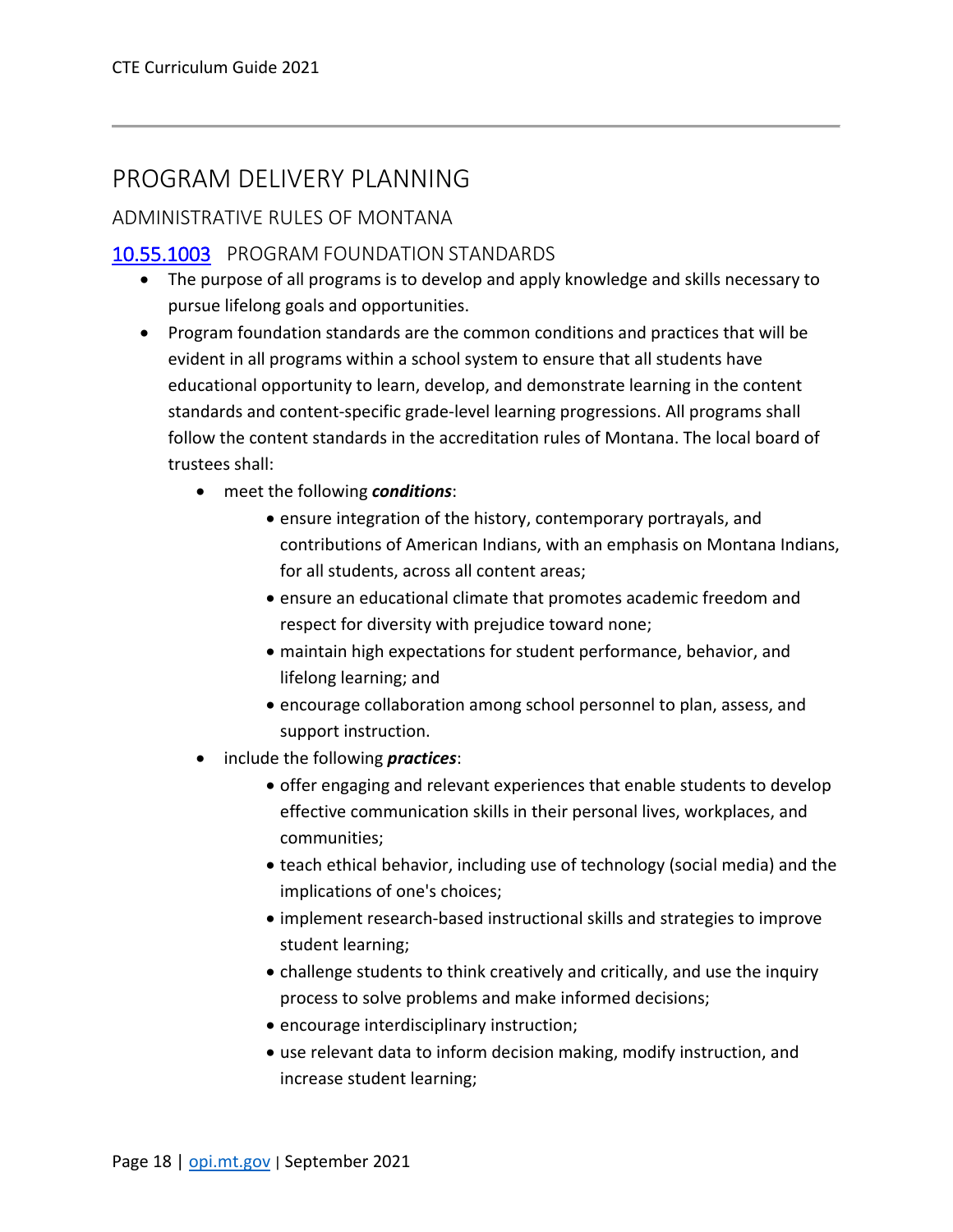- integrate information literacy skills, technology tools, and workplace competencies to support learning in all curricular areas; and
- provide equitable access to all facilities, technology, equipment, materials, and services necessary to support the instructional process.

### <span id="page-19-0"></span>CAREER AND TECHNICAL EDUCATION PROGRAM DELIVERY STANDARDS

In general, a basic program in career and vocational/technical education shall:

- meet the following *conditions:*
	- o skill development leading to lifelong pursuits;
	- o program development in consultation with an advisory council; and
	- o opportunities for authentic application, work experience, and/or articulation with postsecondary education.
- include the following *practices*:
	- o foster skill development for employment, advanced training, and lifelong learning;
	- o input from representatives of business and industry;
	- o analysis of skills and knowledge required in paid and non-paid careers;
	- o leadership and character development through participation in career and technical student organizations (CTSOs) ;
	- o progression of skills and knowledge from basic to advanced; and
	- O integration of career and vocational/technical competencies with academic knowledge in a contextual setting. (ARM [10.55.1701\)](http://mtrules.org/gateway/ruleno.asp?RN=10%2E55%2E1701)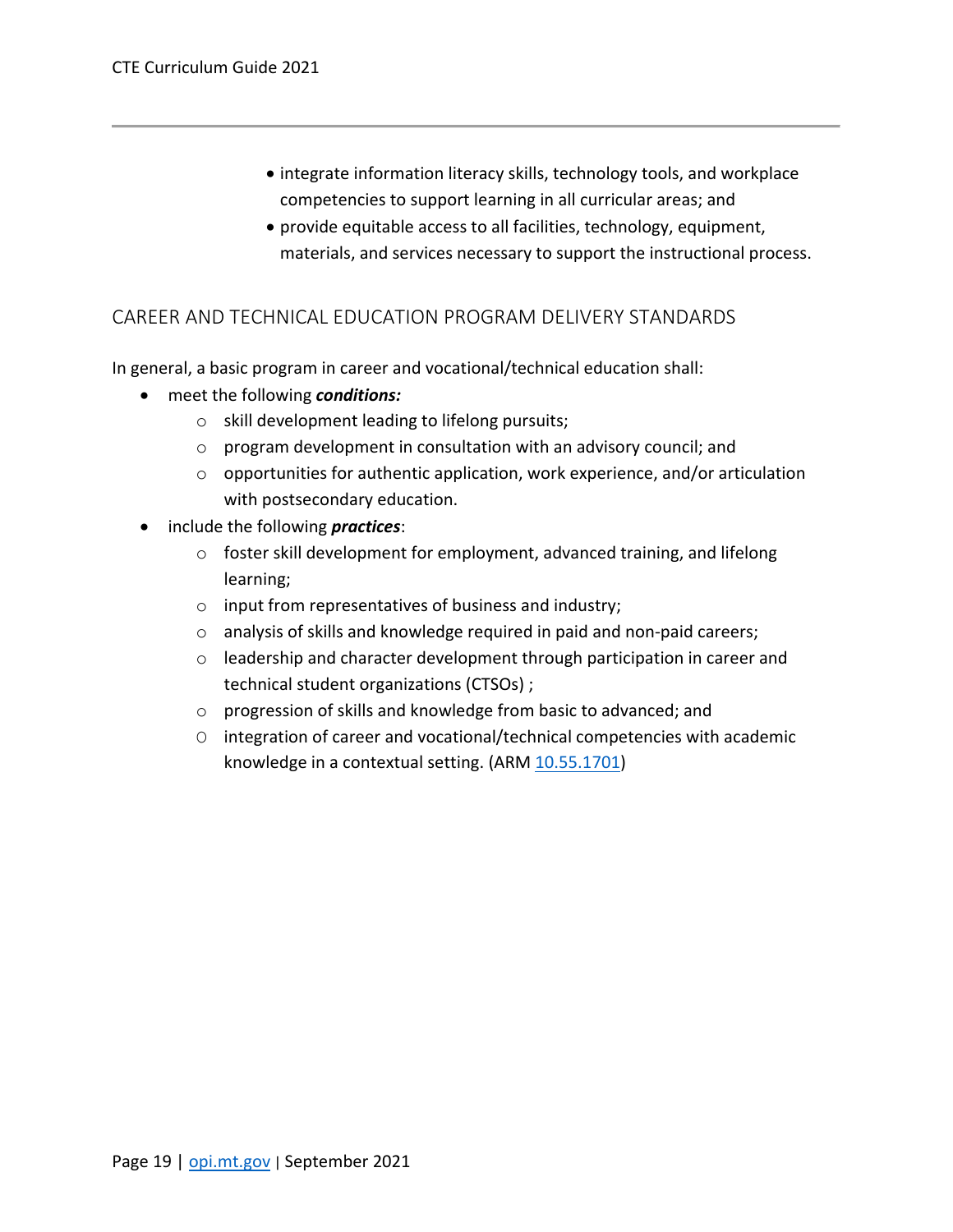# <span id="page-20-0"></span>CODING THE STANDARDS

<span id="page-20-1"></span>CODING SCHEME

SUBJECT.GradeLevel.STANDARD.SUBSTANDARD.sub-substandard

| Example        |                                                                                                                                                          |
|----------------|----------------------------------------------------------------------------------------------------------------------------------------------------------|
| <b>CTE.1.1</b> | The career and technical education standards for first grade are that each<br>student will                                                               |
| CTE.1.1.1      | act as a responsible and contributing citizen and employee by identifying the<br>characteristics of citizenship across jobs and communities              |
| CTE.1.1.2      | communicate clearly, effectively, and with reason by recognizing effective<br>communication and active listening skills to foster positive relationships |

#### *Note on identifying subjects and sub-content areas*

As a rule, when a content area has sub-content areas, (i.e. Civics and Government within Social Studies or Algorithms and Programming within Computer Science) the content area abbreviation is listed first before grade level and the sub-content area is listed second before grade level. For example: SS.CG.K is the coding for Social Studies> Civics and Government> Kindergarten. When a content area does not have specifically designated sub-content areas, such as in Career and Technical Education and Library Media, then the content area is used solely to identify the subject. For example: CTE.K is the human code for Career and Technical Education in Kindergarten.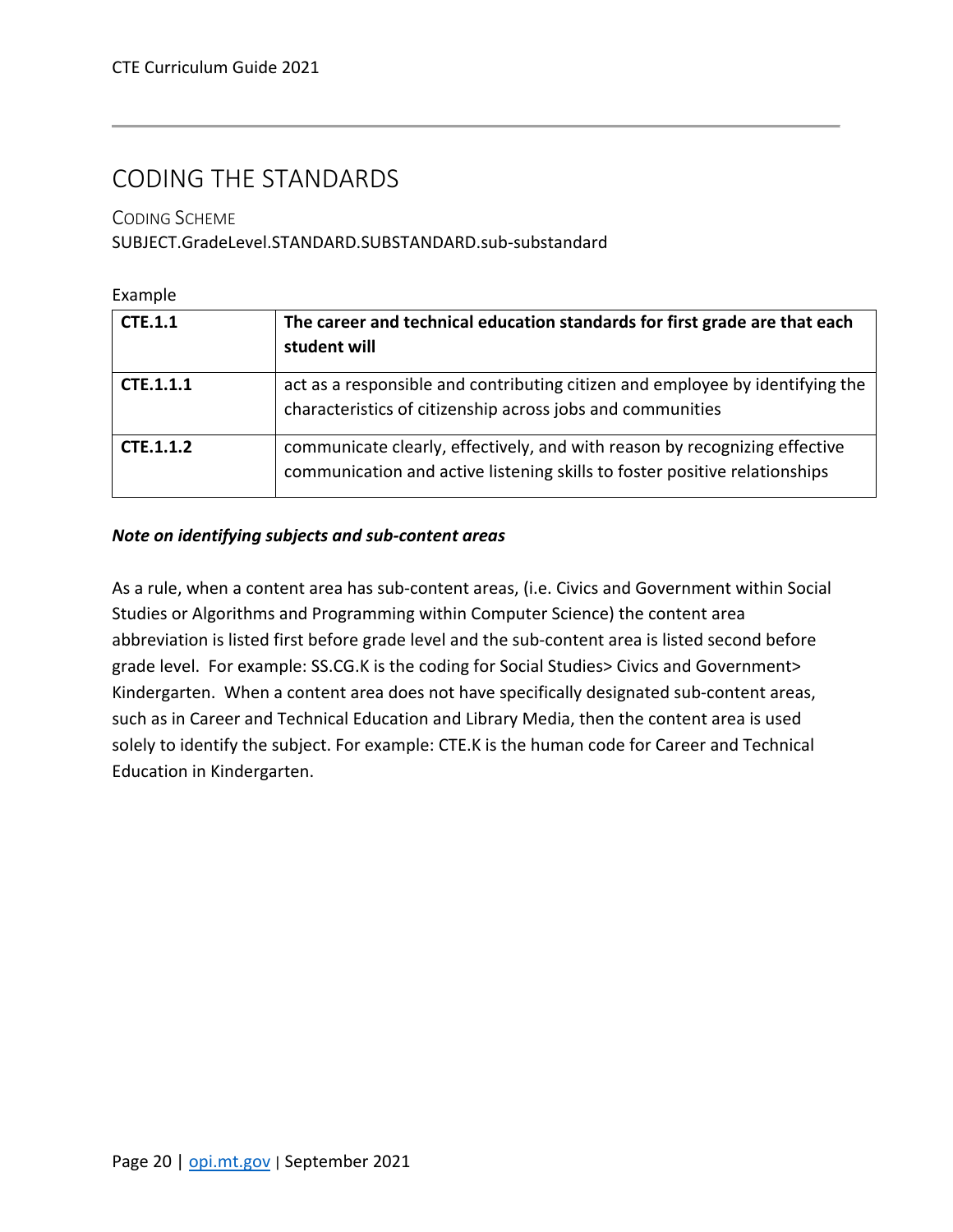# <span id="page-21-0"></span>STANDARDS

### <span id="page-21-1"></span>OVERVIEW

#### <span id="page-21-2"></span>2000 TO 2021 COMPARISON

| $2000$ - Students will $\ldots$                                                                                                | $2021$ - Students will $\ldots$                                            |                                                                                         |
|--------------------------------------------------------------------------------------------------------------------------------|----------------------------------------------------------------------------|-----------------------------------------------------------------------------------------|
| experience various career opportunities<br>and assess personal career pathways                                                 | act as a responsible and<br>contributing citizen and<br>employee           | employ valid and reliable<br>research strategies                                        |
| demonstrate an understanding and<br>apply principles of Resource<br>Management (i.e., financial, time,<br>personal management) | apply appropriate academic<br>and technical skills                         | utilize critical thinking to<br>make sense of problems and<br>persevere in solving them |
| acquire and utilize personal and<br>leadership skills to become successful,<br>productive citizens                             | attend to personal health<br>and financial well-being                      | model integrity, ethical<br>leadership, and effective<br>management                     |
| acquire and demonstrate current<br>technical skills leading to an occupation                                                   | communicate clearly,<br>effectively, and with reason                       | plan education and career<br>path aligned to personal goals                             |
| know and demonstrate the<br>requirements of the workplace through<br>authentic application                                     | consider the environmental,<br>social and economic<br>impacts of decisions | use technology to enhance<br>productivity                                               |
|                                                                                                                                | demonstrate creativity and<br>innovation                                   | work productively in teams<br>while using cultural/global<br>competence                 |

<span id="page-21-3"></span>CHANGES TO THE STANDARDS

- Combines Workplace Competencies and Career and Vocational Technical Standards
- Total rewrite based on [Advance CTE's Common Career and Technical Core](https://careertech.org/cctc)
- Aligns with [Perkins V](http://opi.mt.gov/Perkins-V)
- Standards purposefully incorporate Indian Education for All
- Encourages cross-curricular integration
- Emphasizes higher order thinking such as problem solving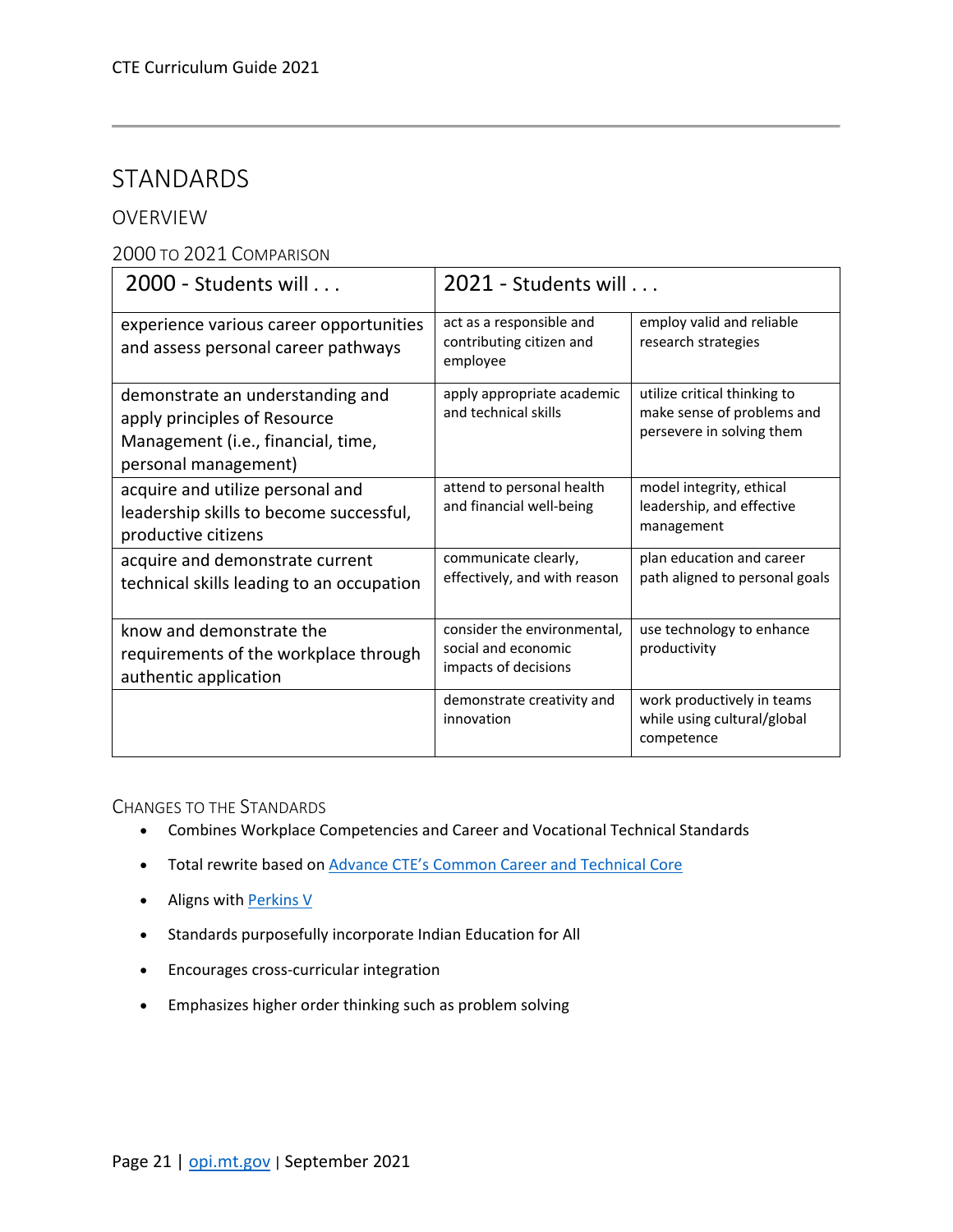#### <span id="page-22-0"></span>CAREER READY PRACTICES

- The Career Ready Practices were designed to serve as cross-cutting expectations to be embedded in all CTE programs of study for all learner levels while most industry-based standards focus on narrower, occupational-specific knowledge and skills.
- As the economy has changed in the past decade, many Career Technical Education (CTE) programs have transitioned from helping students prepare for an entry-level *job* to helping students prepare for a *career.*
- Montana CTE Content Standards are intended to teach skills that will develop and be reinforced over the time students are in school as well as throughout their work life.

<span id="page-22-1"></span>CAREER AND TECHNICAL EDUCATION IN K-5

- Career and Technical Education effectively brings all content together
- Practical applications of Mathematics
- Purposeful use of communication skills including writing and speaking
- Skills taught in K-5 build the foundation for future learning
- You are already teaching the skills; all you need to do is rethink lessons through a CTE lens
- When teaching mathematics, consider adding a personal finance emphasis.
- Career exploration takes many forms: field trips, guest speakers, independent research and more.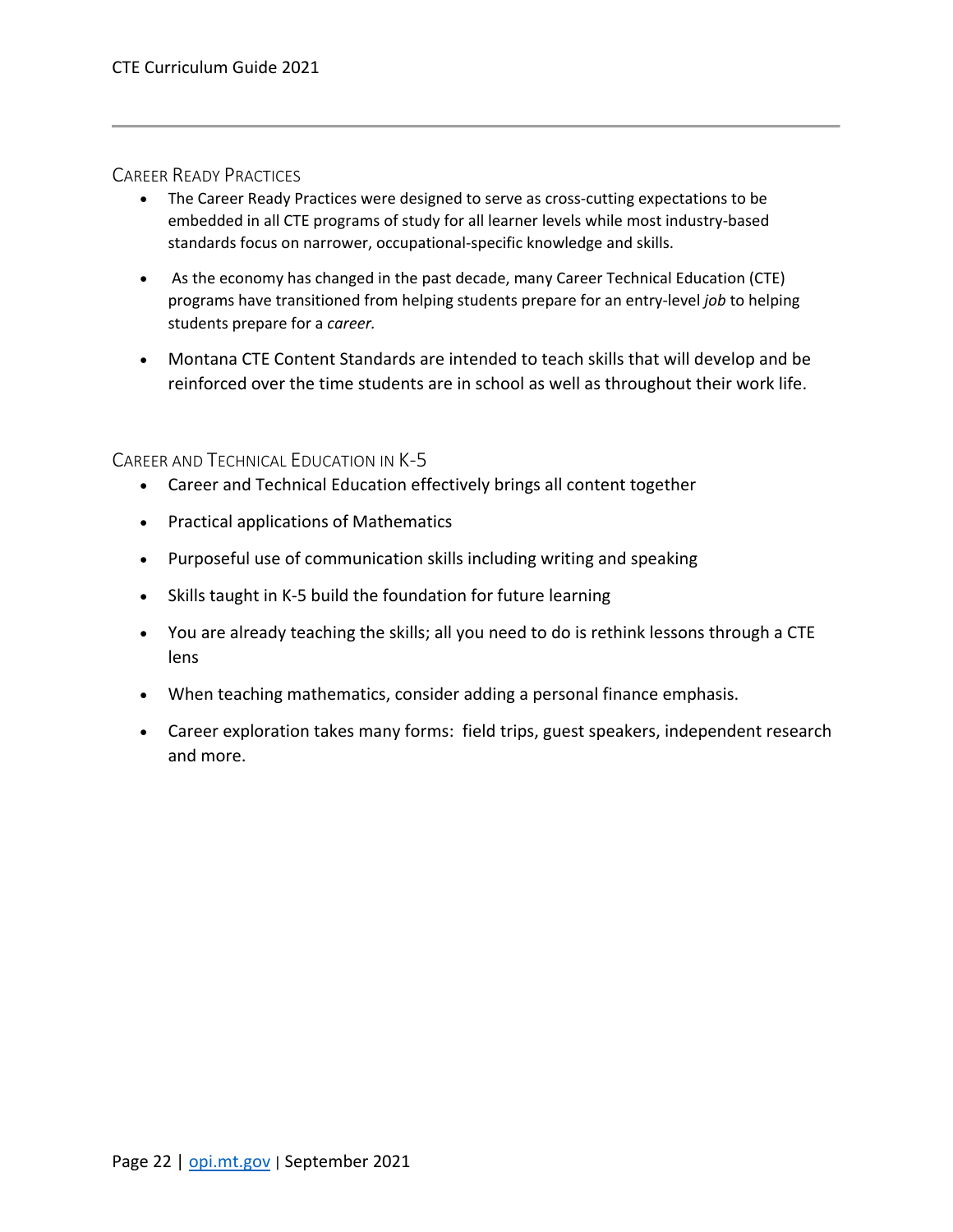|                   | <b>MONTANA CONTENT STANDARDS FOR CAREER AND TECHNICAL</b><br><b>EDUCATION</b>            |
|-------------------|------------------------------------------------------------------------------------------|
| <b>CTE.K12</b>    | The content areas covered by the career and technical education standards<br>may include |
| <b>CTE.K12.1</b>  | act as a responsible and contributing citizen and employee                               |
| <b>CTE.K12.2</b>  | apply appropriate academic and technical skills                                          |
| <b>CTE.K12.3</b>  | attend to personal health and financial well-being                                       |
| <b>CTE.K12.4</b>  | communicate clearly, effectively, and with reason                                        |
| <b>CTE.K12.5</b>  | consider the environmental, social and economic impacts of decisions                     |
| <b>CTE.K12.6</b>  | demonstrate creativity and innovation                                                    |
| <b>CTE.K12.7</b>  | employ valid and reliable research strategies                                            |
| <b>CTE.K12.8</b>  | utilize critical thinking to make sense of problems and persevere in solving<br>them     |
| <b>CTE.K12.9</b>  | model integrity, ethical leadership, and effective management                            |
| <b>CTE.K12.10</b> | plan education and career path aligned to personal goals                                 |
| <b>CTE.K12.11</b> | use technology to enhance productivity and                                               |
| <b>CTE.K12.12</b> | work productively in teams while using cultural/global competence                        |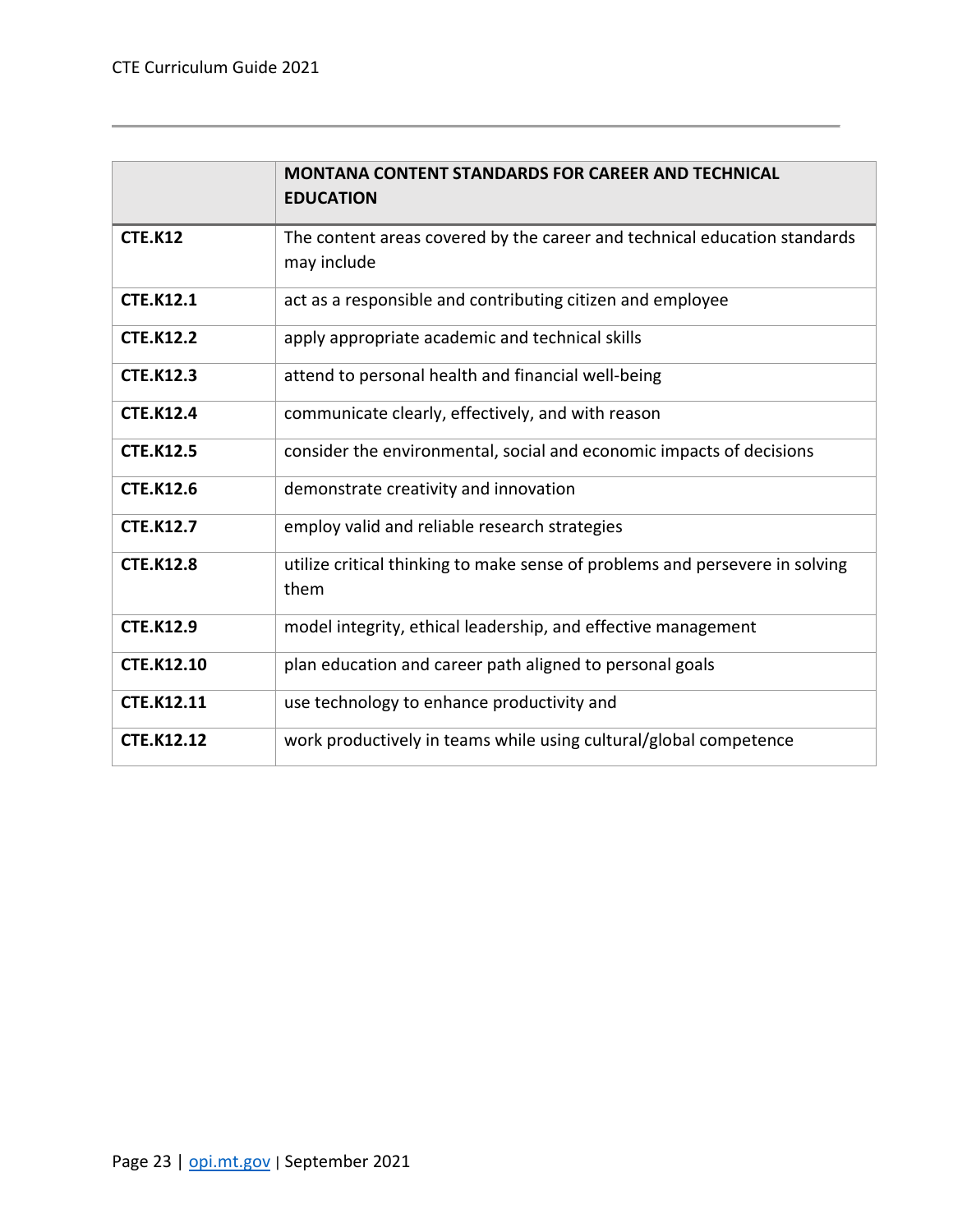| <b>CTE.PATHWAY</b>    | Students will learn career and technical education content across programs<br>of study, also known as Career Pathways, and integrated with academic<br>content. |
|-----------------------|-----------------------------------------------------------------------------------------------------------------------------------------------------------------|
|                       | Programs of study may include                                                                                                                                   |
| <b>CTE.PATHWAY.1</b>  | agriculture, food, and natural resources                                                                                                                        |
| <b>CTE.PATHWAY.2</b>  | architecture and construction                                                                                                                                   |
| <b>CTE.PATHWAY.3</b>  | arts, audio/visual technology, and communications                                                                                                               |
| <b>CTE.PATHWAY.4</b>  | business management and administration                                                                                                                          |
| <b>CTE.PATHWAY.5</b>  | education and training                                                                                                                                          |
| <b>CTE.PATHWAY.6</b>  | finance                                                                                                                                                         |
| <b>CTE.PATHWAY.7</b>  | government and public administration                                                                                                                            |
| <b>CTE.PATHWAY.8</b>  | health science                                                                                                                                                  |
| <b>CTE.PATHWAY.9</b>  | hospitality and tourism                                                                                                                                         |
| <b>CTE.PATHWAY.10</b> | human services                                                                                                                                                  |
| CTE.PATHWAY.11        | information technology                                                                                                                                          |
| <b>CTE.PATHWAY.12</b> | law, public safety, corrections and security                                                                                                                    |
| <b>CTE.PATHWAY.13</b> | manufacturing                                                                                                                                                   |
| CTE.PATHWAY.14        | marketing                                                                                                                                                       |
| <b>CTE.PATHWAY.15</b> | STEM (science, technology, engineering, math) and                                                                                                               |
| CTE.PATHWAY.16        | transportation, distribution and logistics                                                                                                                      |

Montana Career Pathways is a vital education and workforce strategy. Montana Career Pathways helps students learn about career options that are in demand in Montana, and the types of activities they can engage in to prepare for their next step after high school graduation.

In 2017, Montana completed a major overhaul of its career pathways program, from individual pathway agreements between one college and one high school (Big Sky Pathways), to statewide pathways scalable to all high schools and connected to all MUS colleges.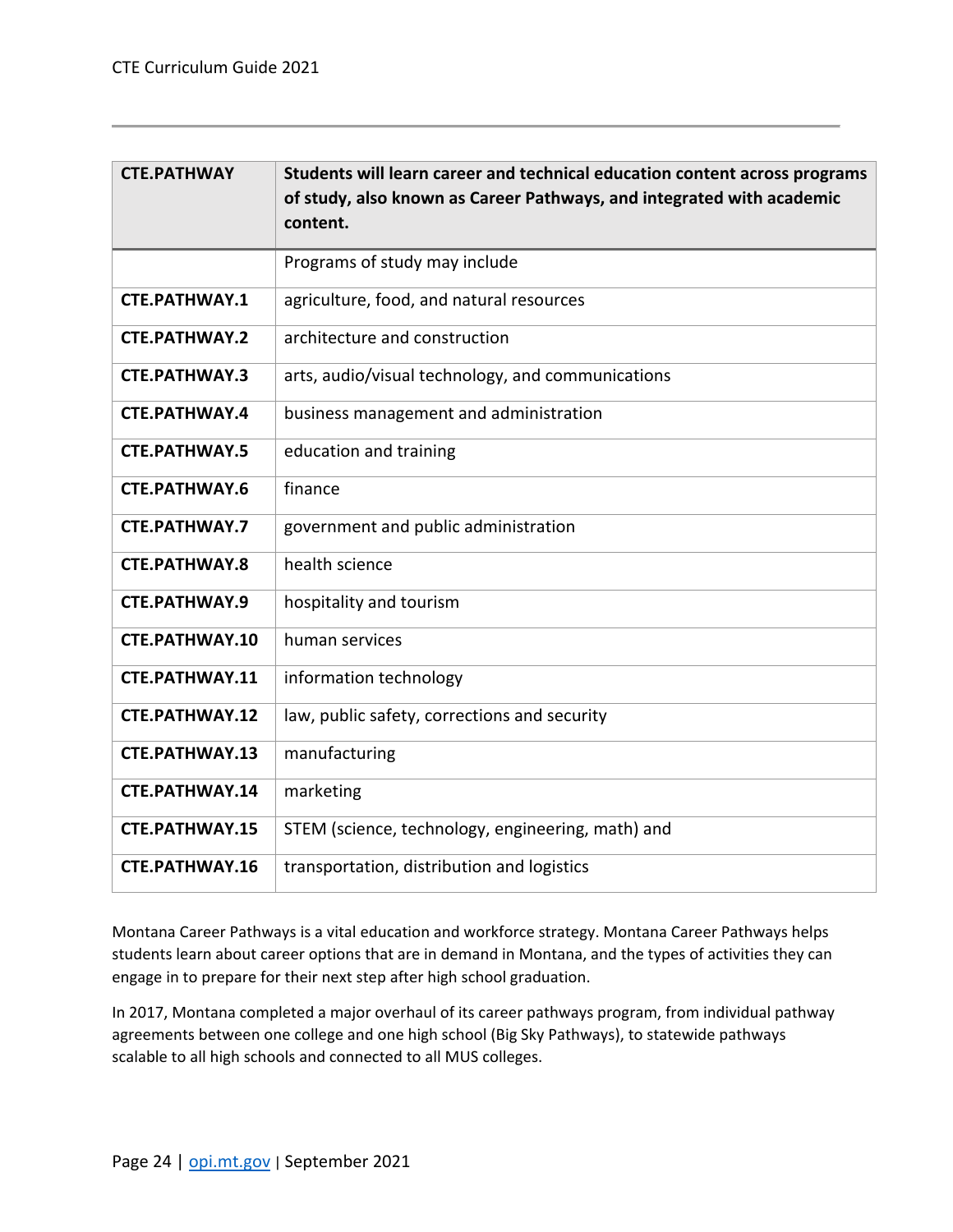Montana Career Pathways (MCP) changes the way career pathways are developed, displayed, documented, and implemented.

It improves how students, parents, and educators get information about in-demand career options in Montana and provides actionable information for students to explore and engage in careers while in high school.

Montana Career Pathways is supported in part by Perkins Rural Reserve Funds. Strengthening Montana Career Pathways Grants build collaboration between secondary and postsecondary educators across the state to expand access to dual enrollment, work-based learning, and industry recognized credentials that support a career pathway.

<span id="page-25-0"></span>FOR MORE INFORMATION VISIT THE [OPI CAREER AND TECHNICAL EDUCATION WEBPAGE.](http://opi.mt.gov/Educators/Teaching-Learning/Career-Technical-Education-CTE/About-Montana-Career-Pathways)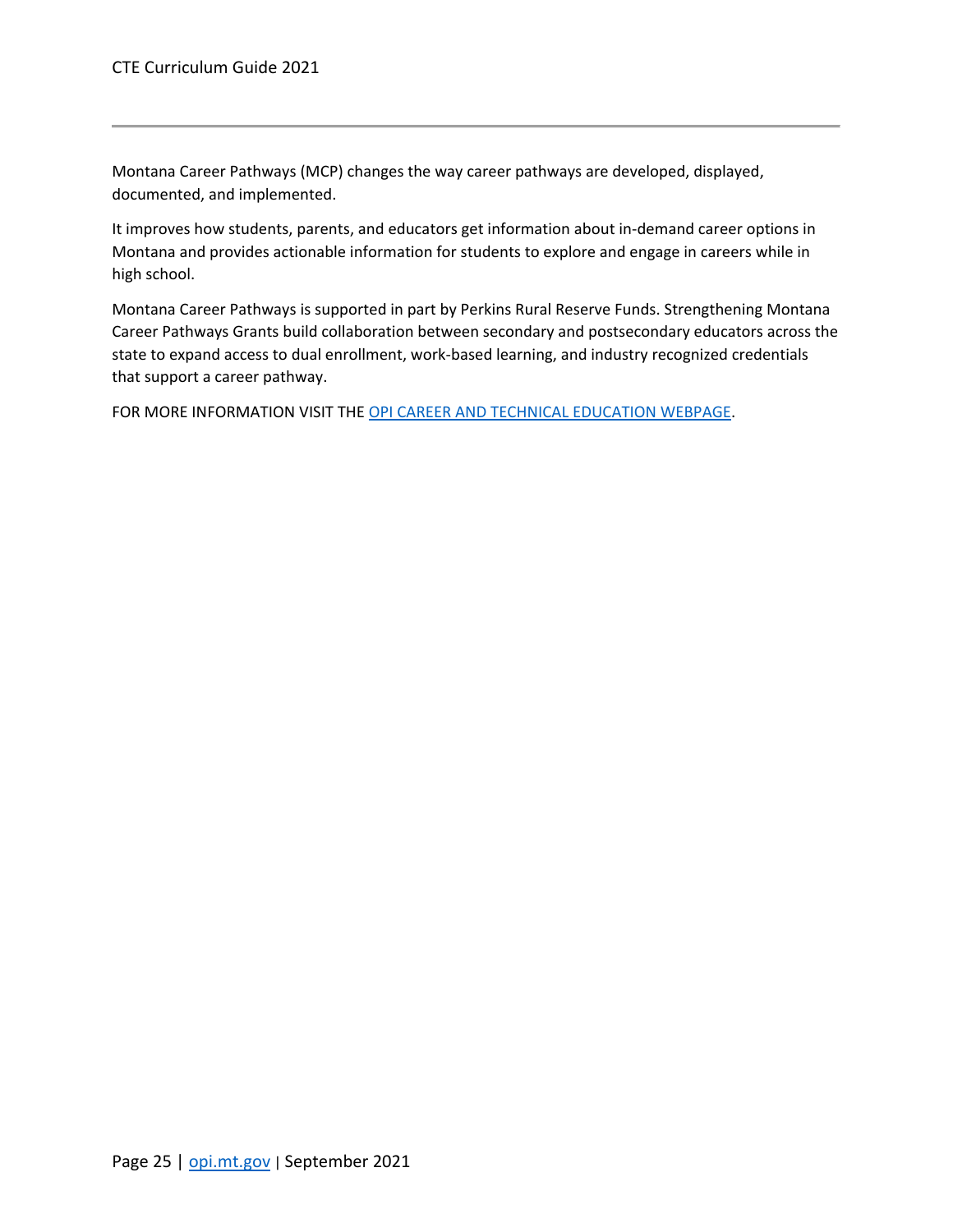# <span id="page-26-0"></span>GRADE LEVEL STANDARDS AND RESOURCES

# <span id="page-26-1"></span>KINDERGARTEN

#### <span id="page-26-2"></span>**STANDARDS**

| CTE.K              | <b>CAREER AND TECHNICAL EDUCATION STANDARDS FOR KINDERGARTEN</b>              |
|--------------------|-------------------------------------------------------------------------------|
| CTE.K.1            | The career and technical education standards for kindergarten are that        |
|                    | each student will                                                             |
| <b>CTE.K.1.1</b>   | act as a responsible and contributing citizen and employee by exploring roles |
|                    | of employees, citizens, and community members                                 |
| <b>CTE.K.1.2</b>   | demonstrate creativity and innovation by exploring more than one way to       |
|                    | solve a problem                                                               |
| <b>CTE.K.1.3</b>   | utilize critical thinking to make sense of problems and persevere in solving  |
|                    | them                                                                          |
| <b>CTE.K.1.3.a</b> | look for and make use of patterns and                                         |
| <b>CTE.K.1.3.b</b> | try several methods to solve a problem                                        |
| <b>CTE.K.1.4</b>   | plan education and career path aligned to personal goals by identifying       |
|                    | various careers                                                               |

<span id="page-26-3"></span>

| <b>Title/Source</b>                  | Link                                            |
|--------------------------------------|-------------------------------------------------|
| Montana Career Lab                   | https://lmi.mt.gov/Career/Educators             |
| -Careers Build a Community           |                                                 |
| EconEdLink-Resources for Grades K-2  | https://www.econedlink.org/resources/grade/k-2/ |
| <b>EVERFI-WORD Force: A Literacy</b> | https://everfi.com/k-12/wordforce/              |
| Adventure for K-2 Students           |                                                 |
| Montana Career Lab-A to Z Alphabet   | https://lmi.mt.gov/Career/Educators             |
| <b>Trading Cards</b>                 |                                                 |
| Montana Career Lab-I Can Be          | https://lmi.mt.gov/Career/Educators             |
| <b>Series</b>                        |                                                 |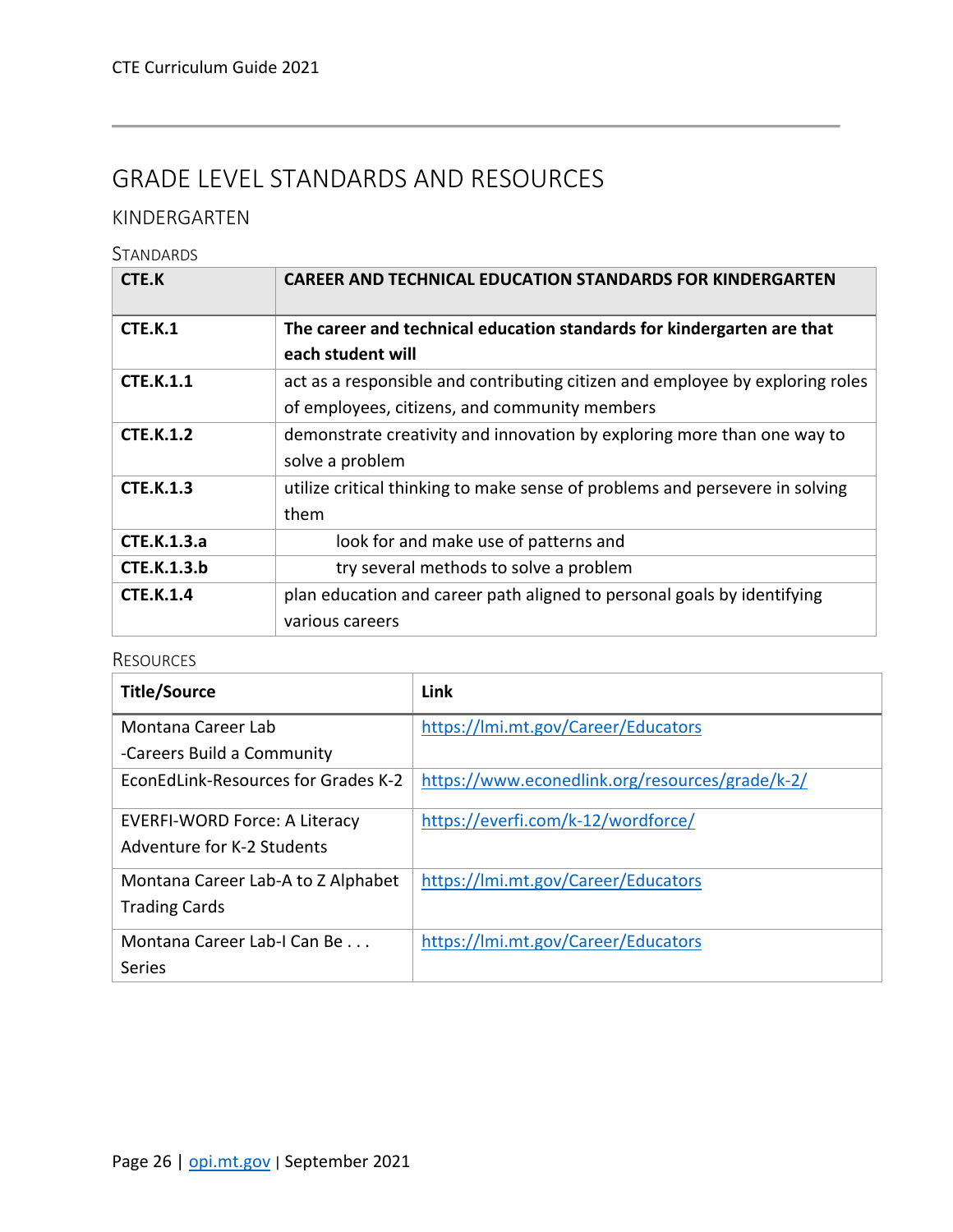# <span id="page-27-0"></span>FIRST GRADE

# <span id="page-27-1"></span>**STANDARDS**

| CTE.1            | <b>CAREER AND TECHNICAL EDUCATION STANDARDS FOR FIRST GRADE</b>                                                                                           |
|------------------|-----------------------------------------------------------------------------------------------------------------------------------------------------------|
| <b>CTE.1.1</b>   | The career and technical education standards for first grade are that each<br>student will                                                                |
| <b>CTE.1.1.1</b> | act as a responsible and contributing citizen and employee by identifying the<br>characteristics of citizenship across jobs and communities               |
| <b>CTE.1.1.2</b> | communicate clearly, effectively, and with reason by recognizing effective<br>communication and active listening skills to foster positive relationships  |
| CTE.1.1.3        | demonstrate creativity and innovation by identifying an alternate solution to<br>a problem                                                                |
| CTE.1.1.4        | utilize critical thinking to make sense of problems and persevere in solving<br>them                                                                      |
| CTE.1.1.4.a      | look for and make use of patterns and                                                                                                                     |
| CTE.1.1.4.b      | try several methods to solve a problem                                                                                                                    |
| <b>CTE.1.1.5</b> | plan education and career paths aligned to personal goals                                                                                                 |
| CTE.1.1.5.a      | identify and describe various careers                                                                                                                     |
| CTE.1.1.5.b      | work successfully in small and large groups to accomplish tasks within<br>a time frame                                                                    |
| CTE.1.1.6        | use technology to enhance productivity by exploring how technology is used<br>in different jobs and careers                                               |
| CTE.1.1.7        | work productively in teams while using cultural/global competence by<br>exploring an awareness of cultural differences to develop a sense of<br>inclusion |

<span id="page-27-2"></span>

| <b>Title/Source</b>                             | Link                                               |
|-------------------------------------------------|----------------------------------------------------|
| Montana Career Lab-Careers Build a<br>Community | https://lmi.mt.gov/Career/Educators                |
| EconEdLink-Resources for Grades K-2             | https://www.econedlink.org/resources/grade/k-2/    |
| Money Instructor-Public Speaking                | https://www.moneyinstructor.com/publicspeaking.asp |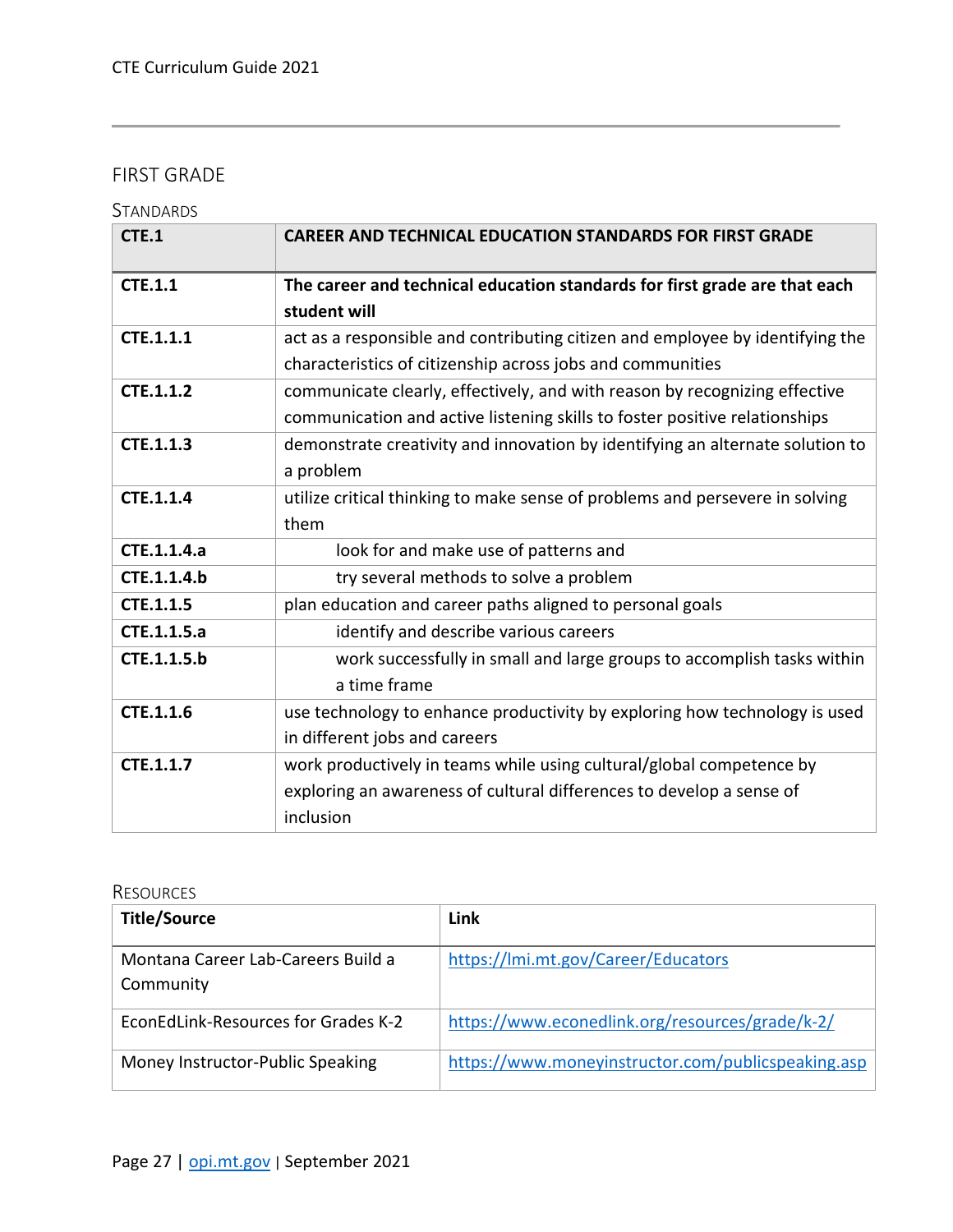| <b>Title/Source</b>                                                         | Link                                |
|-----------------------------------------------------------------------------|-------------------------------------|
| EVERFI-WORD Force: A Literacy<br>Adventure for K-2 Students                 | https://everfi.com/k-12/wordforce/  |
| Montana Career Lab<br>-Careers Build a Community                            | https://lmi.mt.gov/Career/Educators |
| Montana Career Lab-Career Peaks: A<br><b>Career Awareness Activity Book</b> | https://lmi.mt.gov/Career/Educators |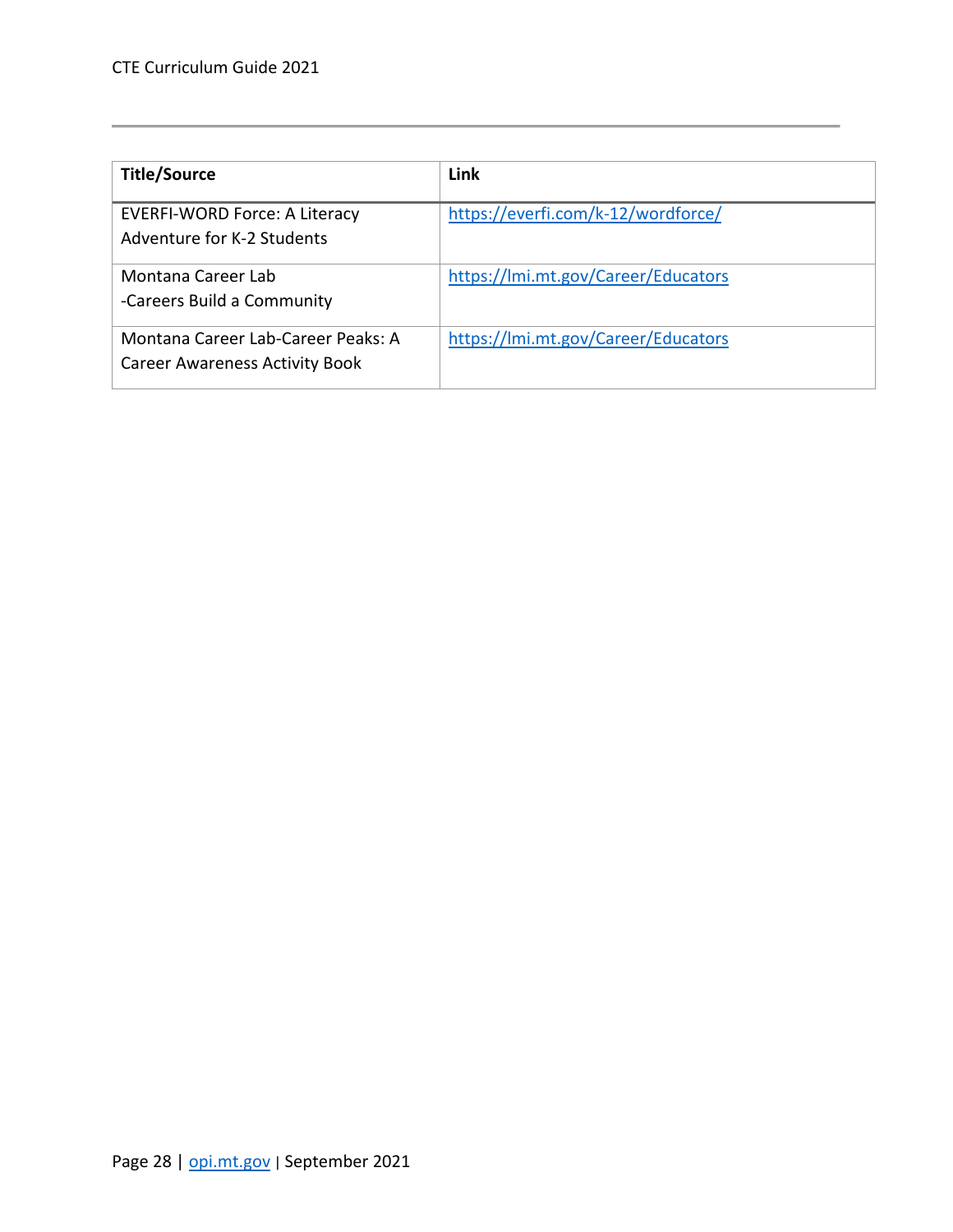# <span id="page-29-0"></span>SECOND GRADE

# <span id="page-29-1"></span>**STANDARDS**

| CTE.2            | <b>CAREER AND TECHNICAL EDUCATION STANDARDS FOR SECOND GRADE</b>             |
|------------------|------------------------------------------------------------------------------|
| <b>CTE.2.1</b>   | The career and technical education standards for second grade are that       |
|                  | each student will                                                            |
| CTE.2.1.1        | act as a responsible and contributing citizen and employee by recognizing    |
|                  | the rights and responsibilities of citizenship                               |
| <b>CTE.2.1.2</b> | communicate clearly, effectively, and with reason by practicing compromise   |
|                  | and conflict resolution with support                                         |
| <b>CTE.2.1.3</b> | consider the environmental, social and economic impacts of decisions         |
| CTE.2.1.3.a      | compare and contrast safety procedures for different environments            |
|                  | and tasks                                                                    |
| CTE.2.1.3.b      | identify and explain the reasons for personal protective equipment           |
|                  | for personal use                                                             |
| <b>CTE.2.1.4</b> | demonstrate creativity and innovation by discussing ways people work         |
|                  | together to solve problems                                                   |
| <b>CTE.2.1.5</b> | utilize critical thinking to make sense of problems and persevere in solving |
|                  | them                                                                         |
| CTE.2.1.5.a      | outline and explain the steps to complete a task                             |
| CTE.2.1.5.b      | try several methods to solve a problem                                       |
| CTE.2.1.6        | model integrity, ethical leadership, and effective management by describing  |
|                  | the role of a leader                                                         |
| CTE.2.1.7        | plan education and career paths aligned to personal goals by identifying and |
|                  | describing basic work skills that contribute to the success of a team        |
| <b>CTE.2.1.8</b> | use technology to enhance productivity by investigating how technology in    |
|                  | school and at work enhances learning and connections with others             |
| <b>CTE.2.1.9</b> | work productively in teams while using cultural/global competence by         |
|                  | working cooperatively to examine issues from multiple viewpoints             |

<span id="page-29-2"></span>

| Title/Source                       | Link                                |
|------------------------------------|-------------------------------------|
| Montana Career Lab-Careers Build a | https://lmi.mt.gov/Career/Educators |
| Community                          |                                     |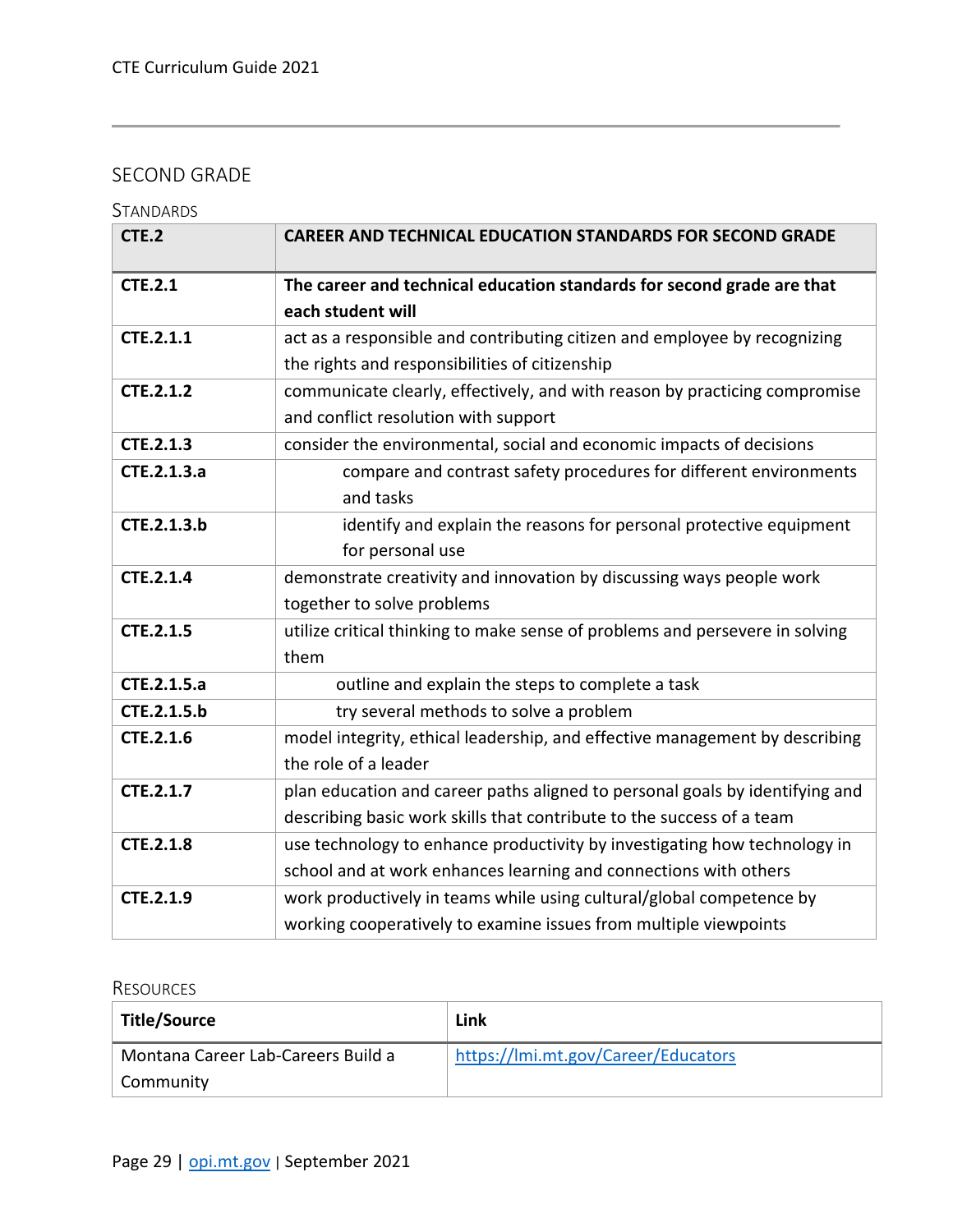| <b>Title/Source</b>                        | Link                                               |
|--------------------------------------------|----------------------------------------------------|
| EconEdLink-Resources for Grades K-2        | https://www.econedlink.org/resources/grade/k-2/    |
| Money Instructor-Public Speaking           | https://www.moneyinstructor.com/publicspeaking.asp |
| <b>EVERFI-The Compassion Project - SEL</b> | https://everfi.com/courses/k-12/lesson-plans-      |
| <b>Curriculum Elementary</b>               | empathy-compassion-elementary/                     |
| <b>EVERFI-WORD Force: A Literacy</b>       | https://everfi.com/k-12/wordforce/                 |
| Adventure for K-2 Students                 |                                                    |
| Montana Career Lab-Career Peaks: A         | https://lmi.mt.gov/Career/Educators                |
| <b>Career Awareness Activity Book</b>      |                                                    |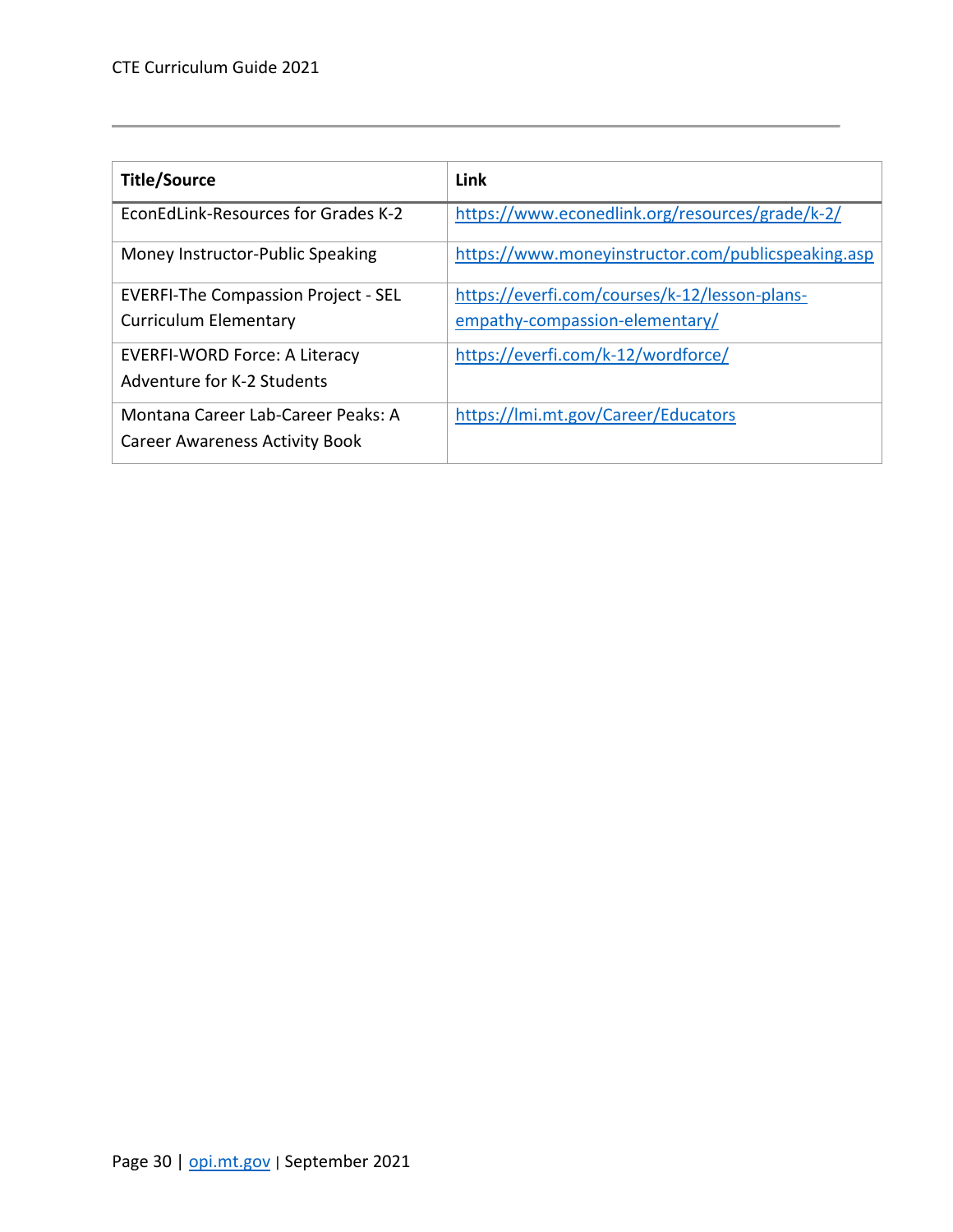# <span id="page-31-0"></span>THIRD GRADE

<span id="page-31-1"></span>

| CTE.3            | <b>CAREER AND TECHNICAL EDUCATION STANDARDS FOR THIRD GRADE</b>              |
|------------------|------------------------------------------------------------------------------|
| <b>CTE.3.1</b>   | The career and technical education standards for third grade are that each   |
|                  | student will                                                                 |
| <b>CTE.3.1.1</b> | act as a responsible and contributing citizen and employee by identifying    |
|                  | characteristics of being a productive employee                               |
| <b>CTE.3.1.2</b> | attend to personal health and financial well-being by describing how         |
|                  | consumer actions influence the use of resources                              |
| CTE.3.1.3        | communicate clearly, effectively, and with reason by applying active         |
|                  | listening, compromise, and conflict resolution skills                        |
| <b>CTE.3.1.4</b> | consider the environmental, social and economic impacts of decisions         |
| CTE.3.1.4.a      | adapt to different environments by adjusting behavior to promote             |
|                  | personal and group safety                                                    |
| CTE.3.1.4.b      | identify and explain the reasons for personal protective equipment           |
|                  | for personal and classroom use                                               |
| CTE.3.1.5        | demonstrate creativity and innovation by exploring the design cycle          |
| CTE.3.1.6        | employ valid and reliable research strategies by representing data in        |
|                  | multiple formats                                                             |
| CTE.3.1.7        | utilize critical thinking to make sense of problems and persevere in solving |
|                  | them                                                                         |
| CTE.3.1.7.a      | compare and explain similarities and differences of patterns and             |
|                  | operations                                                                   |
| CTE.3.1.7.b      | plan and execute activities to develop a solution or complete a              |
|                  | project and                                                                  |
| CTE.3.1.7.c      | test and refine methods to solve a problem                                   |
| CTE.3.1.8        | model integrity, ethical leadership, and effective management                |
| CTE.3.1.8.a      | explain how actions and attitudes impact others                              |
| CTE.3.1.8.b      | define and give examples of leadership roles                                 |
| CTE.3.1.9        | plan education and career paths aligned to personal goals                    |
| CTE.3.1.9.a      | explore career options that align with a variety of personal interests       |
|                  | and                                                                          |
| CTE.3.1.9.b      | explore how work relates to meeting needs for goods, clothing,               |
|                  | shelter, and other necessities for living                                    |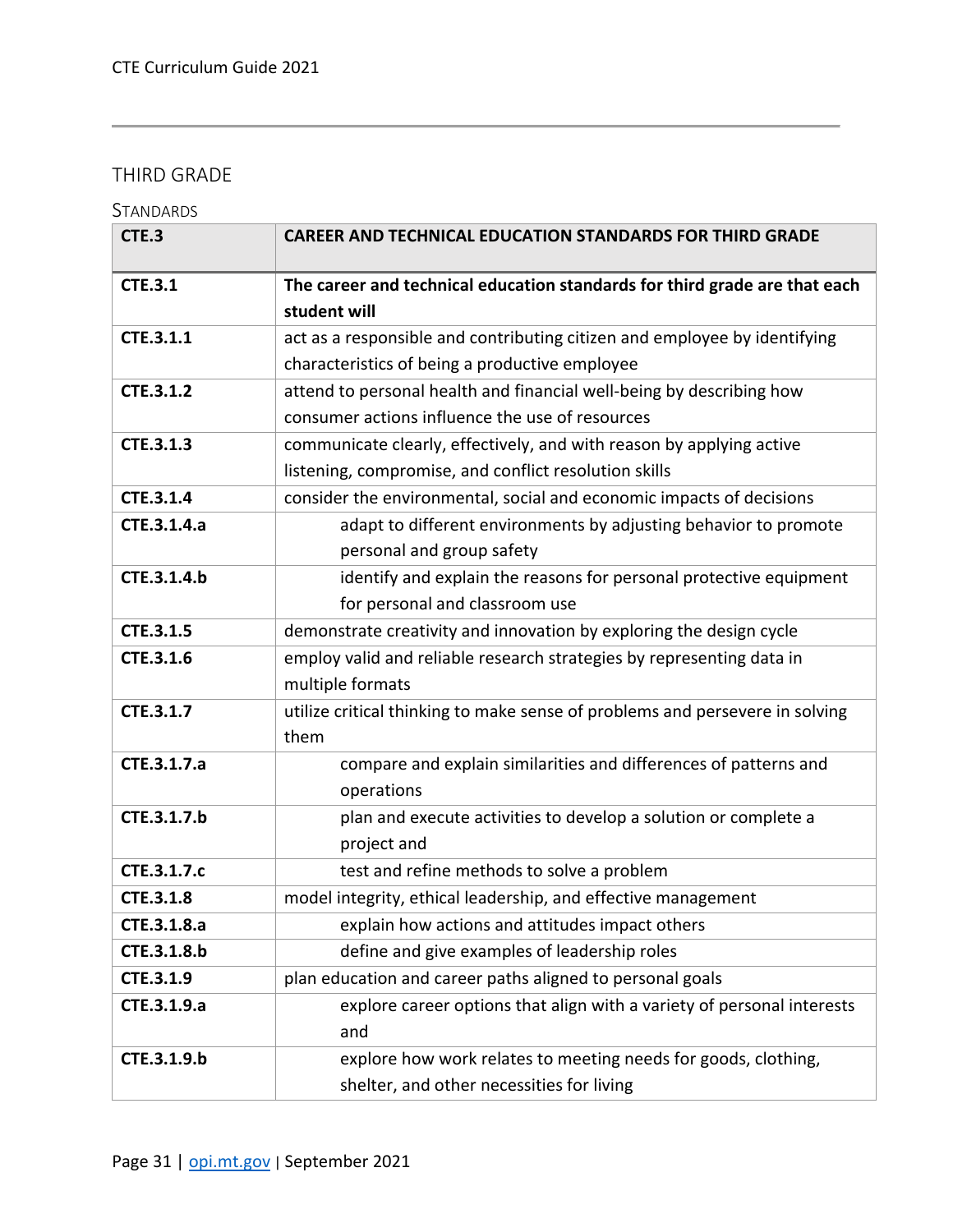| CTE.3      | <b>CAREER AND TECHNICAL EDUCATION STANDARDS FOR THIRD GRADE</b>                                                                            |
|------------|--------------------------------------------------------------------------------------------------------------------------------------------|
| CTE.3.1.10 | use technology to enhance productivity by explaining how technology is<br>used in homes, schools, and jobs                                 |
| CTE.3.1.11 | work productively in teams while using cultural/global competence by<br>recognizing and understanding barriers to productive communication |

<span id="page-32-0"></span>

| <b>Title/Source</b>                        | Link                                               |
|--------------------------------------------|----------------------------------------------------|
| Montana Career Lab-Careers Build a         | https://lmi.mt.gov/Career/Educators                |
| Community                                  |                                                    |
| EconEdLink-Resources for Grades 3-5        | https://www.econedlink.org/resources/grade/3-5/    |
| Money Instructor-Basic Money Skills        | https://www.moneyinstructor.com/skills.asp         |
| Money Instructor-Elementary Economics      | https://www.moneyinstructor.com/elementary.asp     |
| Lessons                                    |                                                    |
| <b>EVERFI-Healthier Me</b>                 | https://everfi.com/courses/k-12/health-curriculum- |
|                                            | elementary-school/                                 |
| Money Instructor-Public Speaking           | https://www.moneyinstructor.com/publicspeaking.asp |
| <b>EVERFI-The Compassion Project - SEL</b> | https://everfi.com/courses/k-12/lesson-plans-      |
| <b>Curriculum Elementary</b>               | empathy-compassion-elementary/                     |
| Montana Career Lab-Career Heroes: A        | https://lmi.mt.gov/Career/Educators                |
| Career Awareness Workbook                  |                                                    |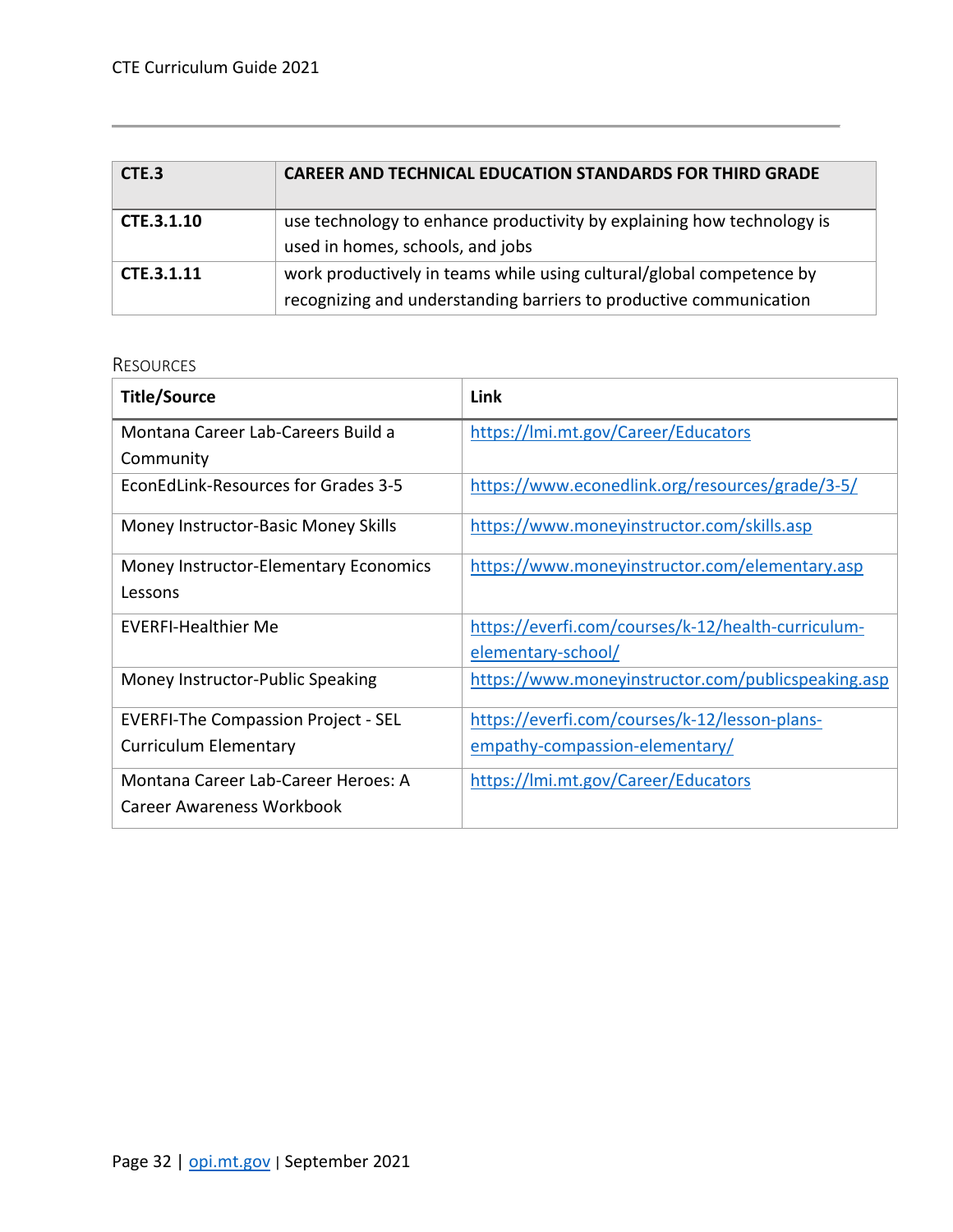# <span id="page-33-0"></span>FOURTH GRADE

# <span id="page-33-1"></span>**STANDARDS**

| CTE.4              | <b>CAREER AND TECHNICAL EDUCATION STANDARDS FOR FOURTH GRADE</b>             |
|--------------------|------------------------------------------------------------------------------|
| <b>CTE.4.1</b>     | The career and technical education standards for fourth grade are that       |
|                    | each student will                                                            |
| <b>CTE.4.1.1</b>   | act as a responsible and contributing citizen and employee by exploring      |
|                    | consequences of actions in communities and workplace                         |
| <b>CTE.4.1.2</b>   | attend to personal health and financial well-being by investigating          |
|                    | advertising and media that influence behavior                                |
| <b>CTE.4.1.3</b>   | communicate clearly, effectively, and with reason by practicing compromise,  |
|                    | consensus, and conflict resolution                                           |
| <b>CTE.4.1.4</b>   | consider the environmental, social and economic impacts of decisions         |
| CTE.4.1.4.a        | adapt to different environments by adjusting behavior to promote             |
|                    | personal and group safety                                                    |
| CTE.4.1.4.b        | predict potential outcomes of various decisions in a complex                 |
|                    | environment and                                                              |
| <b>CTE.4.1.4.c</b> | identify and explain the consequences of both proper and improper            |
|                    | personal protective equipment use                                            |
| <b>CTE.4.1.5</b>   | demonstrate creativity and innovation by exploring innovations and           |
|                    | inventions and their originators                                             |
| <b>CTE.4.1.6</b>   | employ valid and reliable research strategies by mapping data for a culture, |
|                    | community, or state                                                          |
| <b>CTE.4.1.7</b>   | utilize critical thinking to make sense of problems and persevere in solving |
|                    | them                                                                         |
| CTE.4.1.7.a        | identify models that organize and analyze patterns of information            |
| CTE.4.1.7.b        | test and refine methods to solve a problem                                   |
| <b>CTE.4.1.8</b>   | model integrity, ethical leadership, and effective management by             |
|                    | contributing constructively to teams assuming various roles and              |
|                    | responsibilities to work effectively toward a common goal                    |
| <b>CTE.4.1.9</b>   | plan education and career paths aligned to personal goals                    |
| CTE.4.1.9.a        | describe how work relates to meeting needs for goods, clothing,              |
|                    | shelter, and other necessities for living                                    |
| CTE.4.1.9.b        | prepare personal communications based upon the intended                      |
|                    | audience                                                                     |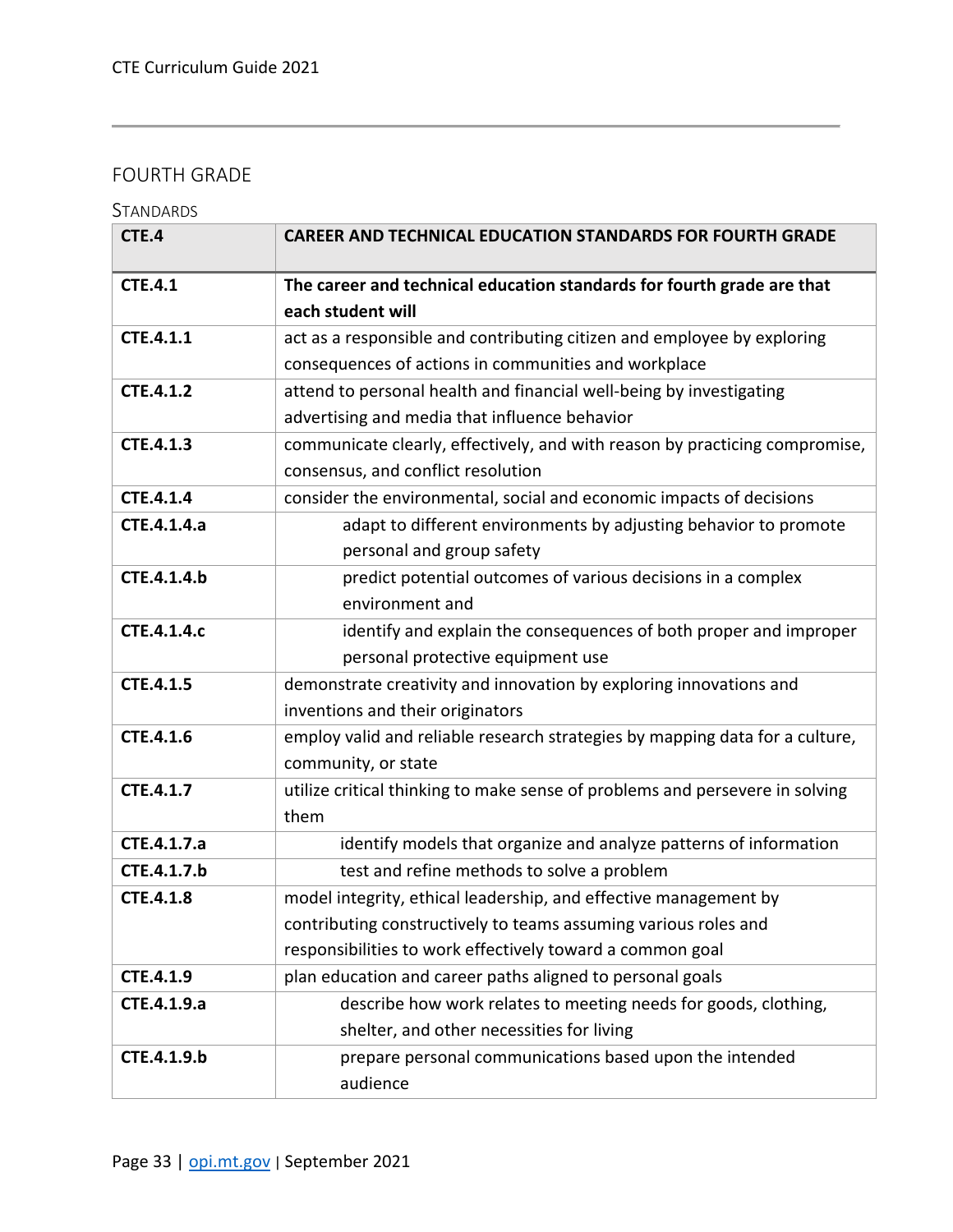| CTE.4.1.10   | use technology to enhance productivity by selecting appropriate tools to |
|--------------|--------------------------------------------------------------------------|
|              | create and communicate                                                   |
| CTE.4.1.11   | work productively in teams while using cultural/global competence        |
| CTE.4.1.11.a | engage with learners from diverse cultures through use of available      |
|              | technology                                                               |
| CTE.4.1.11.b | explain how personal and cultural histories can influence team           |
|              | approaches to completing tasks and projects                              |

<span id="page-34-0"></span>

| <b>Title/Source</b>                               | Link                                                  |
|---------------------------------------------------|-------------------------------------------------------|
| EconEdLink-Resources for Grades 3-5               | https://www.econedlink.org/resources/grade/3-5/       |
| Media Literacy Now-Resources for                  | https://medialiteracynow.org/resources-for-teachers/  |
| <b>Educators &amp; Librarians</b>                 |                                                       |
| Money Instructor-Kids and Money                   | https://www.moneyinstructor.com/kids.asp              |
| <b>EVERFI-Healthier Me</b>                        | https://everfi.com/courses/k-12/health-curriculum-    |
|                                                   | elementary-school/                                    |
| Money Instructor-Public Speaking                  | https://www.moneyinstructor.com/publicspeaking.asp    |
| <b>EVERFI-The Compassion Project - SEL</b>        | https://everfi.com/courses/k-12/lesson-plans-empathy- |
| <b>Curriculum Elementary</b>                      | compassion-elementary/                                |
| <b>EVERFI-Summer Slugger - Student</b>            | https://everfi.com/courses/k-12/student-summer-       |
| <b>Summer Learning</b>                            | <u>learning-program/</u>                              |
| Montana Career Lab-Career Heroes: A               | https://lmi.mt.gov/Career/Educators                   |
| Career Awareness Workbook                         |                                                       |
| <b>EVERFI-Vault - Financial Literacy for Kids</b> | https://everfi.com/courses/k-12/financial-literacy-   |
|                                                   | elementary-students/                                  |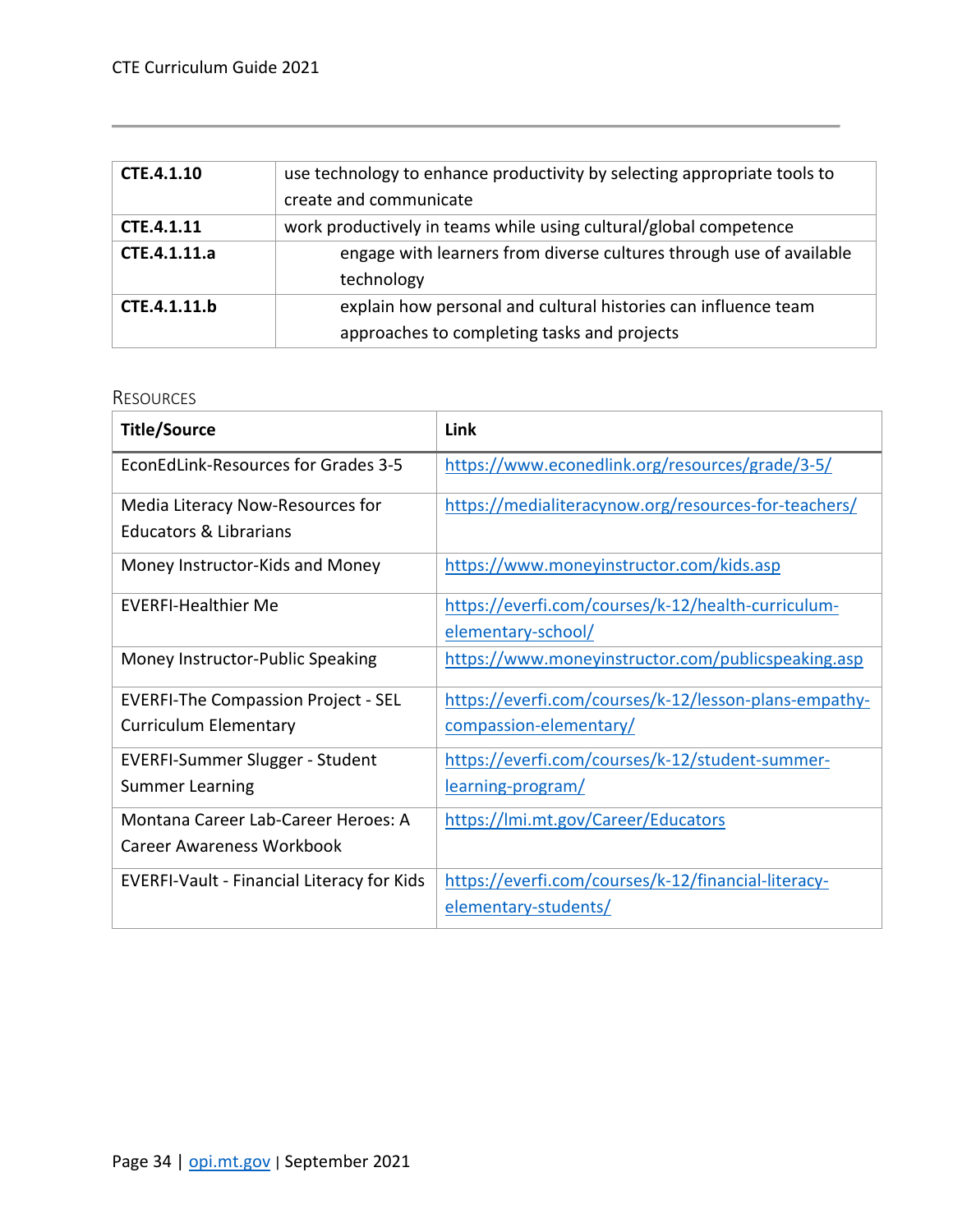# <span id="page-35-0"></span>FIFTH GRADE

<span id="page-35-1"></span>

| STANDARDS |
|-----------|
|-----------|

| CTE.5            | <b>CAREER AND TECHNICAL EDUCATION STANDARDS FOR FIFTH GRADE</b>               |
|------------------|-------------------------------------------------------------------------------|
| <b>CTE.5.1</b>   | The career and technical education standards for fifth grade are that each    |
|                  | student will                                                                  |
| CTE.5.1.1        | act as a responsible and contributing citizen and employee                    |
| CTE.5.1.1.a      | identify activities and behaviors that build and strengthen                   |
|                  | community                                                                     |
| CTE.5.1.1.b      | define employability skills                                                   |
| <b>CTE.5.1.2</b> | apply appropriate academic and technical skills                               |
| CTE.5.1.2.a      | read and comprehend a variety of resources to explain procedures,             |
|                  | ideas, or concepts in Career Pathways                                         |
| CTE.5.1.2.b      | construct charts, tables, and graphs using mathematical data                  |
| CTE.5.1.2.c      | apply scientific methods including data gathering, direct and indirect        |
|                  | observation, and prediction to solve workplace problems                       |
| CTE.5.1.3        | attend to personal health and financial well-being by modeling the            |
|                  | interrelationships between mental, emotional, social, cultural, intellectual, |
|                  | and physical health                                                           |
| CTE.5.1.4        | communicate clearly, effectively, and with reason                             |
| CTE.5.1.4.a      | apply safety, responsibility, and ethical use of information to               |
|                  | communicate knowledge of Career Pathways                                      |
| CTE.5.1.4.b      | demonstrate employability skills to interact with team members to             |
|                  | accomplish group goals                                                        |
| <b>CTE.5.1.5</b> | consider the environmental, social and economic impacts of decisions by       |
|                  | evaluating the effectiveness of safety procedures for different environments  |
|                  | and tasks                                                                     |
| CTE.5.1.6        | demonstrate creativity and innovation by communicating complex ideas in       |
|                  | creative ways                                                                 |
| CTE.5.1.7        | employ valid and reliable research strategies by identifying valid data from  |
|                  | multiple sources for a variety of career-related research projects            |
| <b>CTE.5.1.8</b> | utilize critical thinking to make sense of problems and persevere in solving  |
|                  | them                                                                          |
| CTE.5.1.8.a      | interpret data to observe and explain trends                                  |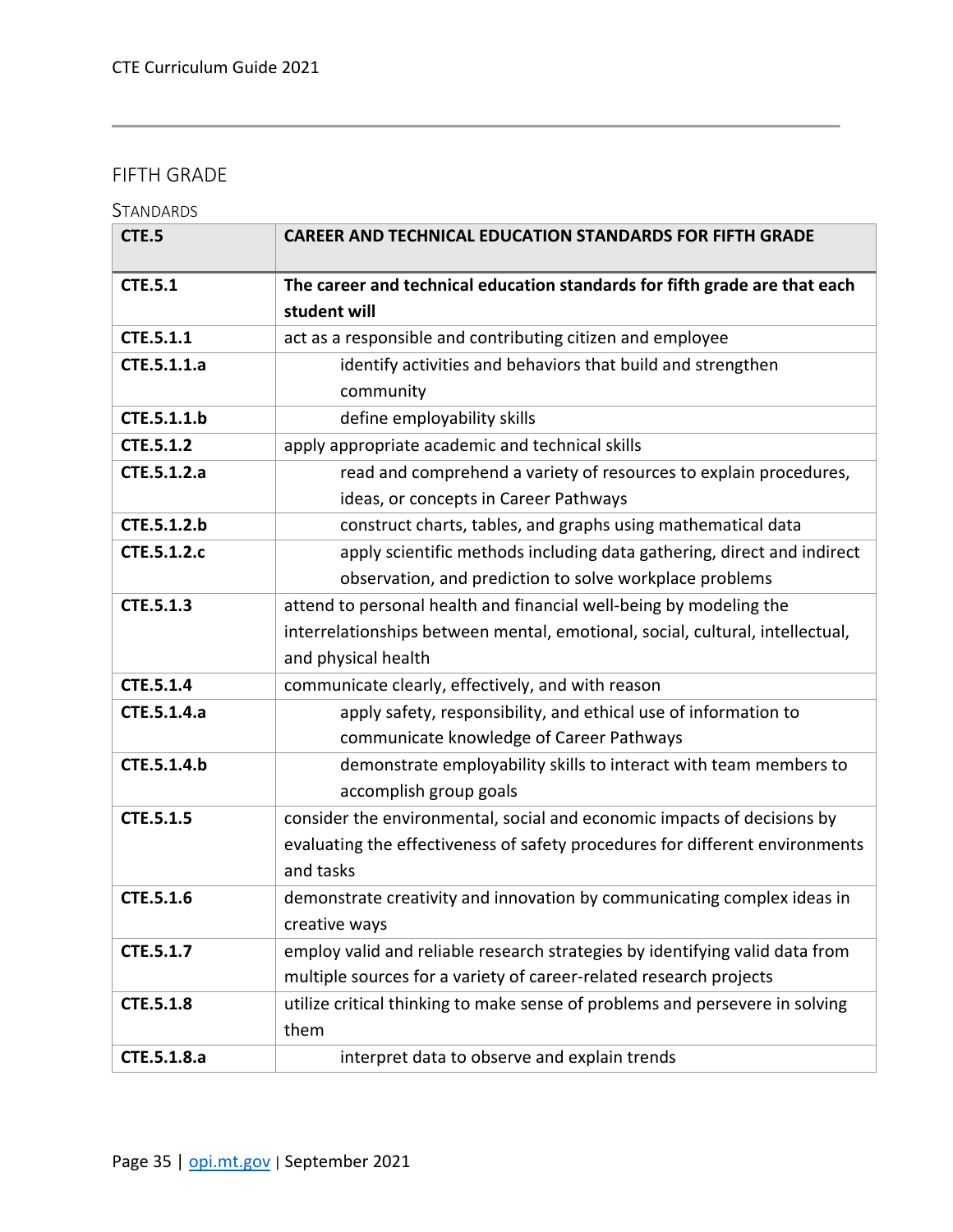| CTE.5              | <b>CAREER AND TECHNICAL EDUCATION STANDARDS FOR FIFTH GRADE</b>            |
|--------------------|----------------------------------------------------------------------------|
| CTE.5.1.8.b        | compare and contrast multiple approaches to solving a problem or           |
|                    | completing a project                                                       |
| <b>CTE.5.1.8.c</b> | test and refine methods to solve a problem                                 |
| CTE.5.1.9          | model integrity, ethical leadership, and effective management by leading a |
|                    | group activity                                                             |
| CTE.5.1.10         | plan education and career paths aligned to personal goals                  |
| CTE.5.1.10.a       | explore education expectations for different career options                |
| CTE.5.1.10.b       | performs basic tasks for personal and workplace communication              |
| CTE.5.1.11         | use technology to enhance productivity by demonstrating how to work        |
|                    | cooperatively and collaboratively with peers when using technology tools   |
| CTE.5.1.12         | work productively in teams while using cultural/global competence by       |
|                    | collaborate across cultures when setting teamwork roles and goals          |

<span id="page-36-0"></span>

| <b>Title/Source</b>                              | Link                                            |
|--------------------------------------------------|-------------------------------------------------|
| EconEdLink-Resources for Grades 3-5              | https://www.econedlink.org/resources/grade/3-   |
|                                                  | 5/                                              |
| <b>EVERFI-Endeavor - STEM Career Exploration</b> | https://everfi.com/courses/k-12/endeavor-       |
| Activities for Middle School                     | stem-career-activities-middle-school/           |
|                                                  |                                                 |
| <b>EVERFI-Future Goals - Hockey Scholar</b>      | https://everfi.com/courses/k-12/hockey-         |
|                                                  | scholar-stem/                                   |
| EVERFI-Summer Slugger - Student Summer           | https://everfi.com/courses/k-12/student-        |
| Learning                                         | summer-learning-program/                        |
| Money Instructor-Health, Diet, Nutrition, and    | https://www.moneyinstructor.com/health.asp      |
| <b>Fitness</b>                                   |                                                 |
| Montana Career Lab-Soft Skills Checklist         | https://lmi.mt.gov/ docs/Publications/Career-   |
|                                                  | Pubs/CG-SoftSkills.pdf                          |
| <b>EVERFI-Sustainability Foundations</b>         | https://everfi.com/courses/k-12/sustainability- |
|                                                  | foundations/                                    |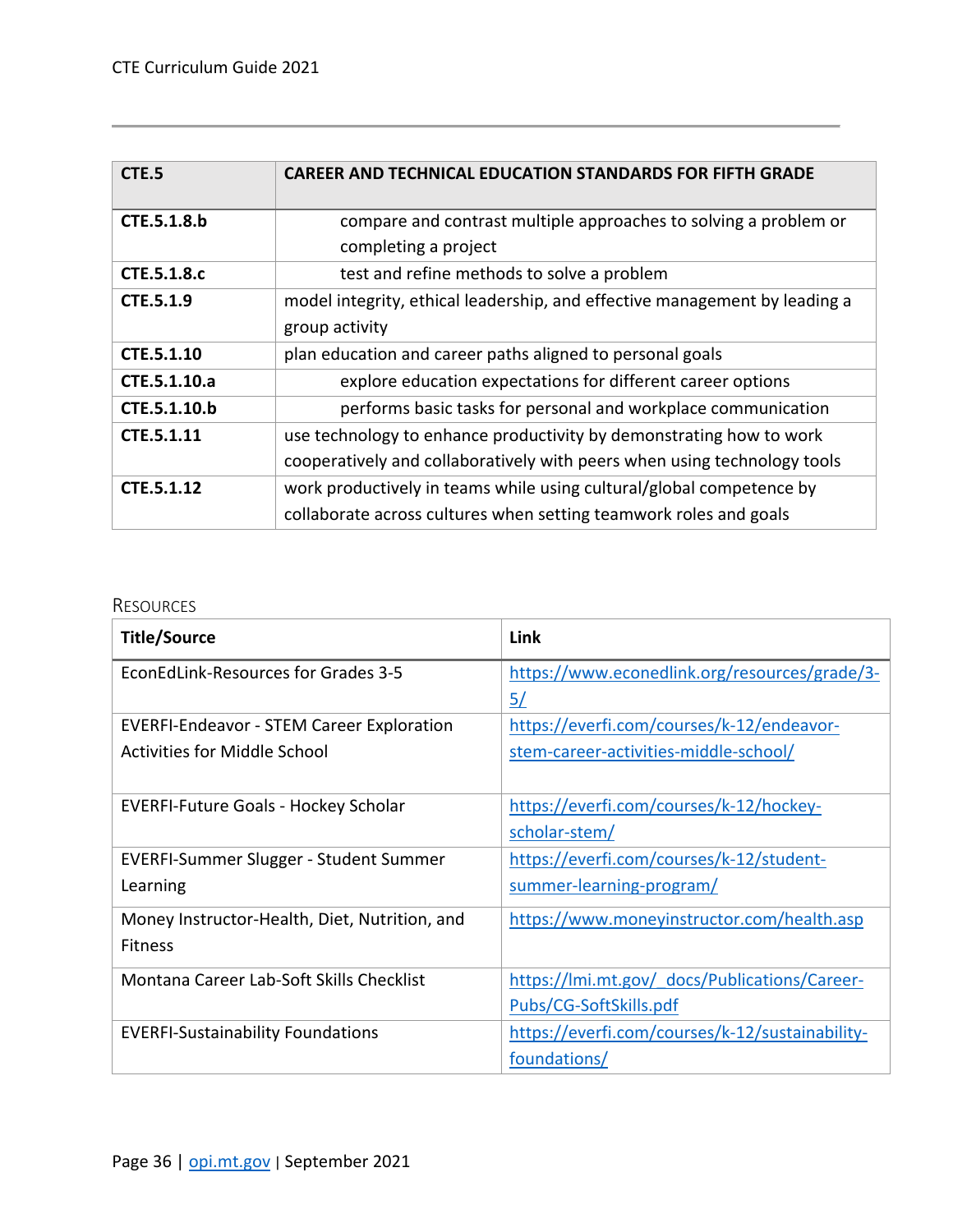| <b>Title/Source</b>                               | Link                                            |
|---------------------------------------------------|-------------------------------------------------|
| <b>EVERFI-Sustainability Foundations: Plants,</b> | https://everfi.com/courses/k-12/plants-animals- |
| Animals and Our World                             | our-world/                                      |
| Montana Career Lab-Jacob and Emily Skip School    | https://lmi.mt.gov/Career/Educators             |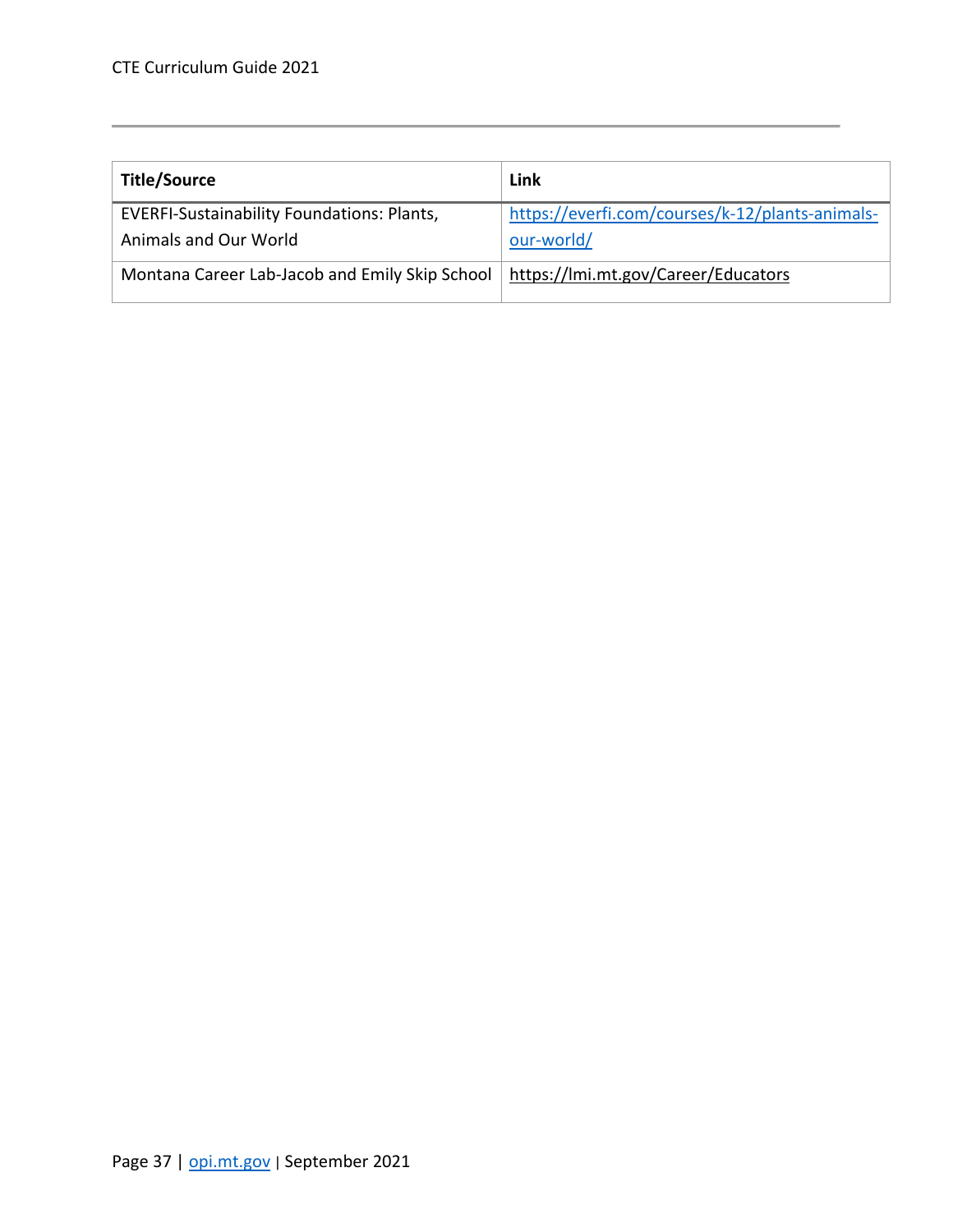# <span id="page-38-0"></span>SIXTH-EIGHTH GRADES

# <span id="page-38-1"></span>**STANDARDS**

| <b>CTE.6-8</b> | <b>CAREER AND TECHNICAL EDUCATION STANDARDS FOR SIXTH THROUGH</b>        |
|----------------|--------------------------------------------------------------------------|
|                | <b>EIGHTH GRADE</b>                                                      |
| CTE.6-8.1      | The career and technical education standards for sixth through eighth    |
|                | grades are that each student will                                        |
| CTE.6-8.1.1    | act as a responsible and contributing citizen and employee               |
| CTE.6-8.1.1.a  | defend choices related to positive, safe, legal, and ethical behavior    |
|                | and                                                                      |
| CTE.6-8.1.1.b  | practice employability skills                                            |
| CTE.6-8.1.2    | apply appropriate academic and technical skills                          |
| CTE.6-8.1.2.a  | develop a product using oral, illustrative, or multimedia                |
|                | communications                                                           |
| CTE.6-8.1.2.b  | compose well-organized written documents for the workplace               |
| CTE.6-8.1.2.c  | communicate mathematical data using charts, tables, and graphs           |
| CTE.6-8.1.2.d  | integrate and translate scientific methods to technical data using oral, |
|                | written, and multimedia communications                                   |
| CTE.6-8.1.3    | attend to personal health and financial well-being                       |
| CTE.6-8.1.3.a  | investigate the connection between work and financial well-being         |
| CTE.6-8.1.3.b  | identify how peers positively or negatively influence personal well-     |
|                | being                                                                    |
| CTE.6-8.1.3.c  | develop a personal budget and savings plan                               |
| CTE.6-8.1.4    | communicate clearly, effectively, and with reason                        |
| CTE.6-8.1.4.a  | apply employability skills to productively interact with all team        |
|                | members to accomplish group goals                                        |
| CTE.6-8.1.4.b  | integrate a variety of multimedia applications to effectively organize   |
|                | and present information                                                  |
| CTE.6-8.1.5    | consider the environmental, social and economic impacts of decisions     |
| CTE.6-8.1.5.a  | evaluate peer behaviors and exhibit personal responsibility to           |
|                | promote personal and group safety in all environments                    |
| CTE.6-8.1.5.b  | identify personal protective equipment for workplace, classroom,         |
|                | and personal use, determining when and where it should be utilized       |
| CTE.6-8.1.6    | demonstrate creativity and innovation by developing or modifying an      |
|                | existing innovation to improve the workplace                             |
| CTE.6-8.1.7    | employ valid and reliable research strategies                            |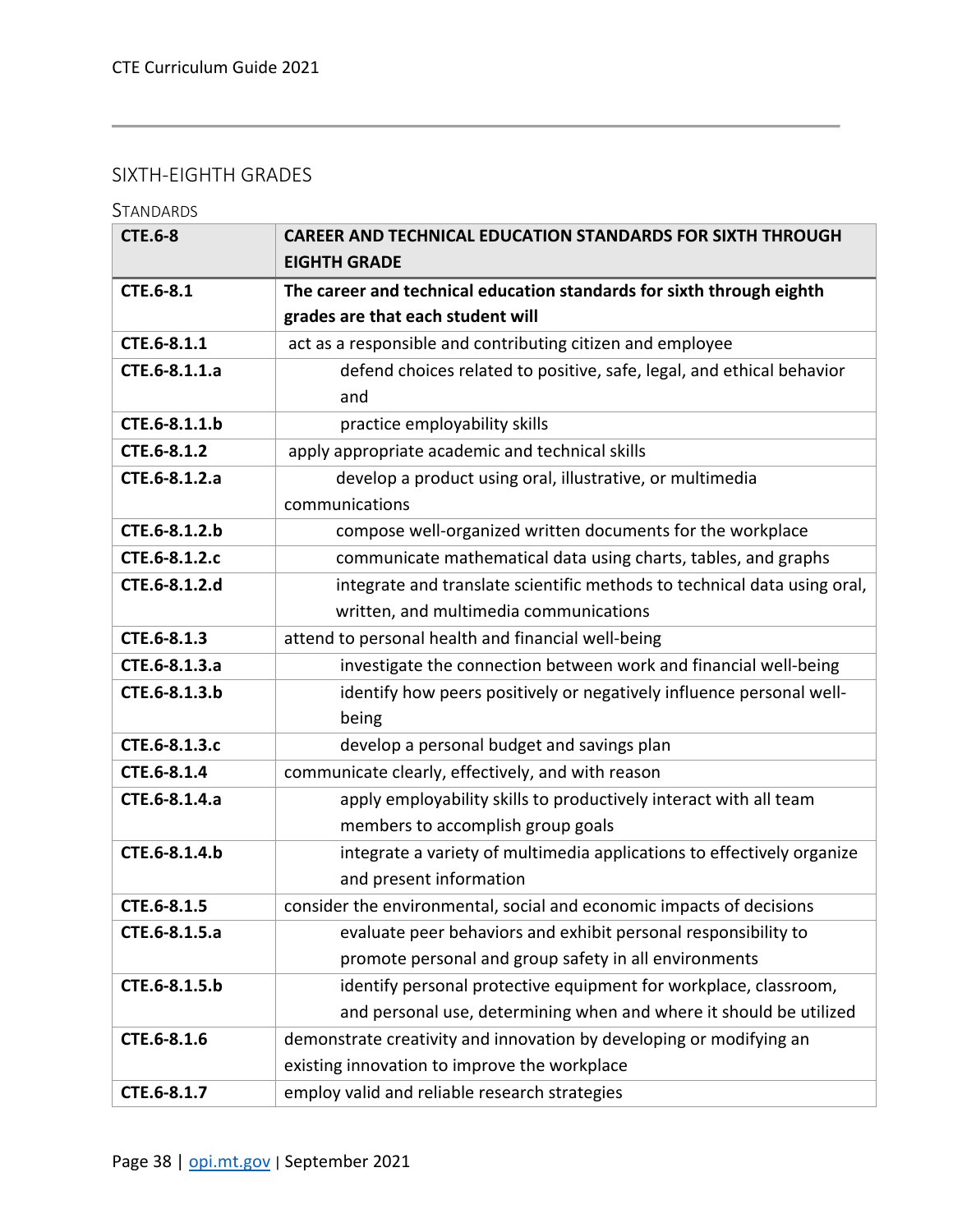| <b>CTE.6-8</b> | <b>CAREER AND TECHNICAL EDUCATION STANDARDS FOR SIXTH THROUGH</b>            |
|----------------|------------------------------------------------------------------------------|
|                | <b>EIGHTH GRADE</b>                                                          |
| CTE.6-8.1.7.a  | evaluate the accuracy, credibility, perspective, and relevance of            |
|                | information, media, data, and other resources                                |
| CTE.6-8.1.7.b  | curate information from multiple sources to make meaningful                  |
|                | connections and draw conclusions                                             |
| CTE.6-8.1.7.c  | apply fair use and copyright laws                                            |
| CTE.6-8.1.8    | utilize critical thinking to make sense of problems and persevere in solving |
|                | them                                                                         |
| CTE.6-8.1.8.a  | analyze trends to draw conclusions and explore solutions to                  |
|                | problems                                                                     |
| CTE.6-8.1.8.b  | analyze and explain how individual behaviors influence processes             |
|                | and environments                                                             |
| CTE.6-8.1.8.c  | evaluate resources in testing and refining solutions to problems             |
|                | before asking for assistance                                                 |
| CTE.6-8.1.9    | model integrity, ethical leadership, and effective management                |
| CTE.6-8.1.9.a  | examine the importance of professional ethics, cultural, and legal           |
|                | responsibilities of the workplace                                            |
| CTE.6-8.1.9.b  | analyze and explain how individual behaviors influence processes             |
|                | and environments                                                             |
| CTE.6-8.1.9.c  | describe the diversity of workplace environments                             |
| CTE.6-8.1.10   | plan education and career paths aligned to personal goals                    |
| CTE.6-8.1.10.a | develop programs of study for various Career Pathways, examining             |
|                | outlook, salary, education, job duties, and lifestyle                        |
| CTE.6-8.1.10.b | identify job opportunities, and organize and synthesize information          |
|                | about career skills and requirements for applications                        |
| CTE.6-8.1.11   | use technology to enhance productivity                                       |
| CTE.6-8.1.11.a | explain how scientific and technological changes impact specific             |
|                | careers                                                                      |
| CTE.6-8.1.11b  | describe the role of technology within a community in maintaining            |
|                | safe and healthy environments                                                |
| CTE.6-8.12     | work productively in teams while using cultural/global competence            |
| CTE.6-8.1.12.a | evaluate local and global challenges                                         |
| CTE.6-8.1.12.b | evaluate diversity and inclusion language in documents and policies          |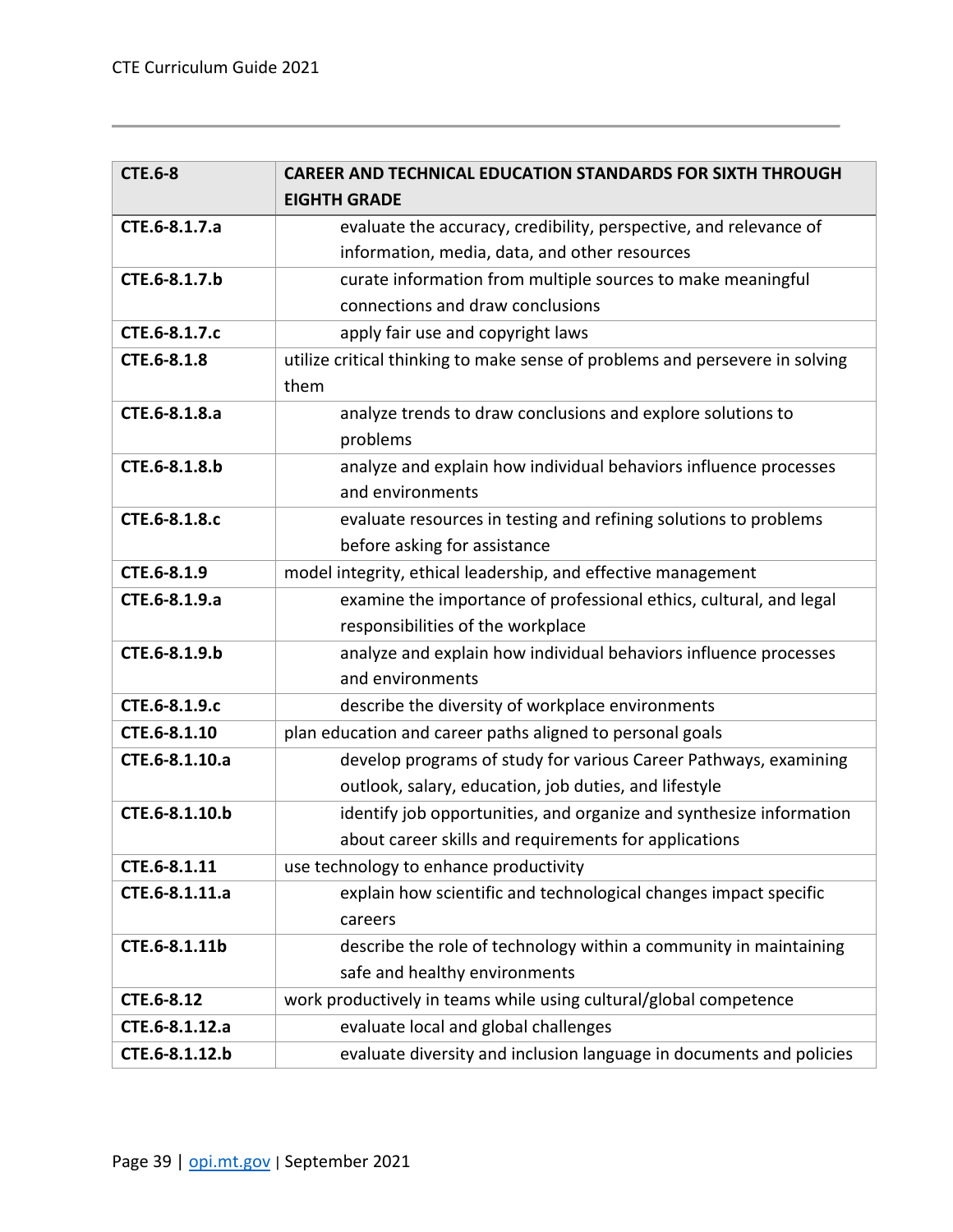<span id="page-40-0"></span>

| <b>Title/Source</b>                               | Link                                          |
|---------------------------------------------------|-----------------------------------------------|
| <b>EVERFI-FutureSmart</b>                         | https://everfi.com/courses/k-12/financial-    |
|                                                   | literacy-middle-school/                       |
| <b>EVERFI-Social Emotional Learning</b>           | https://everfi.com/courses/k-12/social-       |
| Activities for Middle & High School               | emotional-learning-middle-high-school/        |
| <b>Students</b>                                   |                                               |
| EconEdLink-Resources for Grades 6-8               | https://www.econedlink.org/resources/grade/6  |
|                                                   | $-8/$                                         |
| <b>EVERFI-NFTE Venture - Entrepreneurial</b>      | https://everfi.com/courses/k-12/youth-        |
| Expedition                                        | entrepreneurship-curriculum/                  |
| <b>EVERFI-Honor Code - Bullying Prevention</b>    | https://everfi.com/courses/k-12/bullying-     |
|                                                   | prevention-resources-curriculum/              |
| <b>EVERFI-Endeavor - STEM Career</b>              | https://everfi.com/courses/k-12/endeavor-     |
| <b>Exploration Activities for Middle School</b>   | stem-career-activities-middle-school/         |
|                                                   |                                               |
| Money Instructor-Business Writing                 | http://www.moneyinstructor.com/businesswriti  |
|                                                   | ng.asp                                        |
| <b>EVERFI-Future Goals - Hockey Scholar</b>       | https://everfi.com/courses/k-12/hockey-       |
|                                                   | scholar-stem/                                 |
| Montana Career Lab-Curriculum in MCIS,            | https://lmi.mt.gov/ docs/Publications/Career- |
| <b>Financial Literacy</b>                         | Pubs/For%20Educators/MCIS%20Resources/Cur     |
|                                                   | ricula/FinanceCurriculum.pdf                  |
| <b>EVERFI-Vaping: Know the Truth</b>              | https://everfi.com/courses/k-12/vaping-       |
|                                                   | prevention/                                   |
| EVERFI-AlcoholEdu - Underage Drinking             | https://everfi.com/courses/k-12/alcoholedu-   |
| Prevention                                        | awareness-prevention-high-school/             |
| Money Instructor-Kids and Money                   | https://www.moneyinstructor.com/kids.asp      |
| <b>EVERFI-Vault - Financial Literacy for Kids</b> | https://everfi.com/courses/k-12/financial-    |
|                                                   | literacy-elementary-students/                 |
| Montana Career Lab-Soft Skills Checklist          | https://lmi.mt.gov/ docs/Publications/Career- |
|                                                   | Pubs/CG-SoftSkills.pdf                        |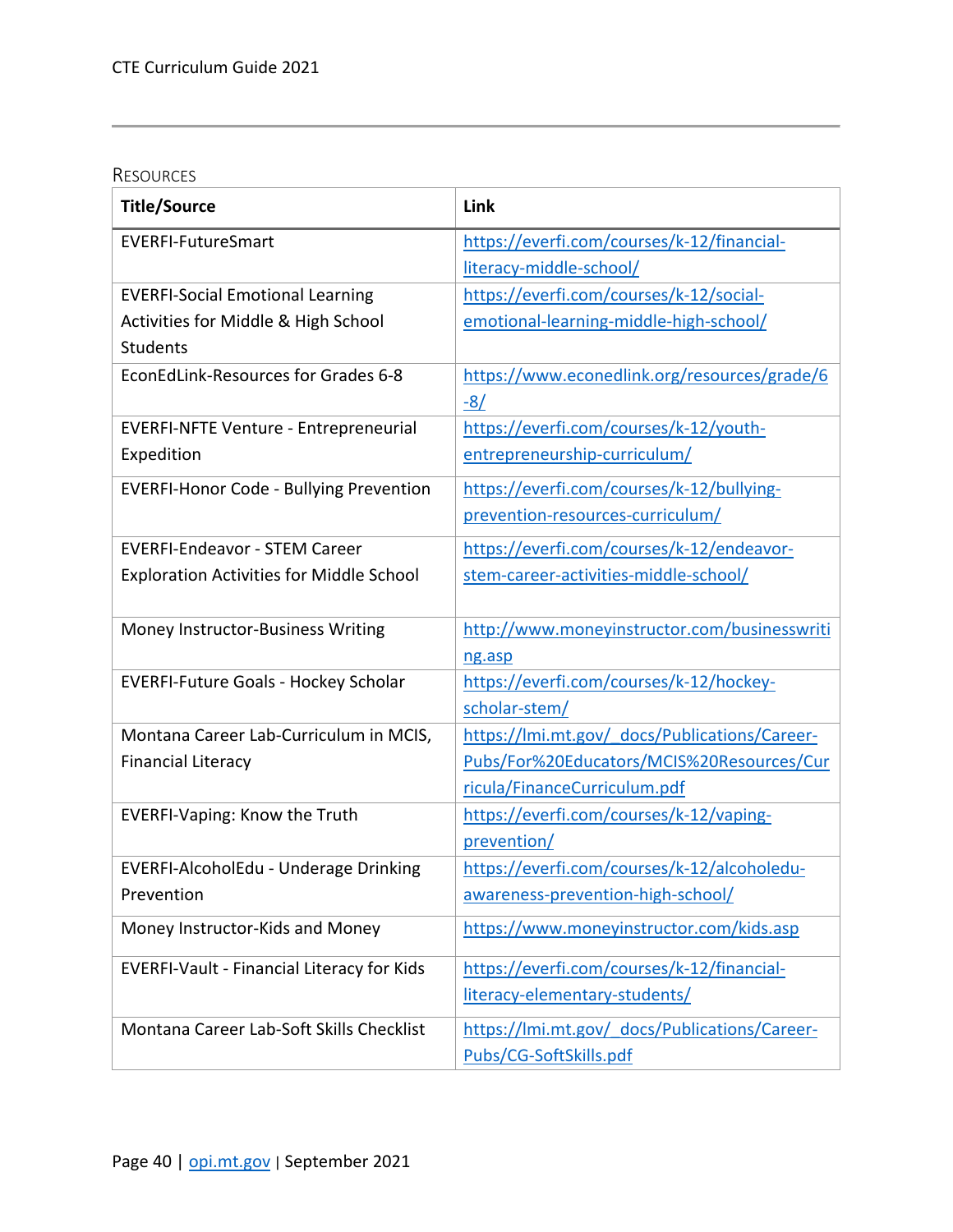| <b>Title/Source</b>                               | Link                                            |
|---------------------------------------------------|-------------------------------------------------|
| Money Instructor-Public Speaking                  | https://www.moneyinstructor.com/publicspeak     |
|                                                   | ing.asp                                         |
| <b>EVERFI-Sustainability Foundations: Plants,</b> | https://everfi.com/courses/k-12/plants-         |
| Animals and Our World                             | animals-our-world/                              |
| EVERFI-306 - Black History Curriculum for         | https://everfi.com/courses/k-12/online-african- |
| High School                                       | american-history-curriculum/                    |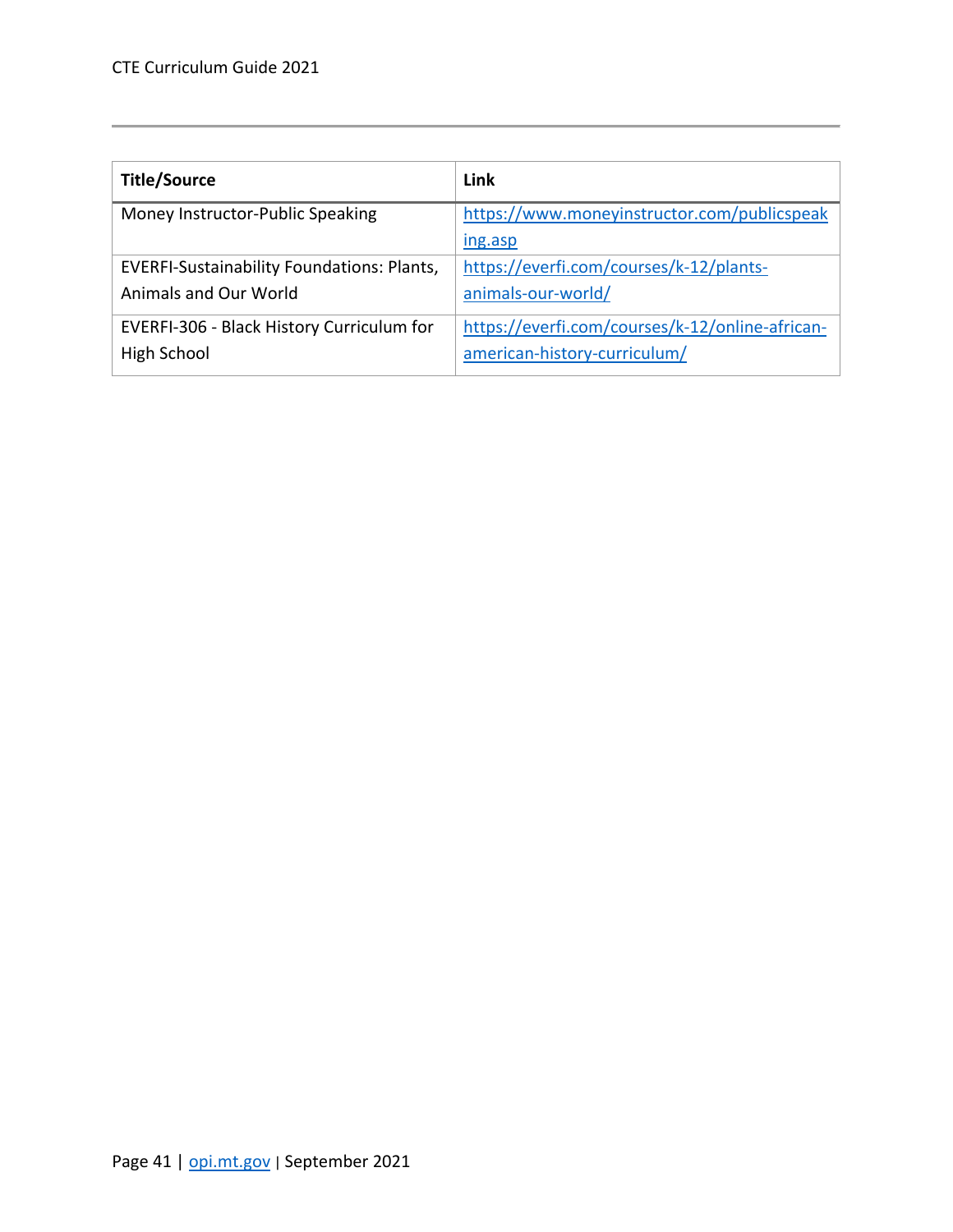# <span id="page-42-0"></span>NINTH-TWELFTH GRADES

<span id="page-42-1"></span>**STANDARDS** 

| <b>CTE.9-12</b> | <b>CAREER AND TECHNICAL EDUCATION STANDARDS FOR NINTH THROUGH</b>       |
|-----------------|-------------------------------------------------------------------------|
|                 | <b>TWELFTH GRADE</b>                                                    |
| CTE.9-12.1      | The career and technical education standards for ninth through twelfth  |
|                 | grades are that each student will                                       |
| CTE.9-12.1.1    | act as a responsible and contributing citizen and employee              |
| CTE.9-12.1.1.a  | engage in positive, safe, legal, and ethical behavior                   |
| CTE.9-12.1.1.b  | model industry-identified, career-ready skills                          |
| CTE.9-12.1.2    | apply appropriate academic and technical skills                         |
| CTE.9-12.1.2.a  | compose clear and coherent documents and presentations                  |
|                 | appropriate to task, purpose, and audience                              |
| CTE.9-12.1.2.b  | demonstrate knowledge of mathematical operations needed to              |
|                 | succeed in a selected Career Pathway                                    |
| CTE.9-12.1.2.c  | apply appropriate scientific methods in qualitative and quantitative    |
|                 | analysis in a selected Career Pathway                                   |
| CTE.9-12.1.3    | attend to personal health and financial well-being                      |
| CTE.9-12.1.3.a  | evaluate validity of health and financial information, products, and    |
|                 | services                                                                |
| CTE.9-12.1.3.b  | analyze financial practices including budgeting, banking, savings,      |
|                 | investments                                                             |
| CTE.9-12.1.3.c  | explain significance in achieving personal and business short- and      |
|                 | long-term goals                                                         |
| CTE.9-12.1.3.d  | develop financial goals based on lifestyle expectations, education      |
|                 | plans, and career choices                                               |
| CTE.9-12.1.4    | communicate clearly, effectively, and with reason                       |
| CTE.9-12.1.4.a  | model integrity, ethical leadership, and effective employability skills |
|                 | in all communication                                                    |
| CTE.9-12.1.4.b  | evaluate and use information systems to prepare technical               |
|                 | documents for the workplace                                             |
| CTE.9-12.1.4.c  | model appropriate strategies for communicating persuasively in          |
|                 | professional settings to effectively interact with individuals from     |
|                 | various cultural, ethnic, and language backgrounds                      |
| CTE.9-12.1.4.d  | employ awareness of world cultures and languages in work-based          |
|                 | learning opportunities                                                  |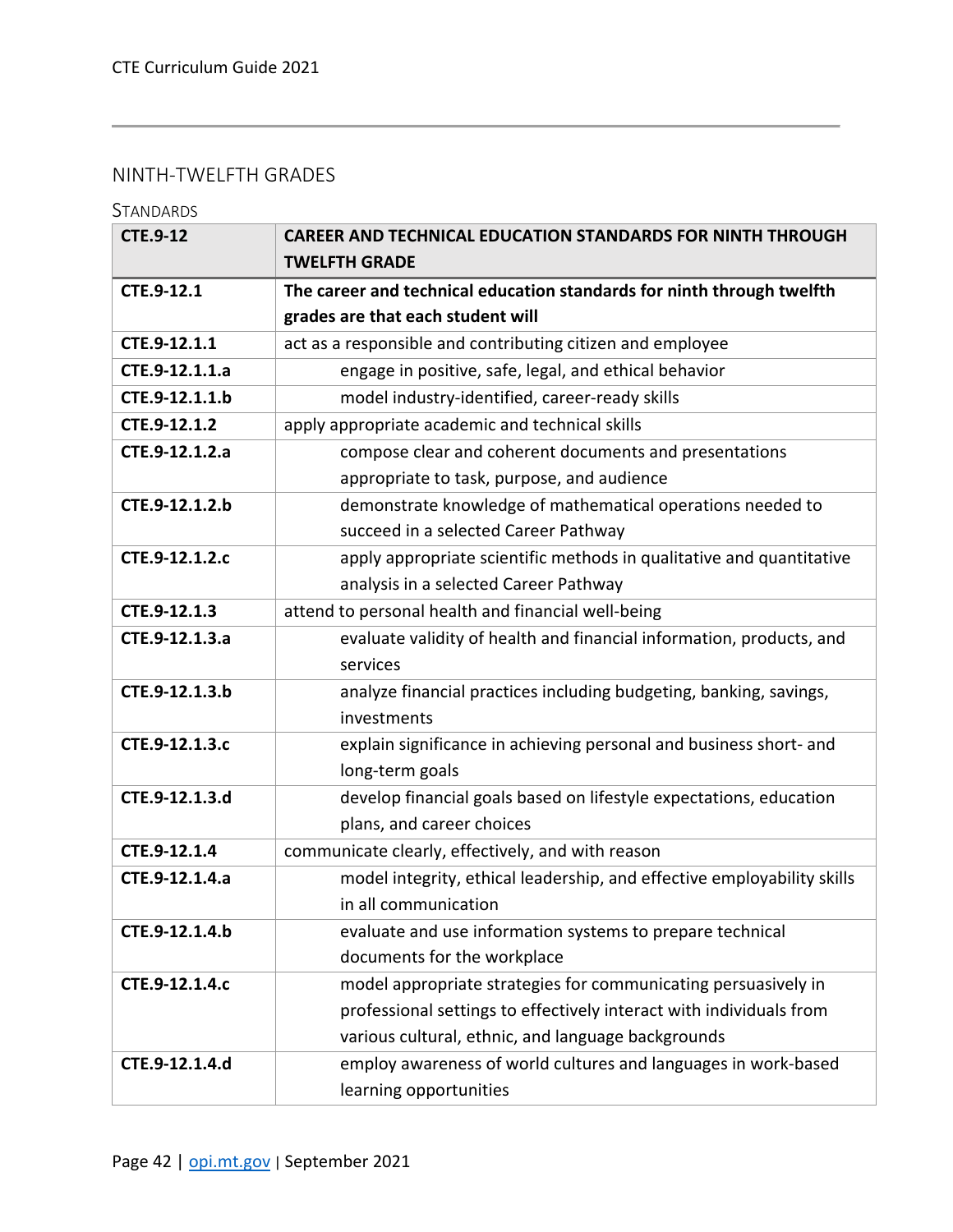| <b>CTE.9-12</b> | <b>CAREER AND TECHNICAL EDUCATION STANDARDS FOR NINTH THROUGH</b>            |  |
|-----------------|------------------------------------------------------------------------------|--|
|                 | <b>TWELFTH GRADE</b>                                                         |  |
| CTE.9-12.1.5    | consider the environmental, social, and economic impacts of decisions        |  |
| CTE.9-12.1.5.a  | design and construct safe working environments according to                  |  |
|                 | government and industry standards                                            |  |
| CTE.9-12.1.5.b  | create plans and policies that reflect deep understanding of                 |  |
|                 | individual histories and societal complexities in a work environment         |  |
| CTE.9-12.1.5.c  | integrate personal protective equipment use regularly in necessary           |  |
|                 | environments                                                                 |  |
| CTE.9-12.1.6    | demonstrate creativity and innovation                                        |  |
| CTE.9-12.1.6.a  | design and implement an innovation                                           |  |
| CTE.9-12.1.6.b  | evaluate peer innovations and provide feedback                               |  |
| CTE.9-12.1.7    | employ valid and reliable research strategies                                |  |
| CTE.9-12.1.7.a  | use evidence from multiple sources to defend a position                      |  |
| CTE.9-12.1.7.b  | determine various research methodologies based on a defined                  |  |
|                 | problem/purpose                                                              |  |
| CTE.9-12.1.7.c  | identify research protocols required to ensure legality, validity, and       |  |
|                 | reliability                                                                  |  |
| CTE.9-12.1.8    | utilize critical thinking to make sense of problems and persevere in solving |  |
|                 | them                                                                         |  |
| CTE.9-12.1.8.a  | devise forecasts or solutions to problems that reflect analysis of           |  |
|                 | trends                                                                       |  |
| CTE.9-12.1.8.b  | utilize understanding of resources and culture to devise collaborative       |  |
|                 | solutions to problems                                                        |  |
| CTE.9-12.1.8.c  | utilize multiple resources to test and refine solutions to a problem         |  |
| CTE.9-12.1.9    | model integrity, ethical leadership, and effective management                |  |
| CTE.9-12.1.9.a  | apply laws, regulations, and policies to personnel situations that help      |  |
|                 | employees perform their jobs according to employer rules and                 |  |
|                 | expectations                                                                 |  |
| CTE.9-12.1.9.b  | apply insight to positively influence others' actions, attitudes, and        |  |
|                 | beliefs based on the needs of the workplace                                  |  |
| CTE.9-12.1.9.c  | create and modify procedures to most effectively function within             |  |
|                 | laws, regulations, and policies                                              |  |
| CTE.9-12.1.10   | plan education and career paths aligned to personal goals                    |  |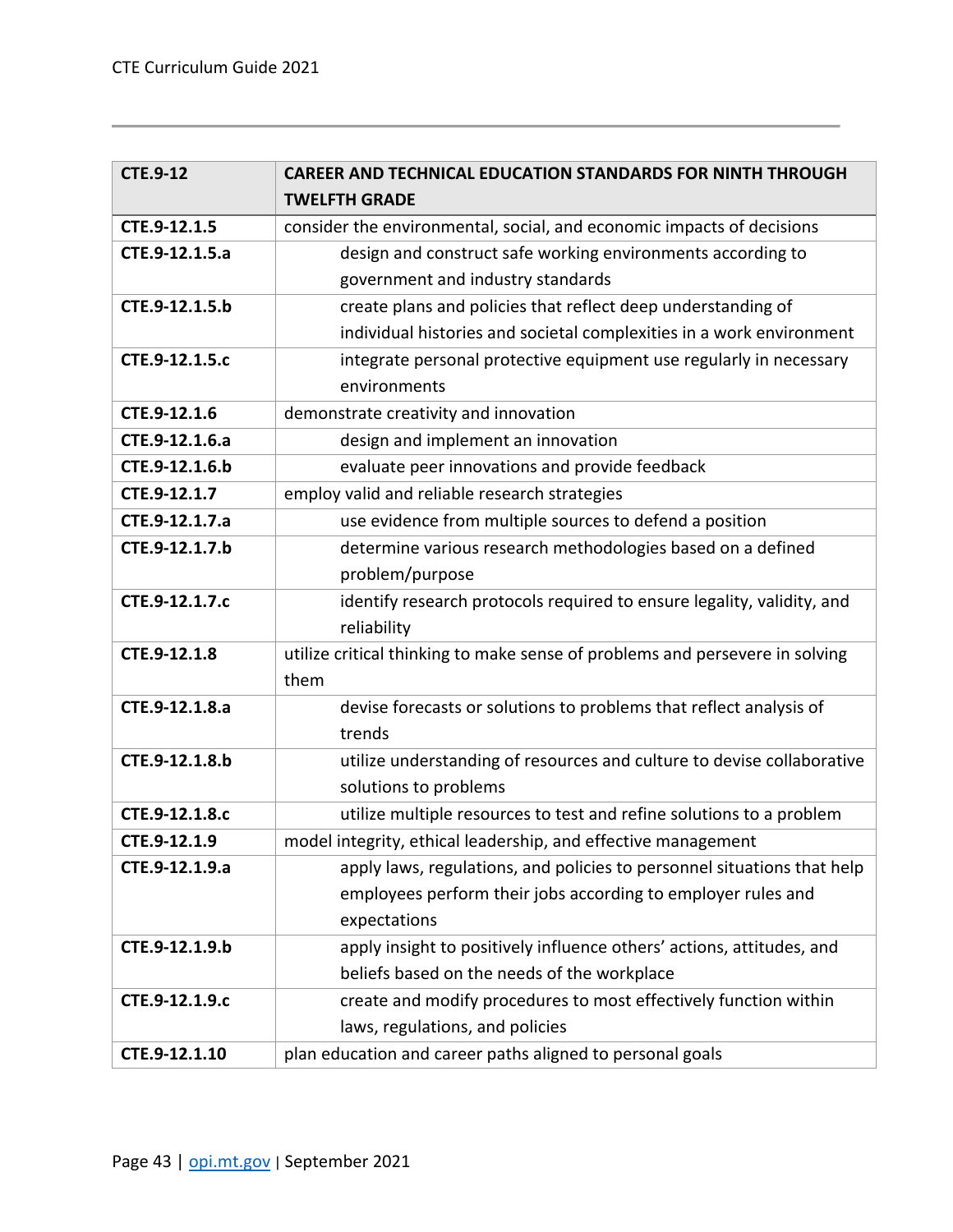| <b>CTE.9-12</b> | <b>CAREER AND TECHNICAL EDUCATION STANDARDS FOR NINTH THROUGH</b>            |  |
|-----------------|------------------------------------------------------------------------------|--|
|                 | <b>TWELFTH GRADE</b>                                                         |  |
| CTE.9-12.1.10.a | execute a program of study following a Career Pathway, evaluating            |  |
|                 | the opportunities for personal and professional lifelong learning            |  |
| CTE.9-12.1.10.b | explore the benefits of having a personal or career mentor                   |  |
| CTE.9-12.1.10.c | construct and complete resumes, applications, and other necessary            |  |
|                 | work-related documents                                                       |  |
| CTE.9-12.1.10.d | evaluate job descriptions that align to a selected Career Pathway and        |  |
|                 | the necessary skill set                                                      |  |
| CTE.9-12.1.10.e | prepare and practice for, and demonstrate skills needed for job              |  |
|                 | interviews in a selected Career Pathway                                      |  |
| CTE.9-12.1.11   | use technology to enhance productivity                                       |  |
| CTE.9-12.1.11.a | describe how job market changes have resulted from scientific                |  |
|                 | advancements and the increased use of technology in the global               |  |
|                 | economy                                                                      |  |
| CTE.9-12.1.11.b | evaluate the purpose of technology tools and multimedia to analyze           |  |
|                 | their impact on productivity in homes, schools, and workplaces               |  |
| CTE.9-12.1.11.c | safely and ethically use current industry-standard and emerging              |  |
|                 | technologies                                                                 |  |
| CTE.9-12.1.11.d | model appropriate communication and technological skills to seek,            |  |
|                 | obtain, and change jobs/careers                                              |  |
| CTE.9-12.1.12   | work productively in teams while using cultural/global competence by         |  |
|                 | collaborating to address geographic, economic, cultural, or political issues |  |
|                 | considering multiple perspectives.                                           |  |

<span id="page-44-0"></span>

| <b>Title/Source</b>                          | Link                                               |
|----------------------------------------------|----------------------------------------------------|
| Money Instructor-Business Writing            | http://www.moneyinstructor.com/businesswriting.asp |
| <b>EVERFI-NFTE Venture - Entrepreneurial</b> | https://everfi.com/courses/k-12/youth-             |
| Expedition                                   | entrepreneurship-curriculum/                       |
| Youth Entrepreneurs-Foundational             | https://yeacademy.org/lessons/?topic=foundational- |
| Values                                       | values                                             |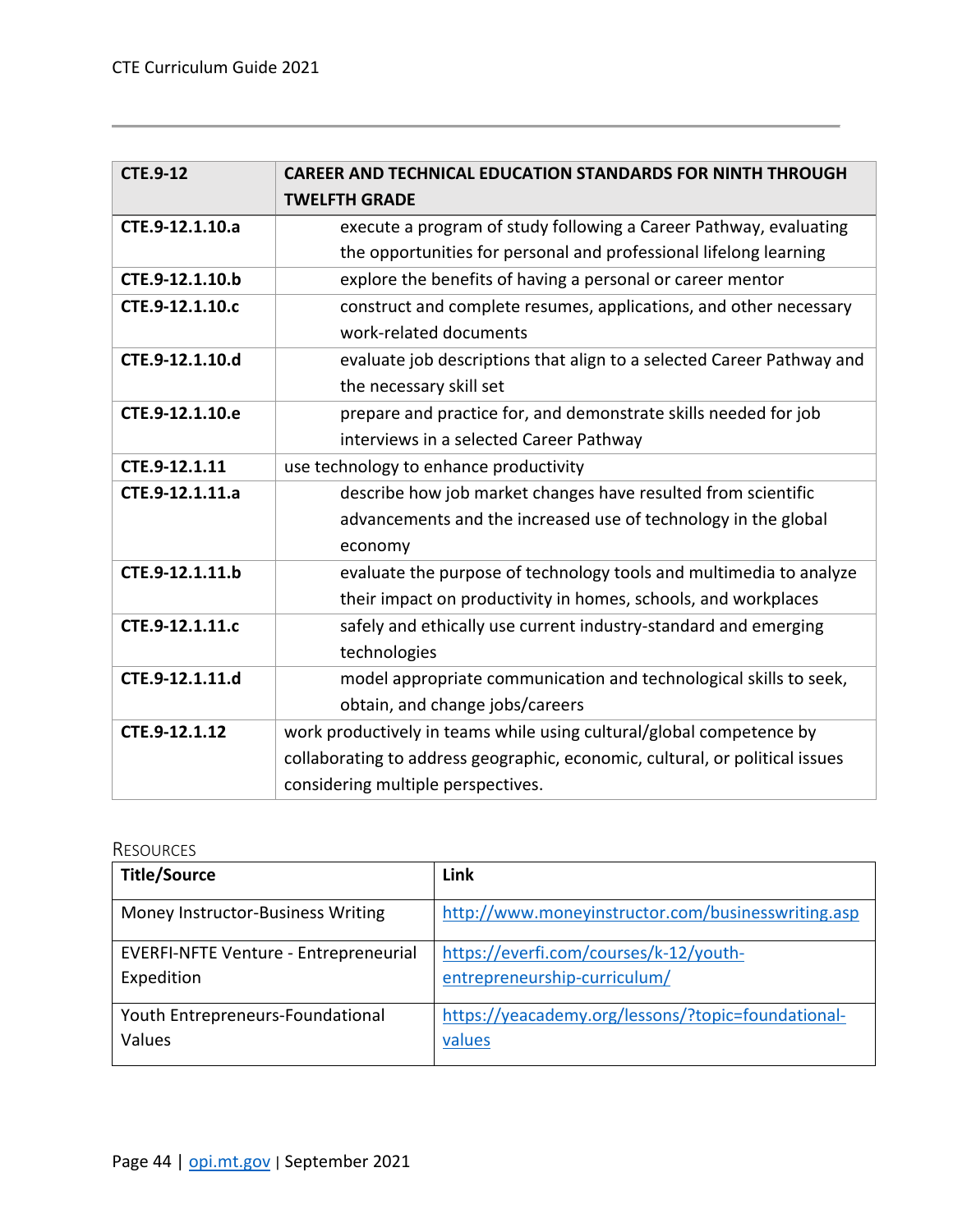| <b>Title/Source</b>                                                            | Link                                                                                                                       |
|--------------------------------------------------------------------------------|----------------------------------------------------------------------------------------------------------------------------|
| Youth Entrepreneurs-Entrepreneurial<br>Mindset                                 | https://yeacademy.org/lessons/?topic=entrepreneurial<br>-mindset                                                           |
| Youth Entrepreneurs-Economics                                                  | https://yeacademy.org/lessons/?topic=economics                                                                             |
| Youth Entrepreneurs-Marketing                                                  | https://yeacademy.org/lessons/?topic=marketing                                                                             |
| Youth Entrepreneurs-Business Finance                                           | https://yeacademy.org/lessons/?topic=business-<br>finance                                                                  |
| Money Instructor-Money Math                                                    | http://www.moneyinstructor.com/moneymath.asp                                                                               |
| <b>EVERFI-Marketplaces - Investing Basics</b>                                  | https://everfi.com/courses/k-12/investment-<br>education-high-school/                                                      |
| Money Instructor-Money, Finance, and<br><b>Careers: Advice and Information</b> | https://www.moneyinstructor.com/morefinancial.asp                                                                          |
| <b>EVERFI-Vaping: Know the Truth</b>                                           | https://everfi.com/courses/k-12/vaping-prevention/                                                                         |
| <b>EVERFI-Prescription Drug Safety</b>                                         | https://everfi.com/courses/k-12/prescription-drug-<br>safety-high-school/                                                  |
| <b>EVERFI-Pathways: Financing Higher</b><br>Education                          | https://everfi.com/courses/k-12/pathways-financing-<br>higher-education/                                                   |
| <b>EVERFI-Money Moves: Modern Banking</b>                                      | https://everfi.com/courses/k-12/money-moves-                                                                               |
| & Identity Protection™                                                         | modern-banking-identity-protection/                                                                                        |
| <b>EVERFI-High School Financial Literacy</b><br>Lessons                        | https://everfi.com/courses/k-12/financial-literacy-high-<br>school/                                                        |
| Money Instructor-Investing and<br><b>Financial Planning</b>                    | https://www.moneyinstructor.com/invest.asp                                                                                 |
| <b>EVERFI-Keys to Your Future - College</b><br><b>And Career Readiness</b>     | https://everfi.com/courses/k-12/college-career-<br>readiness/                                                              |
| Montana Career Lab-Curriculum in<br>MCIS, Financial Literacy                   | https://lmi.mt.gov/ docs/Publications/Career-<br>Pubs/For%20Educators/MCIS%20Resources/Curricula/F<br>inanceCurriculum.pdf |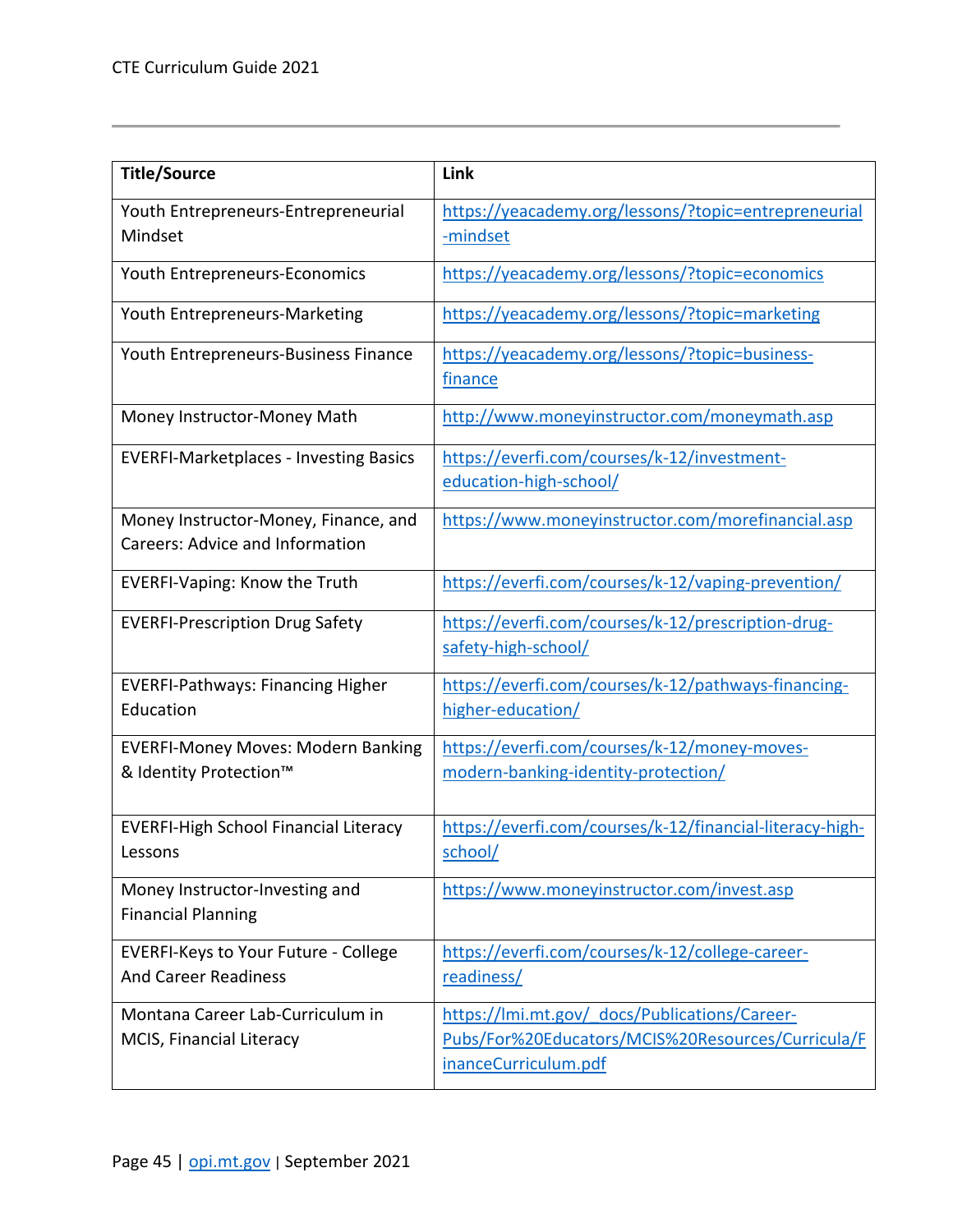| <b>Title/Source</b>                                                                               | Link                                                                                                      |
|---------------------------------------------------------------------------------------------------|-----------------------------------------------------------------------------------------------------------|
| <b>Education Planner-Student</b>                                                                  | http://www.educationplanner.org/students/index.sht<br>ml                                                  |
| <b>Education Planner-Counselor; Setting</b><br>up a Job Shadowing Program                         | http://www.educationplanner.org/counselors/job-<br>shadowing.shtml                                        |
| Montana Career Lab-Soft Skills Checklist                                                          | https://lmi.mt.gov/ docs/Publications/Career-<br>Pubs/CG-SoftSkills.pdf                                   |
| <b>EVERFI-Social Emotional Learning</b><br>Activities for Middle & High School<br><b>Students</b> | https://everfi.com/courses/k-12/social-emotional-<br>learning-middle-high-school/                         |
| Money Instructor-Public Speaking                                                                  | https://www.moneyinstructor.com/publicspeaking.asp                                                        |
| EVERFI-BINAH: Building Insights to<br>Navigate Antisemitism & Hate                                | https://everfi.com/courses/k-12/binah/                                                                    |
| <b>EVERFI-Diversity Foundations for High</b><br>School                                            | https://everfi.com/courses/k-12/diversity-foundations/                                                    |
| <b>EVERFI-Honor Code - Bullying</b><br>Prevention                                                 | https://everfi.com/courses/k-12/bullying-prevention-<br>resources-curriculum/                             |
| Money Instructor-Business Training:<br>Cultural Diversity in the Workplace                        | https://www.moneyinstructor.com/lesson/diversity.as<br>$\overline{p}$                                     |
| EVERFI-306 - Black History Curriculum<br>for High School                                          | https://everfi.com/courses/k-12/online-african-<br>american-history-curriculum/                           |
| EVERFI-306: Continuing the Story -<br><b>Black History Curriculum</b>                             | https://everfi.com/courses/k-12/306-continuing-the-<br>story-digital-african-american-history-curriculum/ |
| <b>EconEdLink Resources 9-12</b>                                                                  | https://www.econedlink.org/resources/grade/9-12/                                                          |
| Money Instructor-Starting a Business                                                              | https://www.moneyinstructor.com/startbusiness.asp                                                         |
| <b>EVERFI-Endeavor - STEM Career</b><br><b>Exploration Activities for Middle School</b>           | https://everfi.com/courses/k-12/endeavor-stem-<br>career-activities-middle-school/                        |
| EVERFI-AlcoholEdu - Underage Drinking<br>Prevention                                               | https://everfi.com/courses/k-12/alcoholedu-<br>awareness-prevention-high-school/                          |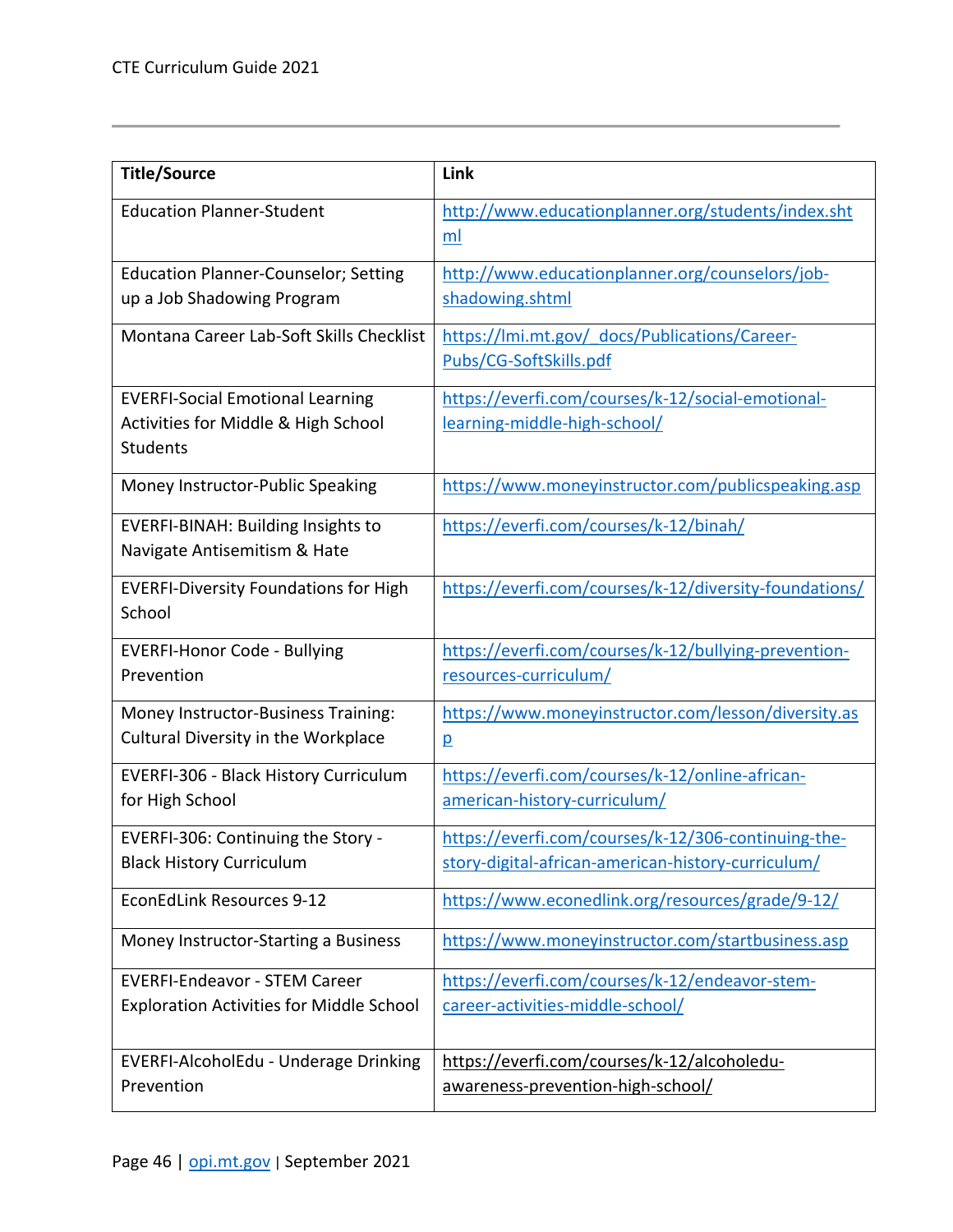| <b>Title/Source</b>                                                    | Link                                                                                                                            |
|------------------------------------------------------------------------|---------------------------------------------------------------------------------------------------------------------------------|
| Montana Career Lab-Montana Career<br>Guide                             | http://lmi.mt.gov/Publications/PublicationsContainer/<br>montana-career-guide                                                   |
| Montana Career Lab-Curriculum in<br>MCIS, Career and Technical         | https://lmi.mt.gov/Portals/193/Publications/Career-<br>Pubs/For%20Educators/MCIS%20Resources/Curricula/<br>CareerCurriculum.pdf |
| Montana Career Lab-MCIS Career Plan:<br>Career Development Framework   | http://lmi.mt.gov/Publications/PublicationsContainer/<br>mcis-career-plan-career-development-framework-<br>online-only          |
| Montana Career Lab-Pocket Resume                                       | http://lmi.mt.gov/Publications/PublicationsContainer/p<br>ocket-resume-online-only                                              |
| Money Instructor-Resume Writing and<br><b>Cover Letter Lessons</b>     | https://www.moneyinstructor.com/resumes.asp                                                                                     |
| Montana Career Lab-Mock Job<br><b>Interview Activity</b>               | http://lmi.mt.gov/Publications/PublicationsContainer/<br>mock-job-interview-activity-online-only                                |
| Money Instructor-Job Interviews:<br><b>Interviewing Skills Lessons</b> | https://www.moneyinstructor.com/interview.asp                                                                                   |
| <b>EVERFI-Ignition: Digital Literacy</b>                               | https://everfi.com/courses/k-12/digital-literacy-<br>wellness-safety/                                                           |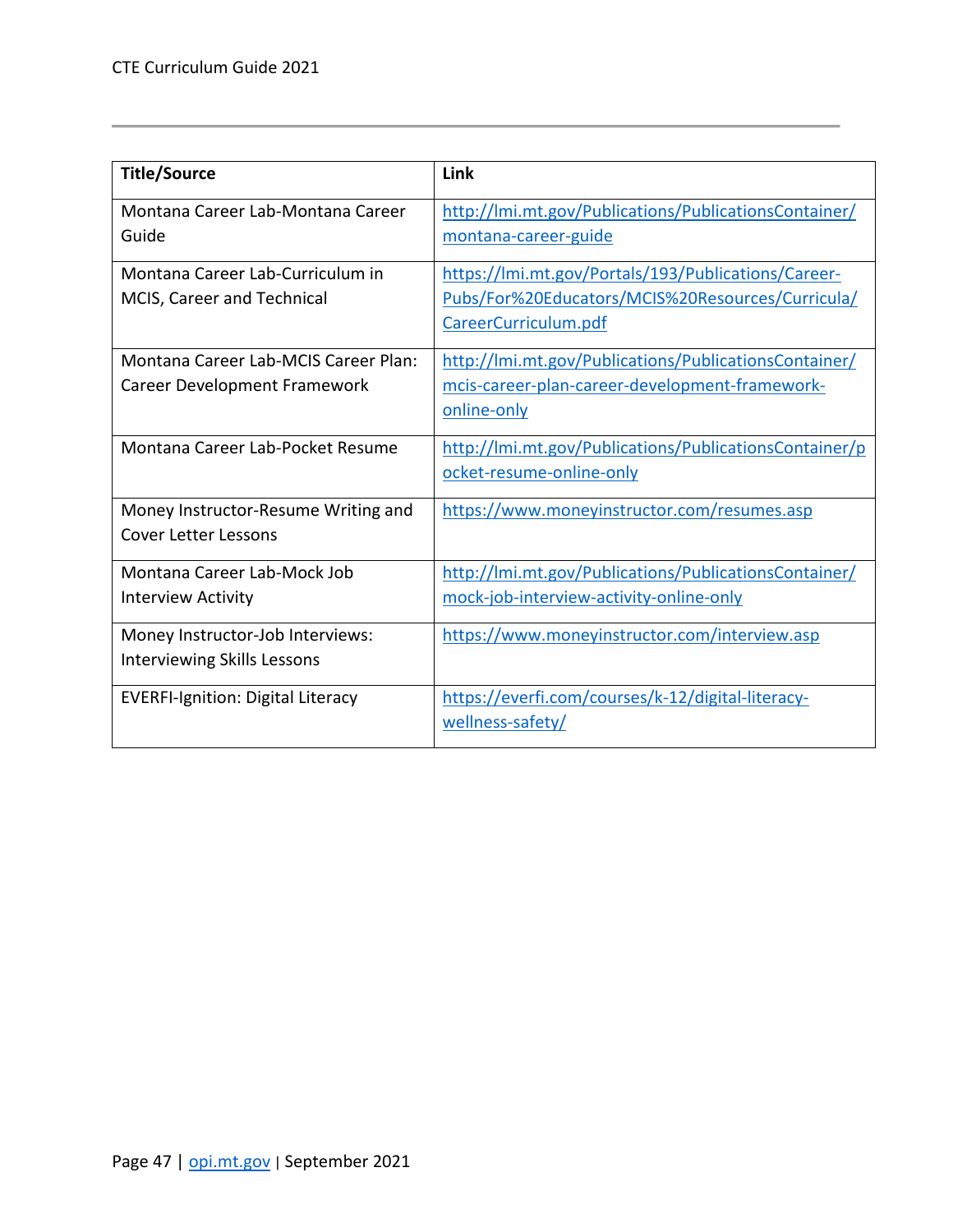# <span id="page-48-0"></span>ADAPTING CURRICULUM TO MEET THE NEEDS OF EXCEPTIONAL LEARNERS

Good curriculum must respect the unique characteristics of the learner. It should recognize and support the need of each learner to make sense of ideas and information, reconstructing older understandings with new ones. Good curriculum will address interest and readiness levels. When implementing the Montana Content Standards, schools must provide *all* students with appropriate challenges. In the words of Carol Ann Tomlinson in the foreword to her book *How to Differentiate Instruction in a Mixed-Ability Classroom,*

Acknowledging that students learn at different speeds and that they differ widely in their ability to think abstractly or understand complex ideas is like acknowledging that students at any given age aren't the same height: It is not a statement of worth, but of reality. To accommodate this reality, teachers can create "user-friendly" environment, one in which they flexibly adapt pacing, approaches to learning and channels for expressing learning in response to their students' differing needs. While the goal of each student is challenge and substantial growth, teachers must often define challenge and growth differently in response to students' varying interests and readiness levels (Tomlinson, 2001).

All learning happens on a continuum from novice to expert. Each stage of the continuum has different learning characteristics and learning needs. In The Parallel Curriculum Model, this continuum is called Ascending Levels of Intellectual Demand (ALID), and the learner characteristics are described as:

#### Novice

- Experiences content at a concrete level
- Manipulates micro-concepts one-at-a-time
- Needs skills instruction and guided practice
- Requires support, encouragement and guidance
- Seeks affirmation of competency in order to complete a task

#### Apprentice

- Understands the connections among micro-concepts within the discipline
- Connects information within a micro-concept
- Begins to interpret generalizations and themes that connect concepts
- Applies skills with limited supervision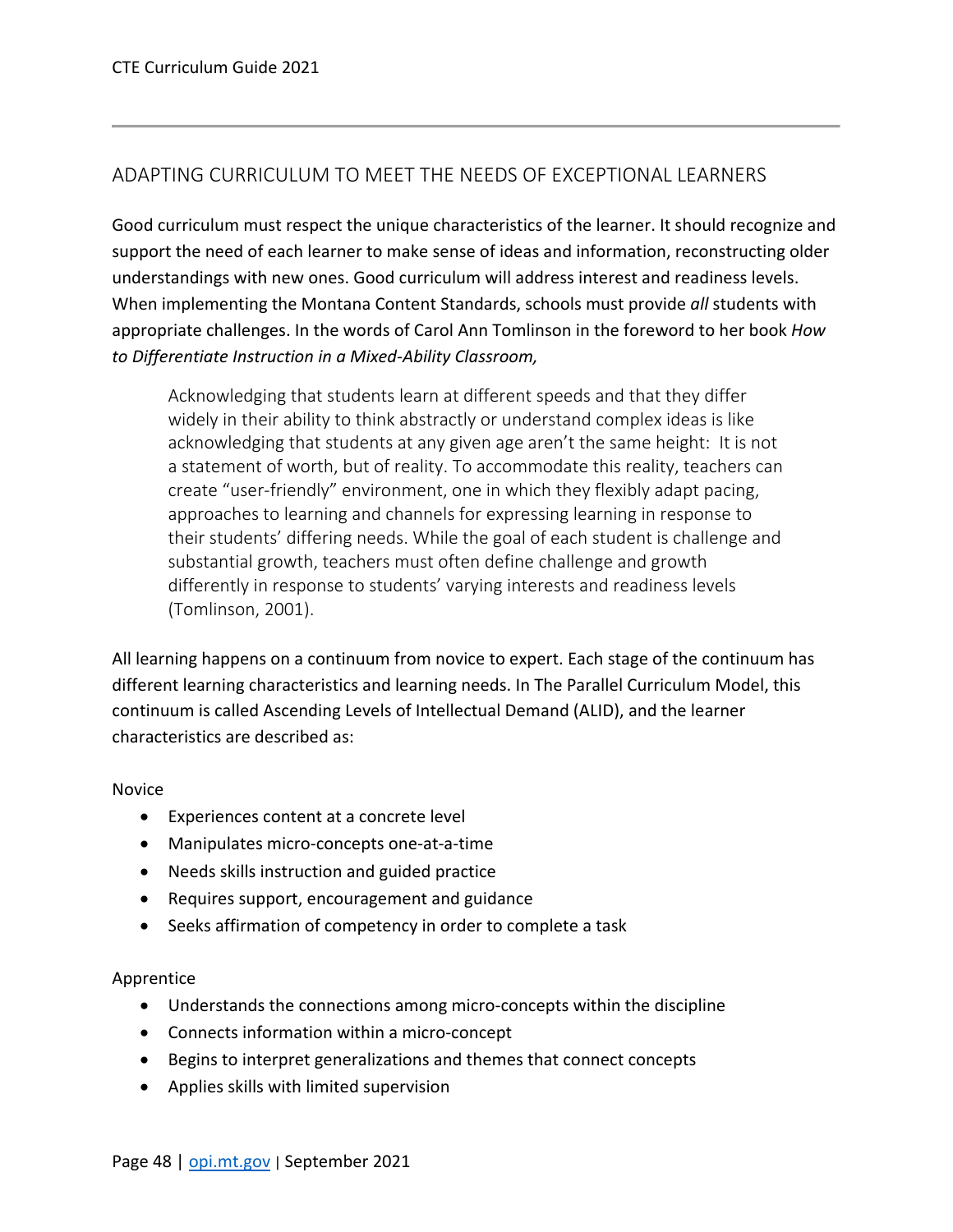- Seeks confirmation at the end of the task
- Reflects upon content and skills when prompted

#### Practitioner

- Manipulates two or more micro-concepts simultaneously
- Creates generalizations that explain connections among concepts
- Selects and utilizes skills in order to complete a task
- Seeks input from others as needed
- Exhibits task commitment and persistence when challenges are moderate
- Reflects upon both content and skills in order to improve understanding and performance

#### Expert

- Utilizes concepts with and among disciplines in order to derive theories and principles
- Creates innovations within a field
- Practices skill development independently and for the purpose of improvement
- Seeks input from other experts in a field for a specific purpose
- Works to achieve flow and derives pleasure from the experience (high challenge, advanced skill/ knowledge)
- Independent and self-directed
- Seeks experiences that cause a return to previous levels in varying degrees

This information guides curriculum design and instructional delivery by articulating the changes that characterize each learner at the stages between novice and expert. It provides a framework for thinking about how to challenge each learner with incremental sophistication where each learning experience is just above easy reach of the learner who remains challenged and engaged. With a clear understanding of the characteristics and needs of each learner, the teacher can select assessment tools, interpret assessment data with accuracy and use the data to create responsive curriculum and instruction. Teachers can use scaffolding techniques and instructional strategies appropriate to the needs of each student (Tomlinson, Parallel curriculum model: a design to develop high potential and challenge high-ability learners).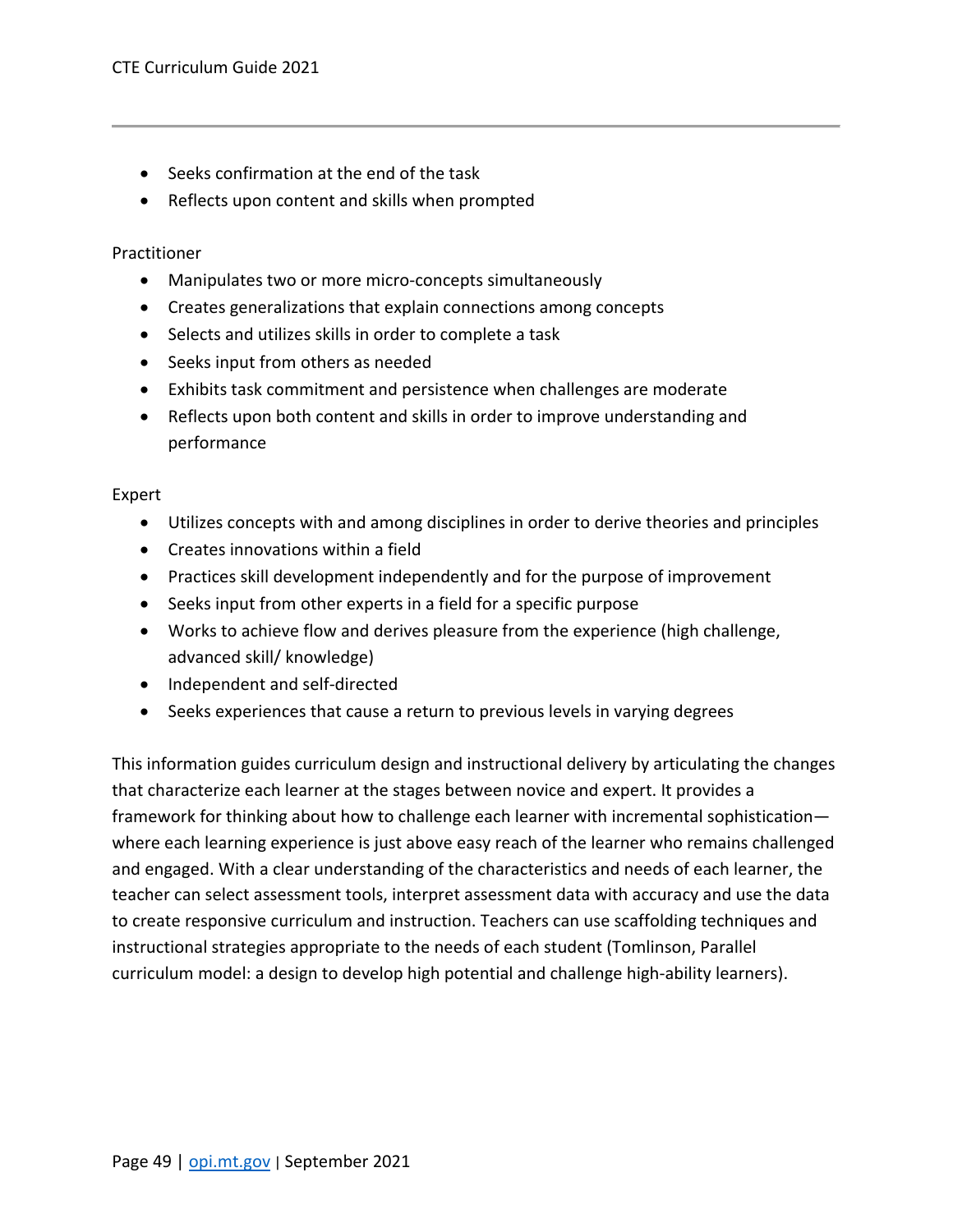#### <span id="page-50-0"></span>MODEL CURRICULUM MACRO- OR OVERARCHING CONCEPTS

#### Change

- Change generates additional change
- Change can be either positive or negative
- Change is inevitable
- Change is necessary for growth
- Change can be evolutionary or revolutionary

Conflict

- Conflict is composed of opposing forces or needs
- Conflict may be natural or human made
- Conflict may be intentional or unintentional
- Conflict may allow for synthesis and change
- Conflict can inspire fights or flight
- Conflict may inspire interest and attention

Exploration

- Exploration requires recognizing purpose and responding to it
- Exploration confronts "the unknown"
- Exploration may result in "new findings" or the confirmation of "old findings"

Force or Influence

- Force attracts, holds or repels
- Force affects or changes
- Force and inertia are co-dependent
- Force may be countered with equal or greater force

Order or Chaos

- Order may be natural or constructed
- Order may allow for prediction
- Order is a form of communication
- Order may have repeated patterns
- Order and chaos are reciprocals
- Order leads to chaos and chaos leads to order

Patterns

- Patterns have segments that are repeated
- Patterns allow for prediction
- Patterns have internal order
- Patterns are enablers
- Patterns have limits

Power

- Power is the ability to influence
- Power may be used or abused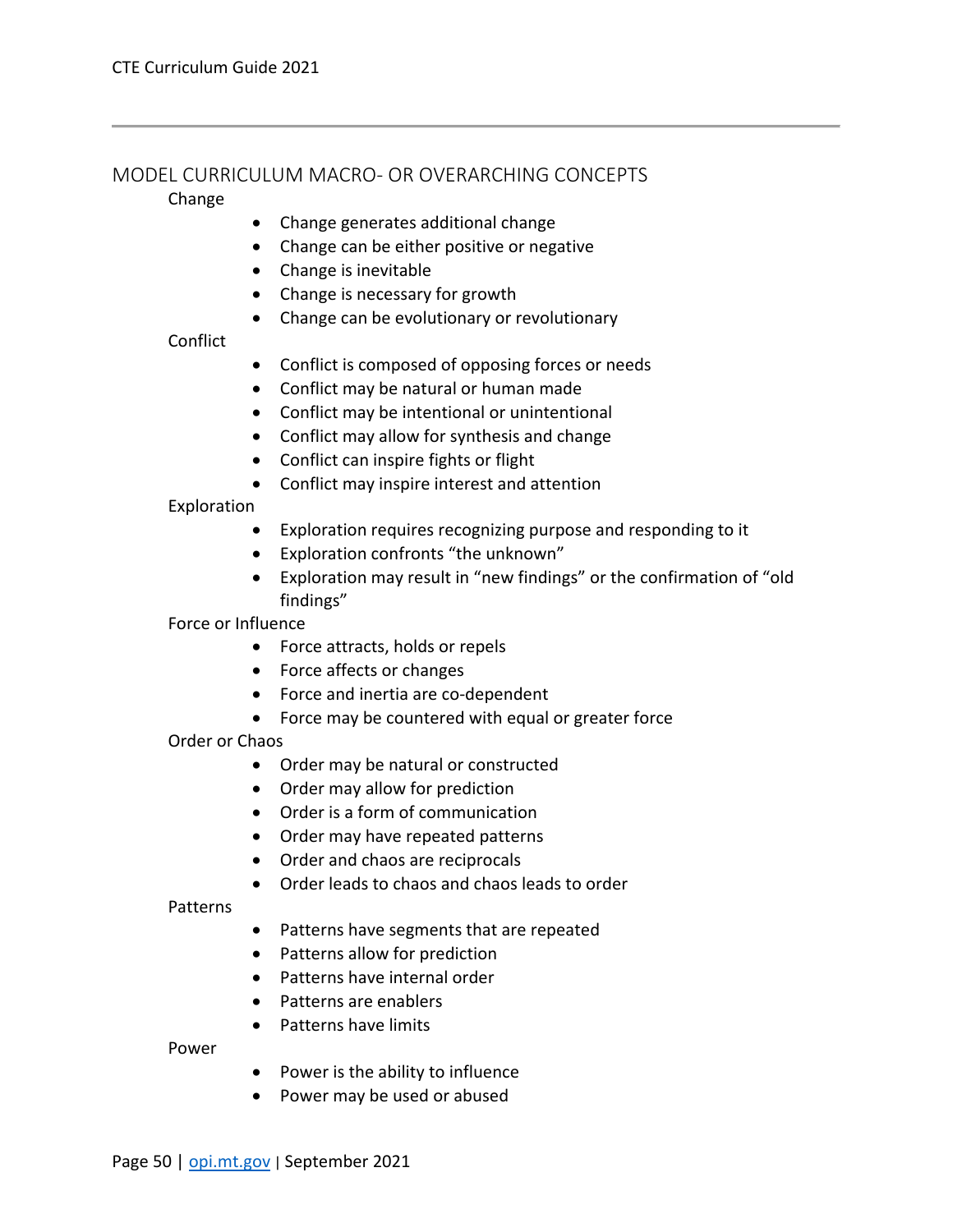- Power is always present in some form
- Power may take many forms (chemical, electrical, mechanical, spiritual, political)

#### **Structure**

- Structures have parts that interrelate
- Parts of structures support and are supported by other parts
- Smaller structures may be combined to form larger structures
- A structure is no stronger than its weakest component parts

#### Systems

- Systems have parts that work to complete a task
- Systems are composed of sub-systems
- Parts of systems are interdependent upon one another and form symbiotic relationships
- A system may be influenced by another system
- System interaction
- Systems follow rules

#### Relationships

- Everything is related in some way
- All relationships are purposeful
- Relationships change over time

(Curry)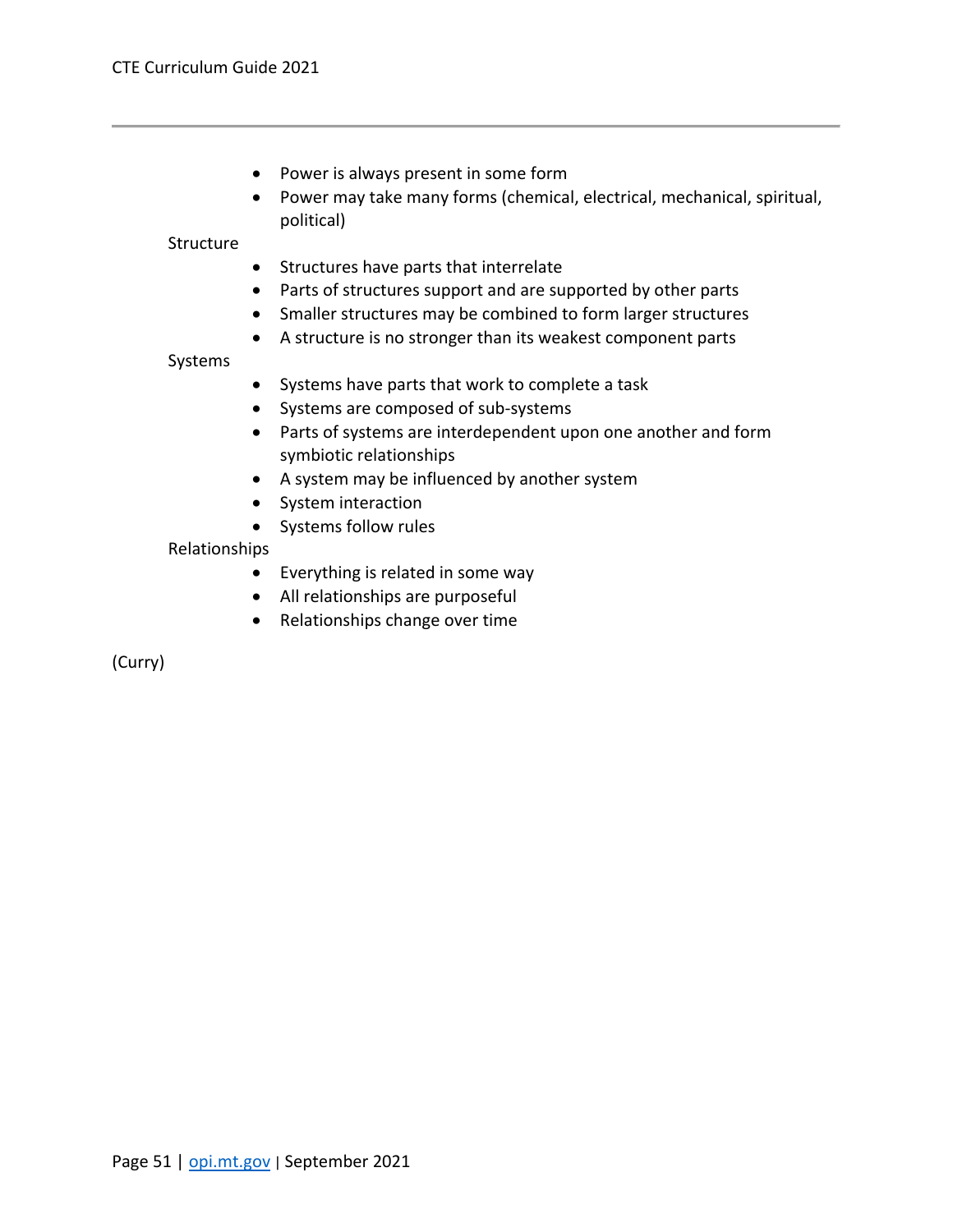# <span id="page-52-0"></span>INSTRUCTIONAL MATERIALS SELECTION GUIDANCE

### <span id="page-52-1"></span>SELECTION GUIDES AND CRITERIA

- [Guide for Selecting Materials Aligned to Montana's Content Standards](http://opi.mt.gov/LinkClick.aspx?fileticket=qvg6oXzPA2M%3d&portalid=182) [\(word version\)](http://opi.mt.gov/LinkClick.aspx?fileticket=xM9MBvFD1zU%3d&portalid=182)
- [Criteria for Selecting Materials](http://opi.mt.gov/LinkClick.aspx?fileticket=R_LFxaPD1hY%3d&portalid=182) [\(word version\)](http://opi.mt.gov/LinkClick.aspx?fileticket=XQd2Ok8LQ5g%3d&portalid=182) guides.
- [Evaluating American Indian Materials and Resources for the Classroom](http://opi.mt.gov/Portals/182/Page%20Files/Indian%20Education/Indian%20Education%20101/Evaluating%20AI%20Materials%20and%20Resources%20for%20the%20Classroom.pdf?ver=2018-01-19-090349-920)

### <span id="page-52-2"></span>QUESTIONS TRUSTEES SHOULD ASK

#### **Before the adoption process**

- What are the state guidelines and recommendations for curricular and instructional matters?
- How long has it been since the last time new materials were selected in each subject area?
- What is the budget for new materials?
- What is the timeline for selection?
- What is the district's [instructional vision?](https://www.edreports.org/resources/article/instructional-vision-statements)
- What community values, needs, and curricular concerns should we be aware of?
- How will you engage stakeholders?
- Who will be on the adoption committee?
- How can you ensure diverse perspectives in the selection process?
- How will the adoption process be communicated to all stakeholders?
- How will you determine alignment to college and career-ready standards?
- Will you be using external or independent vetting such as EdReports.org?
- What is the plan for curriculum rollout, implementation, and professional learning?

("How School Boards . . .")